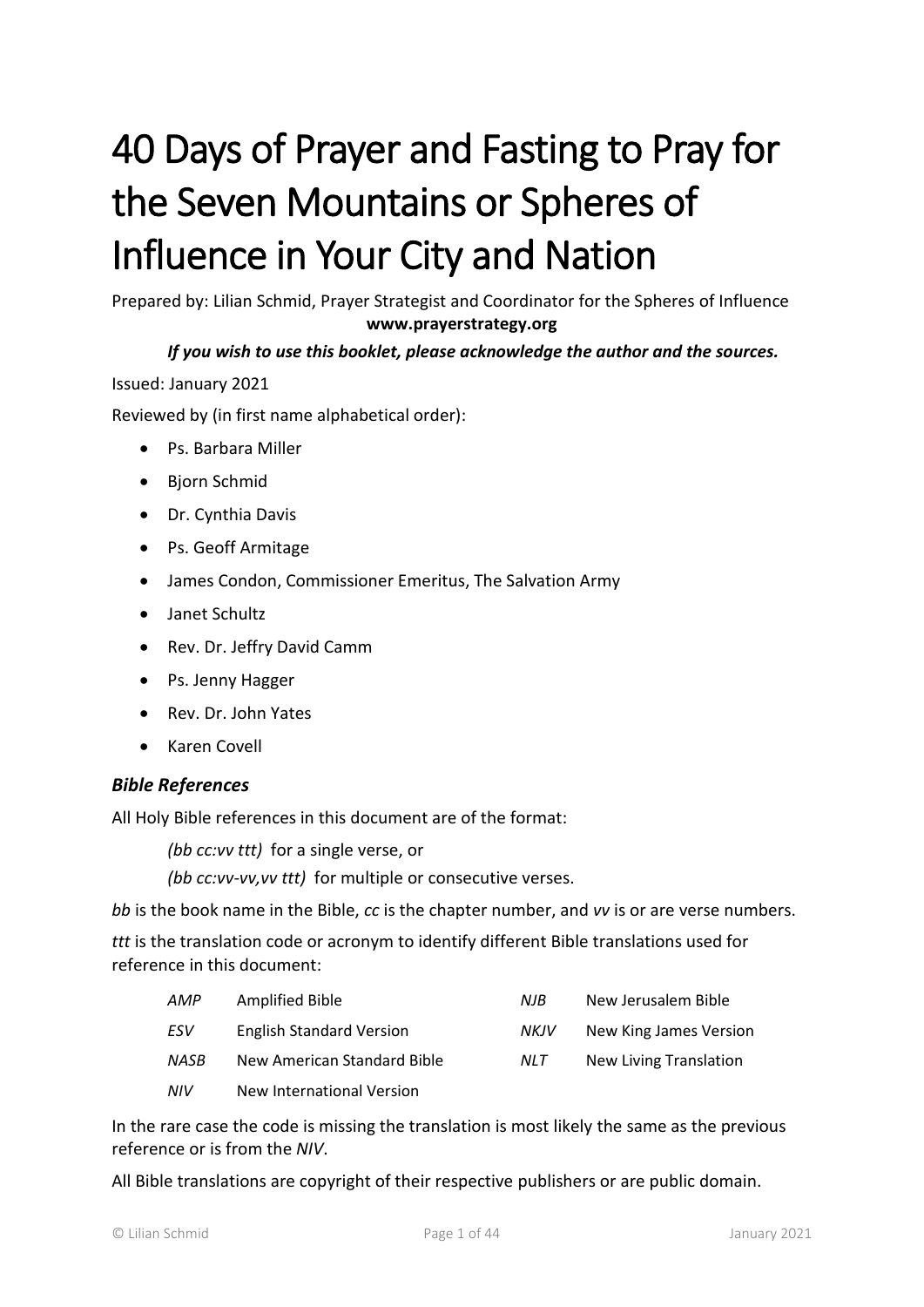# <span id="page-1-0"></span>**Purpose of this Prayer Initiative**

This prayer initiative is to dedicate ourselves to pray for the 'spheres of influence' in our human society over a specific period.

## *What are these Mountains or Spheres of Influence?*

The 'mountains' or 'spheres' of influence are intersecting domains or bases of power in our local, regional, and national human communities, and used to direct (control) the community population to live their lives in ways determined by those in a position of influence (also referred to as 'gate keepers') within each sphere. The spheres are also used by the spiritual principalities and powers under the 'enemy of God' (who is also humanity's true enemy) to draw people away from God and keep them trapped in fearful and powerless lives.

There are many definitions of the spheres of influence since there are many variations in religion, philosophy, culture, and history. For this prayer initiative we use seven spheres: Religion, Family, Education, Government, Media, Arts & Entertainment, and Business.

## *What Period and Timing for this Initiative?*

Forty (40) is frequently used as a multiple of time for testing, trial, or probation throughout scripture, often with dedicated prayer and fasting by the people involved (e.g., Genesis 7:4,12, Exodus 24:18,34:28, 1 Kings 19:8, Jonah 3:4-5, Acts 1:3). Christ spent forty days in fasting and prayer in the wilderness after his baptism by John the Baptist and receiving the Holy Spirit (Mark 1:9-13, Luke 3:21-22, 3:1-13), prior to commencing His public ministry. Furthermore, it is generally agreed that Jesus' body was dead for forty hours between his death on the cross on Friday afternoon and his resurrection in the tomb on Sunday morning.

The season of Lent leading up to Easter is a forty-day period of piety and penance in Christian tradition and is often used as a time for fasting and prayer. Lent commences on 'Ash Wednesday' and runs to 'Easter Sunday'. This is forty-six (46) days, but per tradition Sundays are not considered as fast days, so the 'Lenten Fast' period becomes forty days. Alternatively, starting from the Sunday just after Ash Wednesday, there is exactly forty days (including Sundays) to 'Holy Thursday' ('Maundy Thursday').

The intention of this prayer initiative is to pray and fast over forty days. You may do this over the Lenten period as outlined above or choose another period (e.g. from January 1); seek the Lord to find out when He is calling you to perform this task.

## *Foundational Scriptures*

*<sup>12</sup> God alone, who gave the law, is the Judge. He alone has the power to save or to destroy. (James 4:12a NLT)*

*<sup>2</sup> But we know that the judgment of God is according to truth against those who practice such things. (Romans 2:2 NKJV)*

*<sup>22</sup> For the LORD is our judge, the LORD is our lawgiver, the LORD is our king; he will save us. (Isaiah 33:22 ESV)*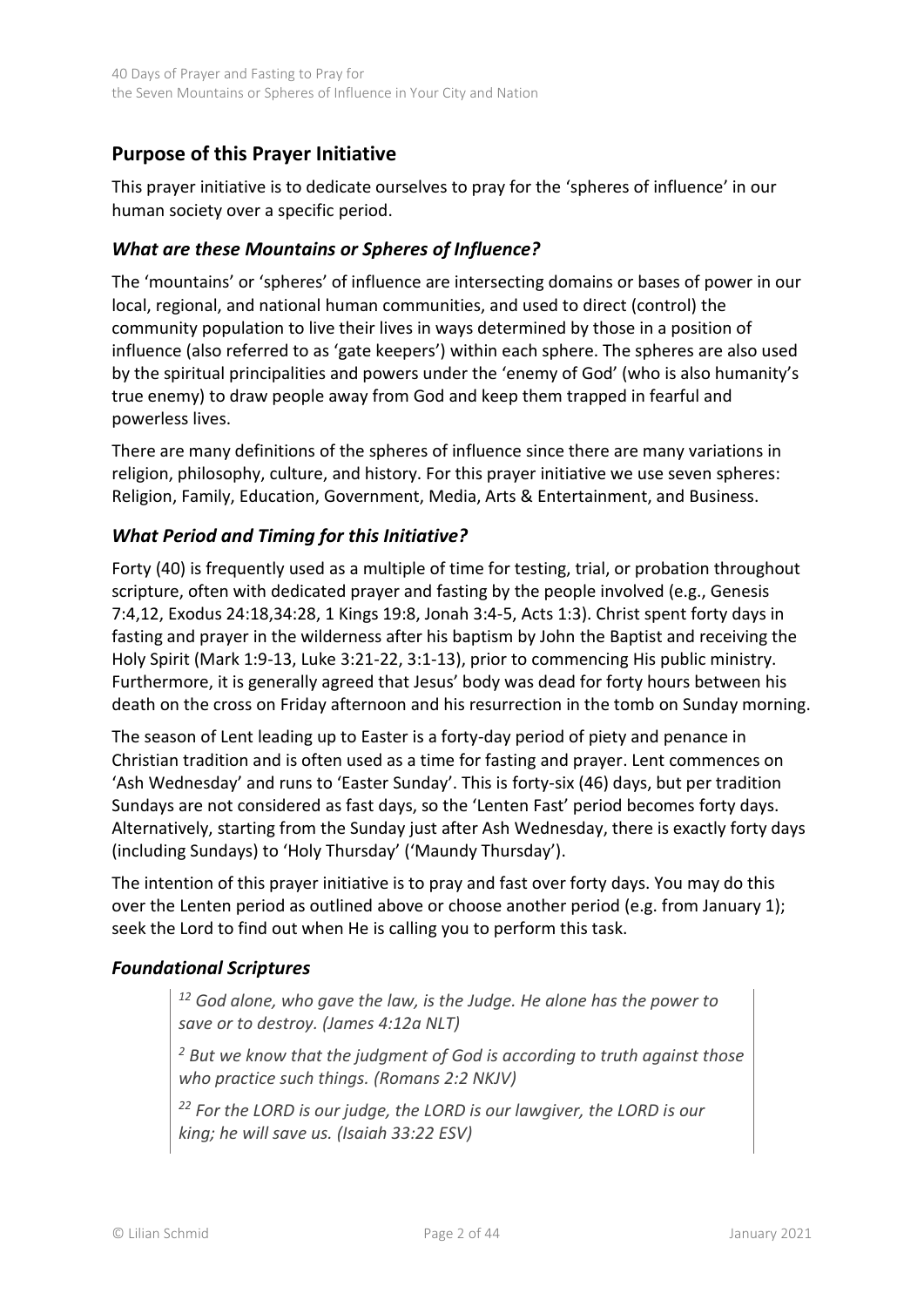*<sup>8</sup> Be sober, be vigilant; because your adversary the devil walks about like a roaring lion, seeking whom he may devour. (1 Peter 5:8 NKJV)*

# *What Should I Do?*

If you fell stirred in your spirit to involve, please read through the rest of this document and at the same time seek our Lord Christ Jesus through the Holy Spirit to confirm if and when you should be a part of this prayer initiative.

You may decide to pray and fast continuously over forty days, or you may set aside a day per week to pray over forty weeks. A longer approach could be to set aside a week, or even a month, to pray for each of the spheres. You and Jesus decide together.

If you would like to research further, please go to the Prayer Strategy for the Spheres of Influence website at **prayerstrategy.org** where you can see more detailed descriptions and some alternative approaches on the spheres.

# **Table of Contents**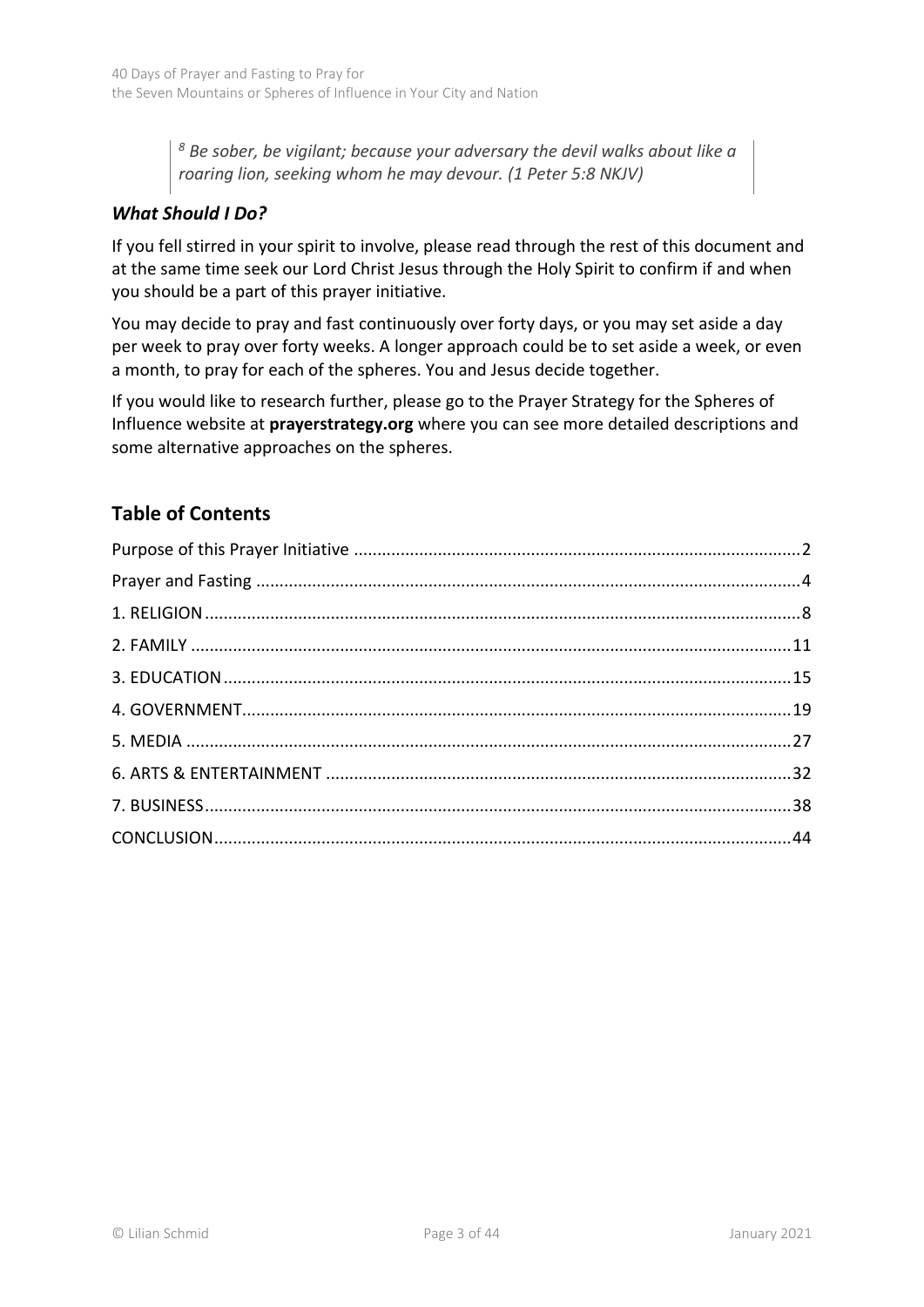# <span id="page-3-0"></span>**Prayer and Fasting**

When Jesus outlined prayer to the Father (Matthew 6:10, Luke 11:2) He instructs His followers to pray for His kingdom to come and His will to be done on earth as it is in heaven.

Prayer is central to His teaching on how the kingdom of God advances through the ages. Thus, this instruction demonstrates that if congregations are to be instruments of the Kingdom to a lost and dying world, *prayer must be foundational to the body and all its activities.*

## *Crucial Attitudes of Prayer*

Consider the approach of Nehemiah to God; his attitude and manners.

*<sup>4</sup> When I heard these things, I sat down and wept. For some days I mourned and fasted and prayed before the God of heaven. (Nehemiah 1:4 NIV)*

#### Having an Attitude of Worship

*<sup>5</sup> Then I said:*

*"Lord, the God of heaven, the great and awesome God, who keeps his covenant of love with those who love him and keep his commandments, (Nehemiah 1:5 NIV)*

Nehemiah did not enter lightly into God's presence. He reverently acknowledged the awesomeness of the God of Heaven, asking for His divine attention.

#### Fasting and Persisting in Prayer

*6 let your ear be attentive and your eyes open to hear the prayer your servant is praying before you day and night for your servants, the people of Israel.* 

*(Nehemiah 1:6a NIV)*

Nehemiah refers to the fact that he is praying day and night for a particular issue.

## Praying in Humility

*I confess the sins we Israelites, including myself and my father's family, have committed against you.*

*<sup>7</sup> We have acted very wickedly toward you. We have not obeyed the commands, decrees and laws you gave your servant Moses. (Nehemiah 1:6b-7 NIV)*

He approached God with humility, confessing his sin and the sin of his people. He repentantly accepted God's judgment upon them as right and just . . . no excuses . . . no whining! He simply humbled himself before God and stated his case.

#### Claiming God's Promises in Prayer

*8 "Remember the instruction you gave your servant Moses, saying, 'If you are unfaithful, I will scatter you among the nations,*

*<sup>9</sup> but if you return to me and obey my commands, then even if your exiled people are at the farthest horizon, I will gather them from there and bring*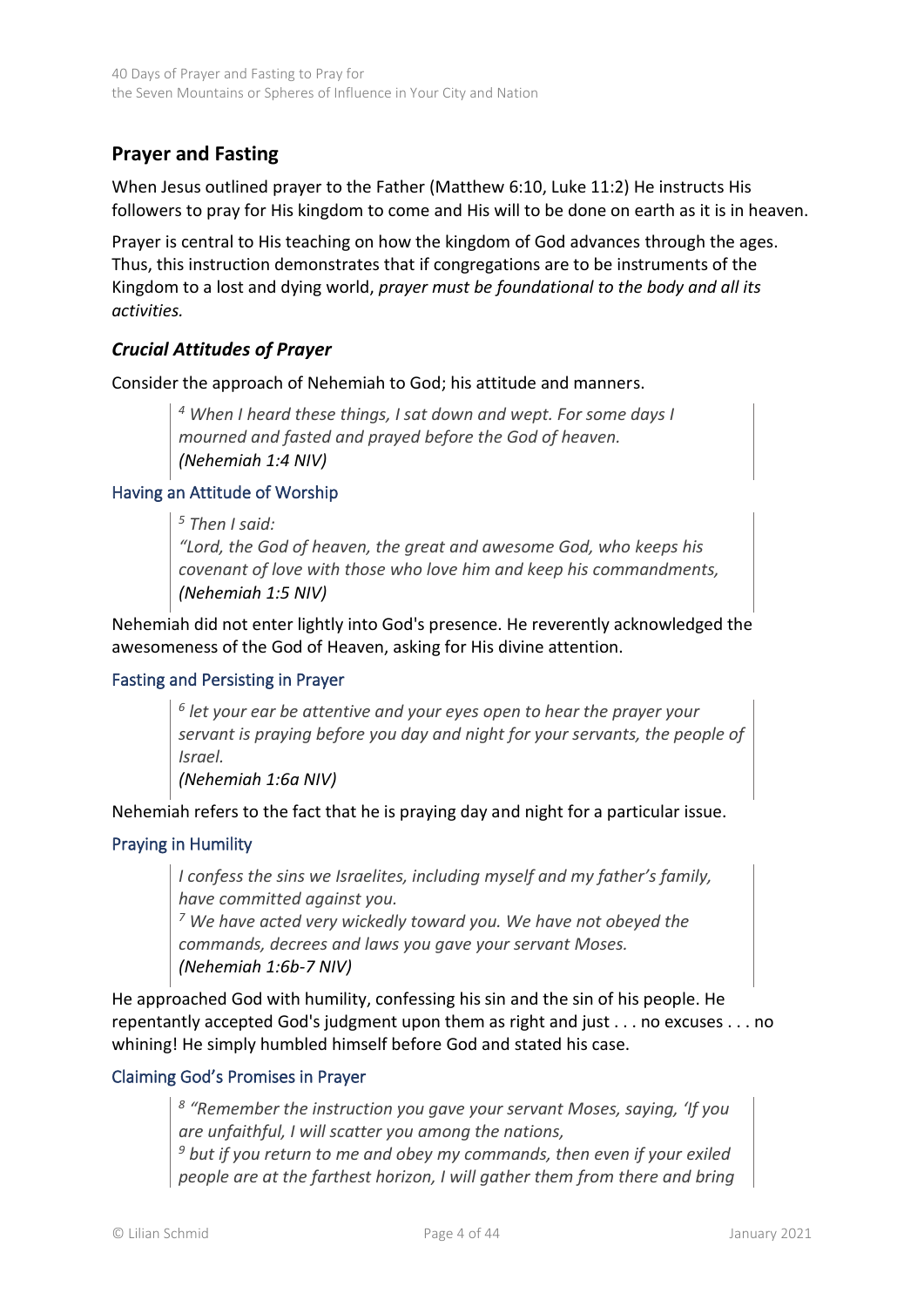*them to the place I have chosen as a dwelling for my Name.' (Nehemiah 1:8-9 NIV)*

Nehemiah recalled God's promises to Israel that if they fell through disobedience and were exiled, but would repent and turn back to Him, He would bring them back from the most distant places:

*<sup>2</sup> and when you and your children return to the Lord your God and obey him with all your heart and with all your soul according to everything I command you today, <sup>3</sup> then the Lord your God will restore your fortunes and have compassion on you and gather you again from all the nations where he scattered you. <sup>4</sup> Even if you have been banished to the most distant land under the heavens, from there the Lord your God will gather you and bring you back.*

*(Deuteronomy 30:2-4 NIV)* 

## Praying God's Word back to Him is powerful!

#### Praying with Confidence

*<sup>10</sup> "They are your servants and your people, whom you redeemed by your great strength and your mighty hand.*

*<sup>11</sup> Lord, let your ear be attentive to the prayer of this your servant and to the prayer of your servants who delight in revering your name. (Nehemiah 1:10-11a NIV)*

Knowing then that what he was asking for was according to God's Word, Nehemiah prayed that God would provide the necessary resources to restore the fortunes of Jerusalem.

## Praying Specifically

*Give your servant success today by granting him favor in the presence of this man." (Nehemiah 1:11b NIV) <sup>4</sup> The king said to me, "What is it you want?" Then I prayed to the God of heaven, <sup>5</sup> and I answered the king, "If it pleases the king and if your servant has found favor in his sight, let him send me to the city in Judah where my* 

*ancestors are buried so that I can rebuild it." (Nehemiah 2:4-5 NIV)*

The resource that Nehemiah required needed to come from King Artaxerxes. Therefore, he asked God for favour in the presence of the king as he went to make his request known. Nehemiah did not expect or ask for a mystical sort of provision, but instead asked specifically that God would give him favour with the man who could help. When the king asked him what he required, he prayed once again, and then very specifically asked for what he required.

Nehemiah trusted that God was with him in this endeavour. He acknowledged and lent upon God's presence with him. Hallelujah!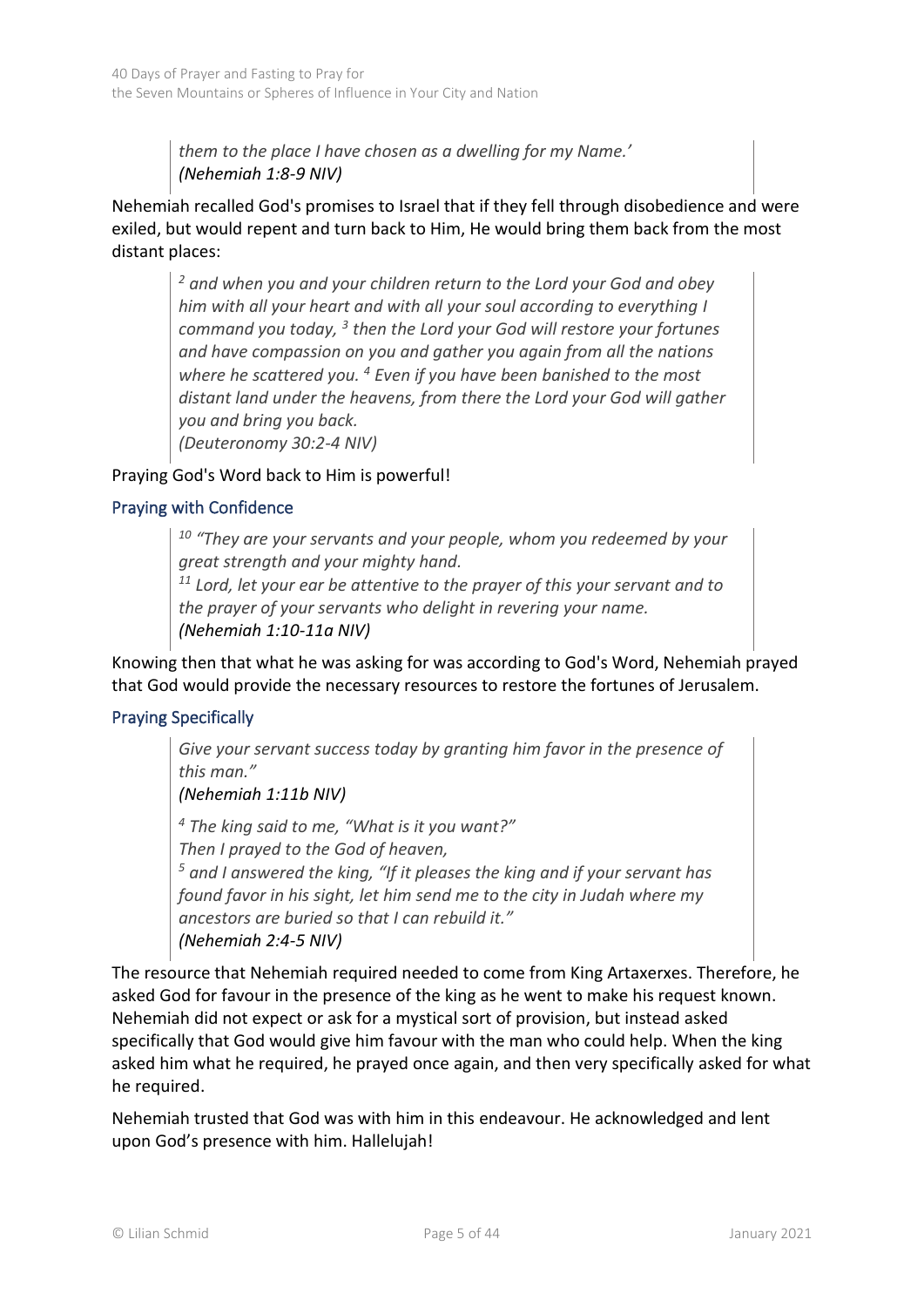# *Praying with Fasting*

## What is Fasting?

#### A definition from the Macquarie Dictionary:

*Fasting v.t 1. To abstain from all food. 2. To eat only sparingly or of certain kinds of food especially as a religious observance. (© Macquarie Dictionary Publishers, an imprint of Pan Macmillan Australia Pty Ltd)*

#### Fasting in Scripture

*<sup>21</sup> There, by the Ahava Canal, I proclaimed a fast, so that we might humble ourselves before our God and ask him for a safe journey for us and our children, with all our possessions.*

*(Ezra 8:21 NIV)*

*<sup>36</sup> There was also a prophet, Anna, the daughter of Penuel, of the tribe of Asher. She was very old; she had lived with her husband seven years after her marriage, <sup>37</sup> and then was a widow until she was eighty-four. She never left the temple but worshiped night and day, fasting and praying.* 

*<sup>38</sup> Coming up to them at that very moment, she gave thanks to God and spoke about the child to all who were looking forward to the redemption of Jerusalem.*

*(Luke 2:36-38 NIV)*

*<sup>1</sup> Now in the church (assembly) at Antioch there were prophets (inspired interpreters of the will and purposes of God) and teachers: Barnabas, Symeon who was called Niger [Black], Lucius of Cyrene, Manaen a member of the court of Herod the tetrarch, and Saul.*

*<sup>2</sup> While they were worshiping the Lord and fasting, the Holy Spirit said, Separate now for Me Barnabas and Saul for the work to which I have called them.*

*<sup>3</sup> Then after fasting and praying, they put their hands on them and sent them away.*

*(Acts 13:1-3 AMP)*

*<sup>23</sup> And when they had appointed and ordained elders for them in each church with prayer and fasting, they\* committed them to the Lord in Whom they had come to believe [being full of joyful trust that He is the Christ, the Messiah].*

*(Acts 14:23 AMP)*

( \* i.e. the apostles)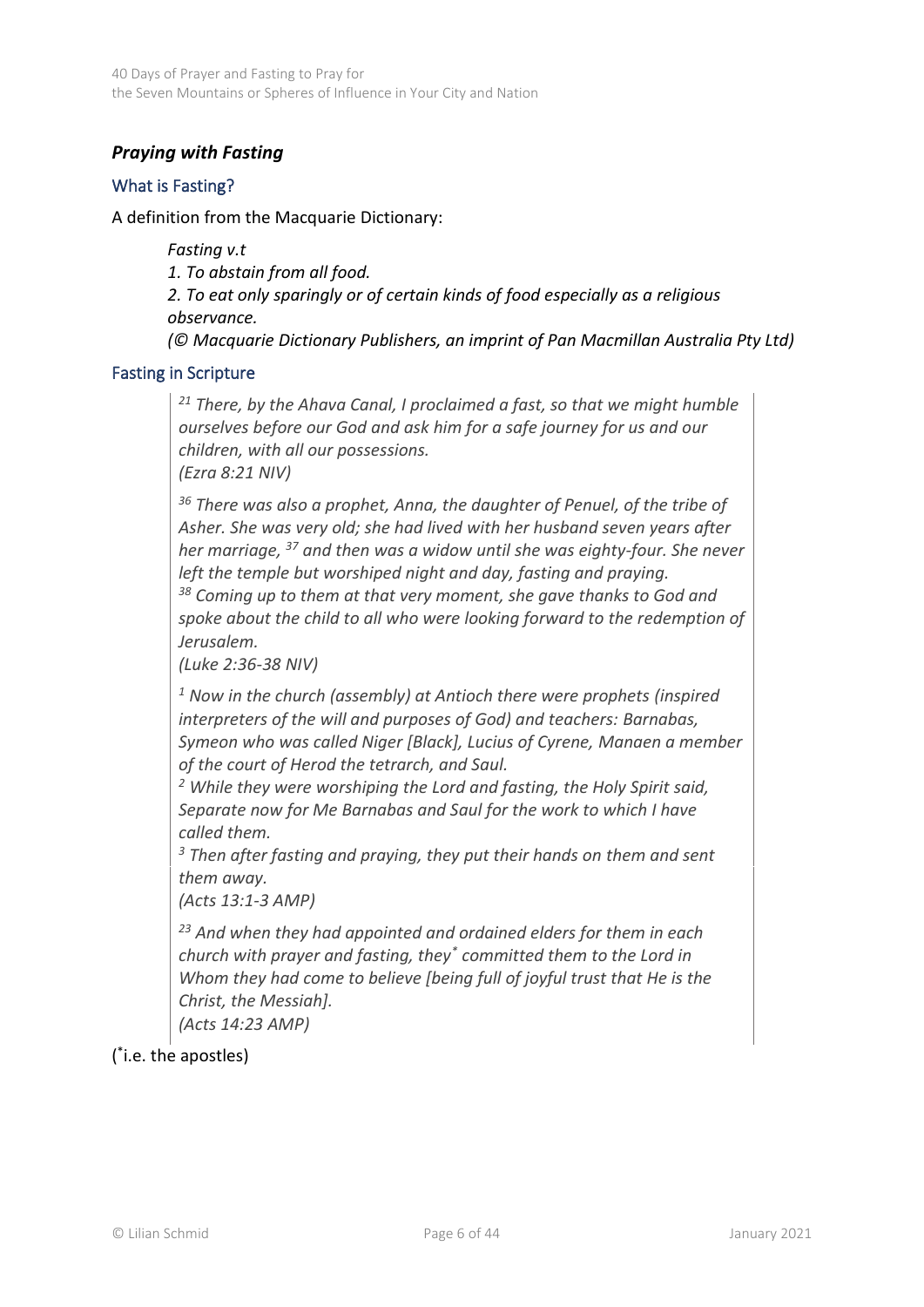## *Core Scriptures*

#### **Let us uphold the spheres of our society over 40 days and keep our eyes on Jesus.**

Read and consider the following scriptures in your Bible as you prepare for this period of prayer and supplication.

| Matthew 5:13-14       | Salt and light             |
|-----------------------|----------------------------|
| Psalm 2               | God's heart for nations    |
| Matthew 6:10          | God's will on earth        |
| Matthew 22:37-40      | Great command              |
| John 17:18            | Sent into the world        |
| John 15:16-17         | Sent to bear fruit         |
| 2 Corinthians 3:3     | Living letters             |
| 2 Corinthians 5:18-20 | Ambassadors                |
| Colossians 1:15-18    | Jesus pre-eminent          |
| Colossians 1:19-20    | God reconciling all things |
| Revelation 22:1-2     | <b>Healing and Revival</b> |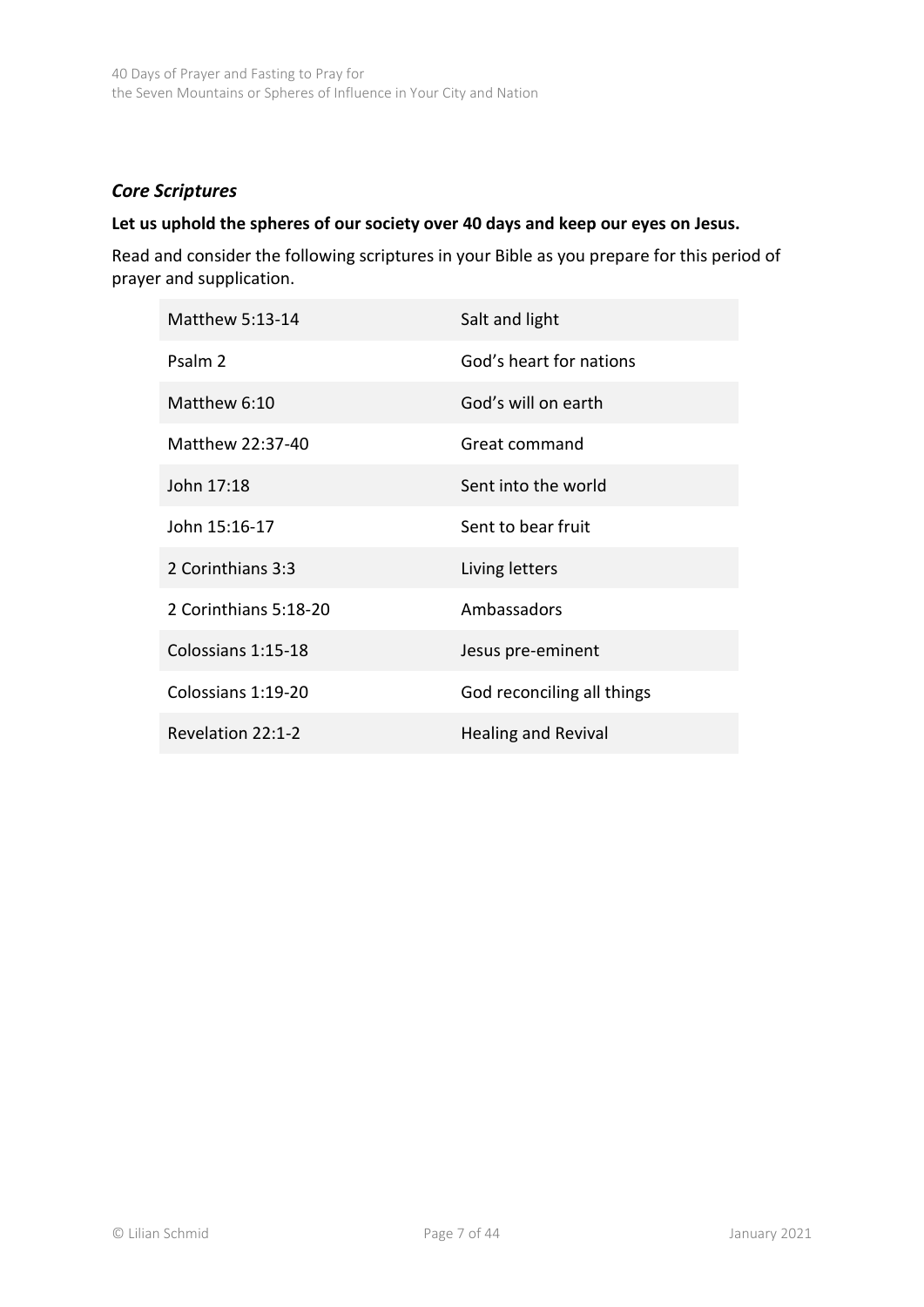# <span id="page-7-0"></span>**1. RELIGION**

Since the Fall of man through disobedience to God's loving warning that we would die (spiritually) if we did not follow his simple instructions (Genesis chapters 1 to 3), people have been in denial of God and their relative position to Him. We seek to replace the sure and healthy confidence that God exists and that we are His beloved children. We try and satisfy our constant craving for more and more, regardless if is good for us or not.

We rationalise our behaviour by constructing a contorted version of the character and person of God (i.e., making God in our image instead of the other way around). This is respectively Philosophy and Religion.

Simply put, 'Philosophy' is humanity's explanations for our existence, 'Religion' is man's search for God, and Jesus is God's answer to both. Throughout His ministry, Christ explained the heart of God, our Heavenly Father, towards us and His desire to reconcile our differences with Him. He made the first step, as often an aggrieved party must do, in spite of being the victim.

Christianity is not a religion; it is a way of life. The Christian Church is described in the Greek language as the *ekklesia*. The Greek word *ekklesia* is generally translated to mean 'governing body', but in biblical Greek it is translated as 'God's community'. The Church's responsibility is to reach the lost with love, to share the Gospel of Jesus Christ and establish the Kingdom of God in the world as it is in Heaven.

## *DAY 1*

Pray for the Universal Church.

The Church is the Body of Christ, Christ is the head. Jesus Christ established and sustains a community of faith, hope and love for all believers. This community we call His Church.

God did not leave us to wander in darkness ignorant about the most important truths we have to know in order to fulfil our most important task in life, that is to be in union with Him. No human lover would allow that if they could help it. Neither did God. What God wants above all is for us to persevere in the unity of love and truth because that is what He is (1 John 4:18, John 6:14). God sent Jesus to establish His Church ('the bride') on earth which was always meant to experience perfect union with the Father (John 17:21).

*<sup>4</sup> There is one Body, one Spirit, just as one hope is the goal of your calling by God. <sup>5</sup> .There is one Lord, one faith, one baptism, <sup>6</sup> .and one God and Father of all, over all, through all and within all. (Ephesians 4:4-6 NJB)*

Pray that God will keep, guard, and protect His Church from the evil one.

*<sup>17</sup> Jesus replied, "Blessed are you, Simon son of Jonah, for this was not revealed to you by flesh and blood, but by my Father in heaven. <sup>18</sup> And I tell you that you are Peter, and on this rock I will build my church, and the gates of Hades will not overcome it. <sup>19</sup> I will give you the keys of the kingdom of heaven; whatever you bind on earth will be bound in heaven, and whatever you loose on earth will be e loosed in heaven." (Matthew 16:17-19 NIV)*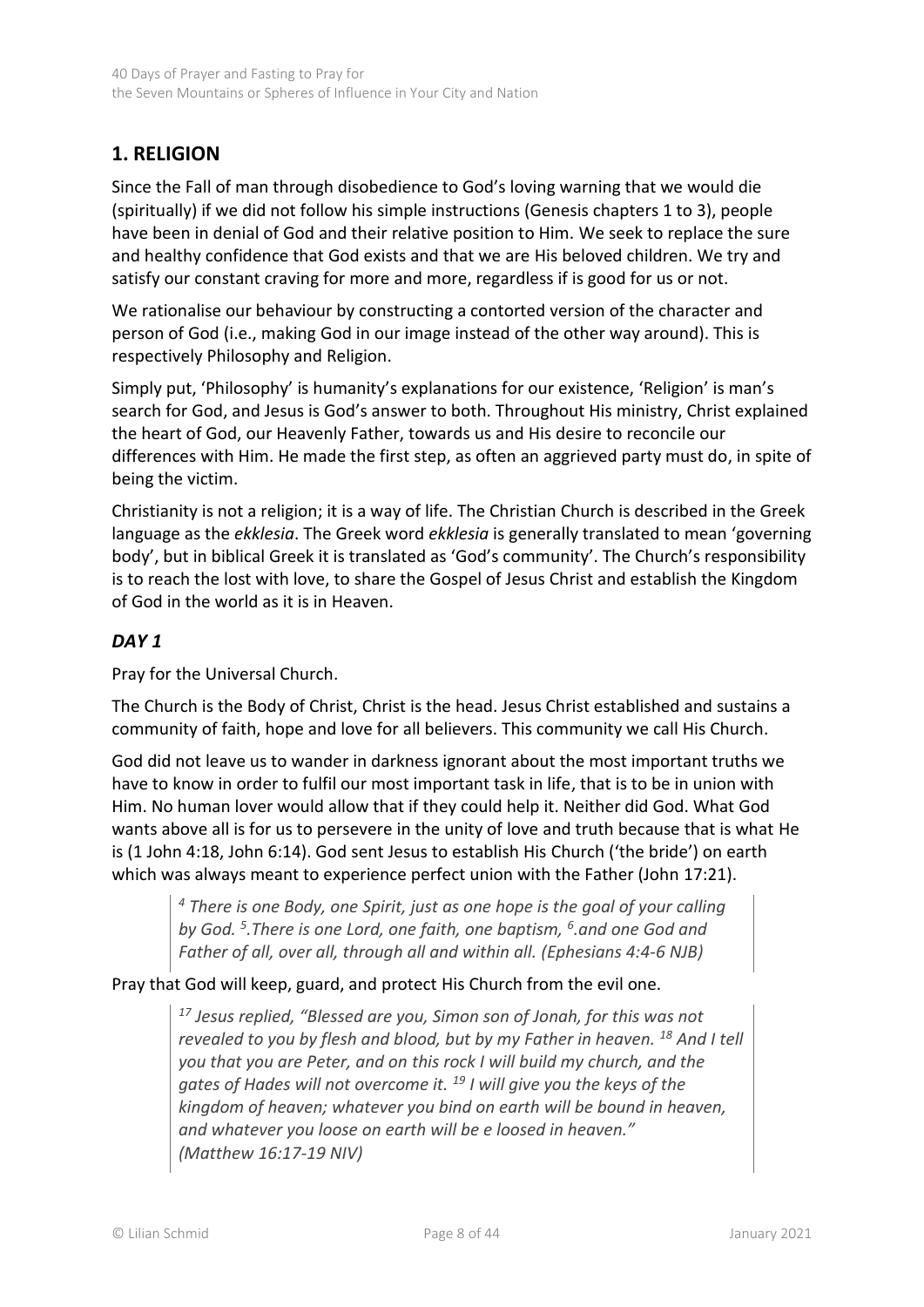# *DAY 2*

Pray for:

- Bishops, archbishops, nuns, brothers, pastors, ministers, priests, deacons, deaconess,
- Prayer leaders, intercessors, prayer meetings,
- Praise and worship leaders, singers, musicians, Audio-Visual operators,
- Pastoral carers, kids' ministry leaders, youth leaders, Sunday Schools, aged and disability care,
- Scripture teachers, catechists, SRE teachers,
- Welcomers and stewards, kitchen staff, cleaners,
- Elders, board members,
- People in charge of office administration, Human Resources, Accounts, Finance,
- Maintenance staff and trades,
- All church agencies.

Pray that people respect the elders of their churches and their pastors by upholding them in prayer continuously.

*<sup>13</sup> You are the salt of the earth. But if the salt loses its saltiness, how can it be made salty again? It is no longer good for anything, except to be thrown out and trampled by men.* 

*<sup>14</sup> You are the light of the world. A city on a hill cannot be hidden.* 

*<sup>15</sup> Neither do people light a lamp and put it under a bowl. Instead, they put it on its stand, and it gives light to everyone in the house.* 

*16 In the same way, let your light shine before men, that they may see your good deeds and praise your Father in heaven. (Matthew 5:13-16 NIV)*

## *DAY 3*

Pray for children, young people, and youth leaders in your church and in all the churches of your community. Ask God to raise up many who can meaningfully share His Word and encourage young people to follow the Lord.

Pray for effective youth gatherings and programs in our churches that will attract young people from our communities who need to hear the Gospel.

Pray that churches will offer courses to help train Christian youth in how to live and share their faith with non-Christian friends.

Pray for church leaders to support and mentor young people in love, and for all to be led by the Holy Spirit. Pray for the defeat and removal of controlling and condemning attitudes.

*<sup>9</sup> Not only was the Teacher wise, but he also imparted knowledge to the people. He pondered and searched out and set-in order many proverbs*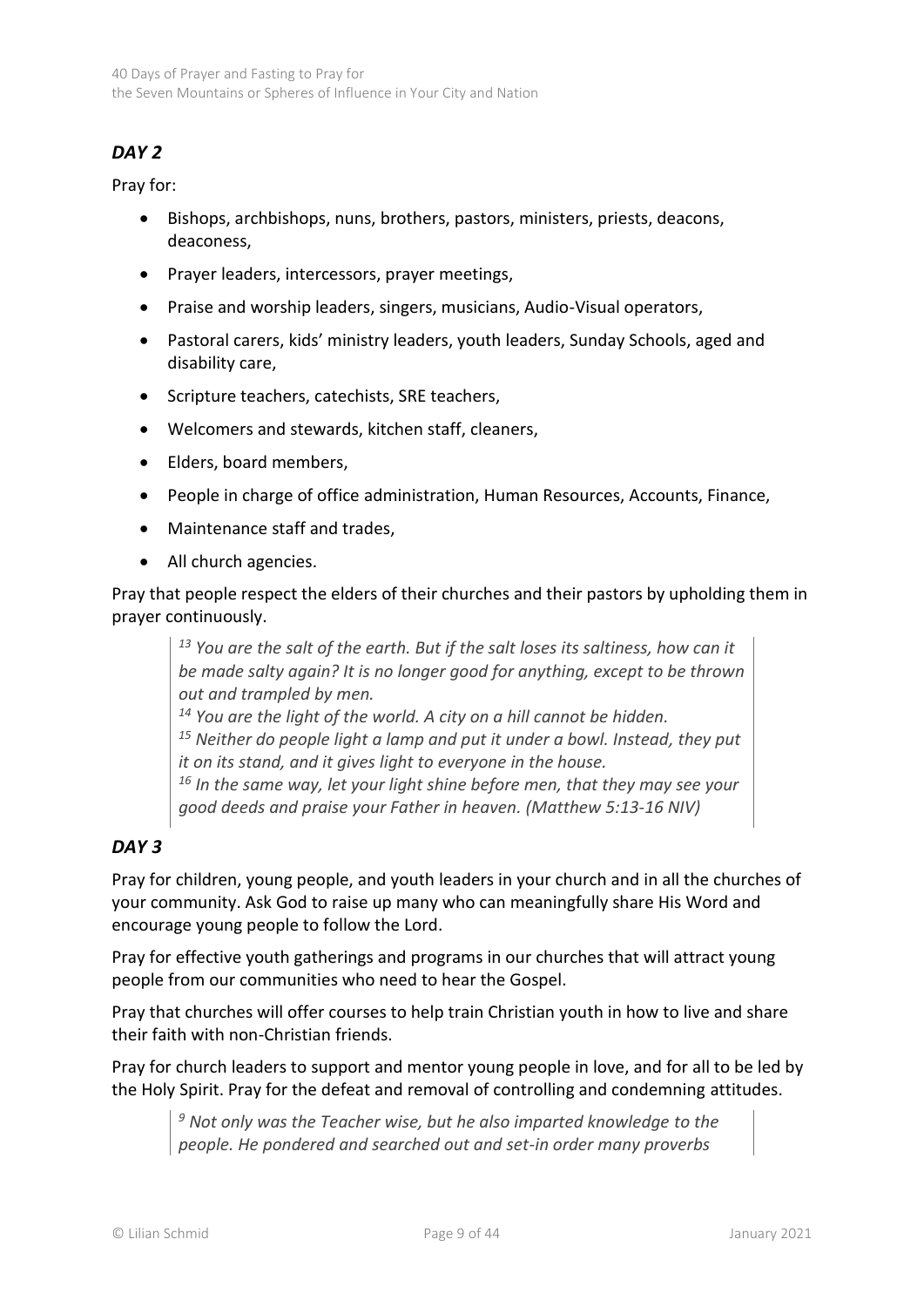*<sup>10</sup> The Teacher searched to find just the right words, and what he wrote was upright and true. (Ecclesiastes 12:9-10 NIV)*

## *DAY 4*

Pray for Evangelists, Prophets, Healers, Labourers, Apostles, Intercessors, Christians in the marketplaces and workplaces of your community.

*<sup>37</sup> Then he said to his disciples, "The harvest is plentiful but the workers are few. <sup>38</sup> Ask the Lord of the harvest, therefore, to send out workers into his harvest field." (Matthew 9:37-38 NIV)*

## *DAY 5*

Pray for Missionaries across the globe and special prayers for the persecuted church in Africa, India, Pakistan, the Middle East, and other parts of the world.

At the end of his letter to the Ephesians, Paul instructs believers to be alert and always keep on praying for all the Lord's people.

*<sup>18</sup> And pray in the Spirit on all occasions with all kinds of prayers and requests. With this in mind, be alert and always keep on praying for all the Lord's people. (Ephesians 6:18 NIV)*

In the next two verses, Paul requests more specific prayer for himself as he faces persecution.

> *<sup>19</sup> Pray also for me, that whenever I speak, words may be given me so that I will fearlessly make known the mystery of the gospel, <sup>20</sup> for which I am an ambassador in chains. Pray that I may declare it fearlessly, as I should. (Ephesians 6:19-20 NIV)*

Pray also for all Christians who are persecuted and suffering for their faith in Christ.

# *DAY 6*

Pray for Muslims and other Non-Christian Religious people to know Christ.

*We pray to You, almighty and eternal God, who through Jesus Christ has revealed Your glory to all nations; to preserve the works of Your mercy. That Your Church, being spread through the whole world, may continue with unchanging faith in the confession of Your name and the testimony of Jesus.*

*<sup>17</sup> Therefore, if anyone is in Christ, the new creation has come: The old has gone, the new is here! <sup>18</sup> All this is from God, who reconciled us to himself through Christ and gave us the ministry of reconciliation: <sup>19</sup> that God was reconciling the world to himself in Christ, not counting people's sins against them. And he has committed to us the message of reconciliation. <sup>20</sup> We are therefore Christ's ambassadors, as though God were making his appeal through us. We implore you on Christ's behalf: Be reconciled to God. (2 Corinthians 5:17-20 NIV)*

Pray also for agnostics and atheists, that they are shaken out of their avoidance of and anger at God, and come into a love-filled relationship with Him through Jesus Christ.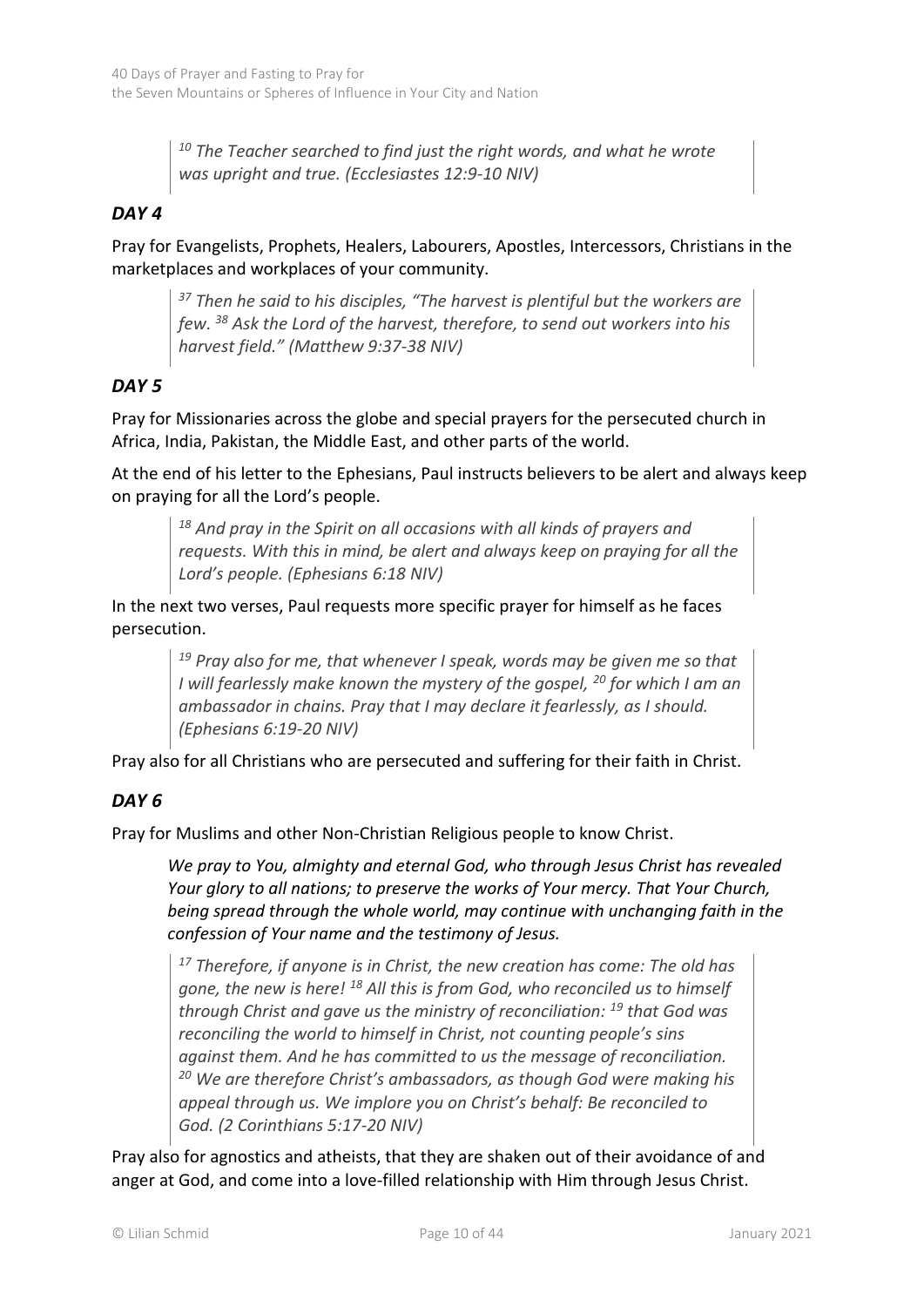# <span id="page-10-0"></span>**2. FAMILY**

The Biblical definition of a 'Family' is the union between one man and one woman in marriage for life, it is the first and only institution God established before the Fall. Marriage is the most fundamental unit of a family, the church, and a nation (Genesis 1:27-28, 2:21-24)

Family is the leading influence in shaping a person, since it will determine for an individual their spiritual, emotional, social, and physical life. A healthy family background fosters greater productivity and personal well-being. Transforming families transforms communities, cities, and nations, and so we stive to promote, teach, and demonstrate the wholesome family under God as described in scripture (Ephesians 5:22-6:4).

Throughout the ages, God's plan and desire has always been for parents to raise up their children to know and love Him and walk in His ways. God told the Israelites (Deuteronomy 6:6) to keep His commands in their hearts and to teach them diligently unto their children, talking of them throughout the day in every circumstance of life.

Yet today we ask …

*Did we fail to protect our children? Did our Government fail to protect us? Did our church fail to look after her sheep? Did our parents fail to give us the right discipline and the word of God to lean on? What happened to our society and where did the challenges come from that that we are facing today?*

… as challenges are growing by the day to destroy the definition of the family and holy marriage.

Our enemy is the devil, the serpent, the great dragon (Revelation 12:9, 20:2), the ruler of this world, the prince of the power of the air (Ephesians 2:2), the evil one, and the adversary (1 Peter 5:8). He is Satan; he hates you and he is after you like a roaring lion, prowling about seeking to destroy you, trying to destroy your marriage, your family, and your inheritance.

But our enemy has already been defeated and cannot defeat us if we resist him, not by our own strength but through Christ:

*<sup>15</sup> And having disarmed the powers and authorities, he made a public spectacle of them, triumphing over them by the cross. (Colossians 2:15 NIV)*

*<sup>18</sup> Then Jesus came to them and said, "All authority in heaven and on earth has been given to me. (Matthew 28:18)*

*<sup>7</sup> Submit yourselves, then, to God. Resist the devil, and he will flee from you. (James 4:7 NIV)*

Victory is ours in all things we submit to Christ in humility and confession (Revelation 12:11).

*<sup>10</sup> Humble yourselves before the Lord, and he will lift you up. (James 4:10 NIV)*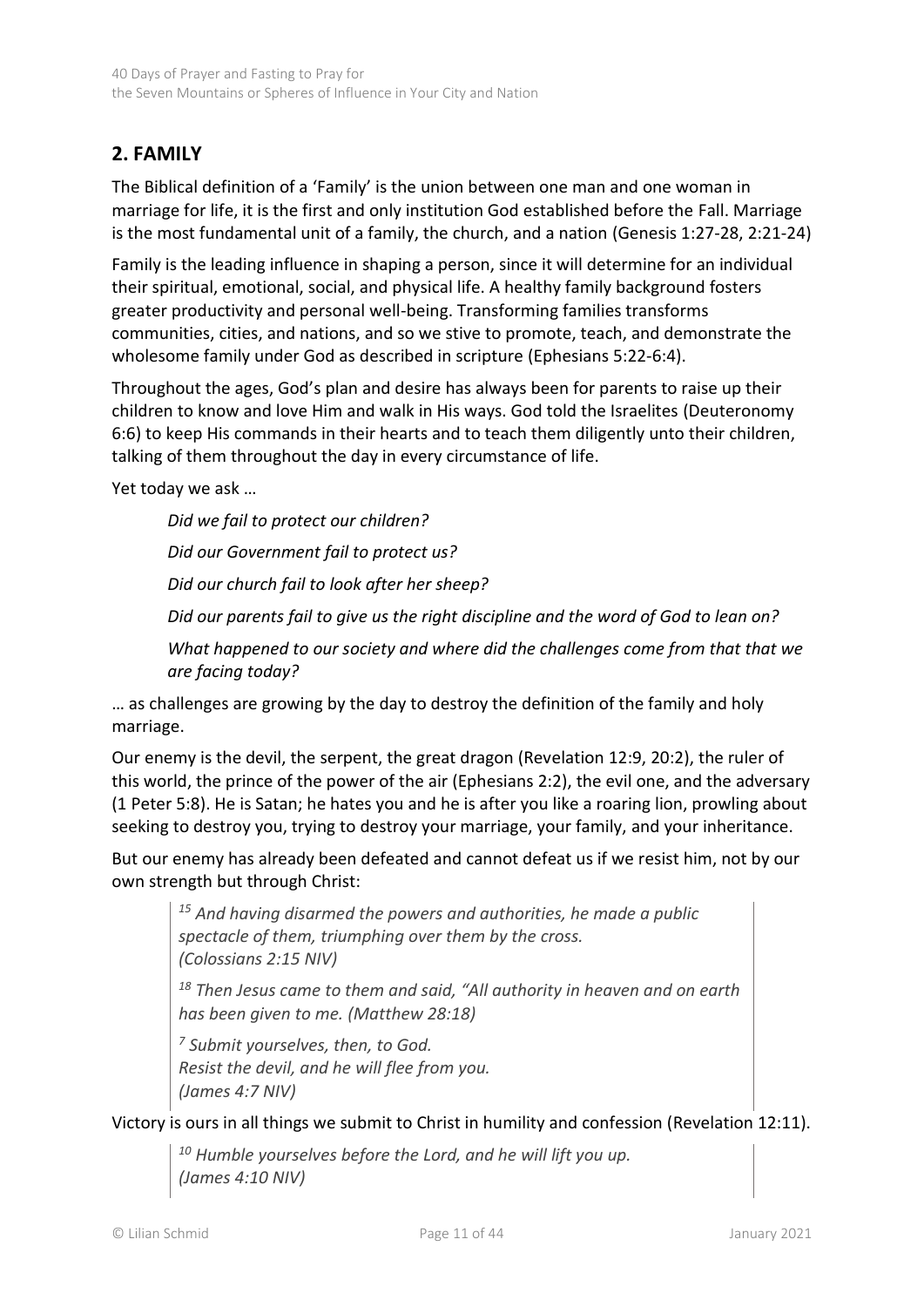# *DAY 7*

Pray that the families of Christians would model family life as shown in the word of God.

*Instructions for Christian Households <sup>21</sup> Submit to one another out of reverence for Christ. <sup>22</sup> Wives submit yourselves to your own husbands as you do to the Lord. <sup>23</sup> For the husband is the head of the wife as Christ is the head of the church, his body, of which he is the Saviour. <sup>24</sup> Now as the church submits to Christ, so also wives should submit to their husbands in everything. <sup>25</sup> Husbands love your wives, just as Christ loved the church and gave himself up for her <sup>26</sup> to make her holy, cleansing her by the washing with water through the word, <sup>27</sup> and to present her to himself as a radiant church, without stain or wrinkle or any other blemish, but holy and blameless. <sup>28</sup> In this same way, husbands ought to love their wives as their own bodies. He who loves his wife loves himself. <sup>29</sup> After all, no one ever hated their own body, but they feed and care for their body, just as Christ does the church— <sup>30</sup> for we are members of his body. <sup>31</sup> "For this reason a man will leave his father and mother and be united to his wife, and the two will become one flesh." <sup>32</sup> This is a profound mystery— but I am talking about Christ and the church. <sup>33</sup> However, each one of you also must love his wife as he loves himself, and the wife must respect her husband. (Ephesians 5:21-33 NIV)*

## *DAY 8*

Pray that husbands and wives, fathers and mothers, unite to focus on relationships in their household and to embody that intentional focus in daily life.

Pray also for fatherhood and motherhood to be valued by society.

*<sup>14</sup> But I will hope continually and will praise you yet more and more. <sup>15</sup> My mouth will tell of your righteous acts, of your deeds of salvation all the day, for their number is past my knowledge. (Psalm 71:14-15 ESV)*

## *DAY 9*

Many of our parents have worked hard in their careers, at home, in their communities, and in the church. Earthly wisdom says they've earned a life of rest and relaxation. But godly wisdom tells us that our lives are not our own — that God made us to praise Him and tell of His righteous acts for all of our days.

Pray for our elderly parents to seek and be strengthened to continue shining God's light to their children, and children's children.

*<sup>19</sup> Do you not know that your bodies are temples of the Holy Spirit, who is in you, whom you have received from God? You are not your own; <sup>20</sup> you*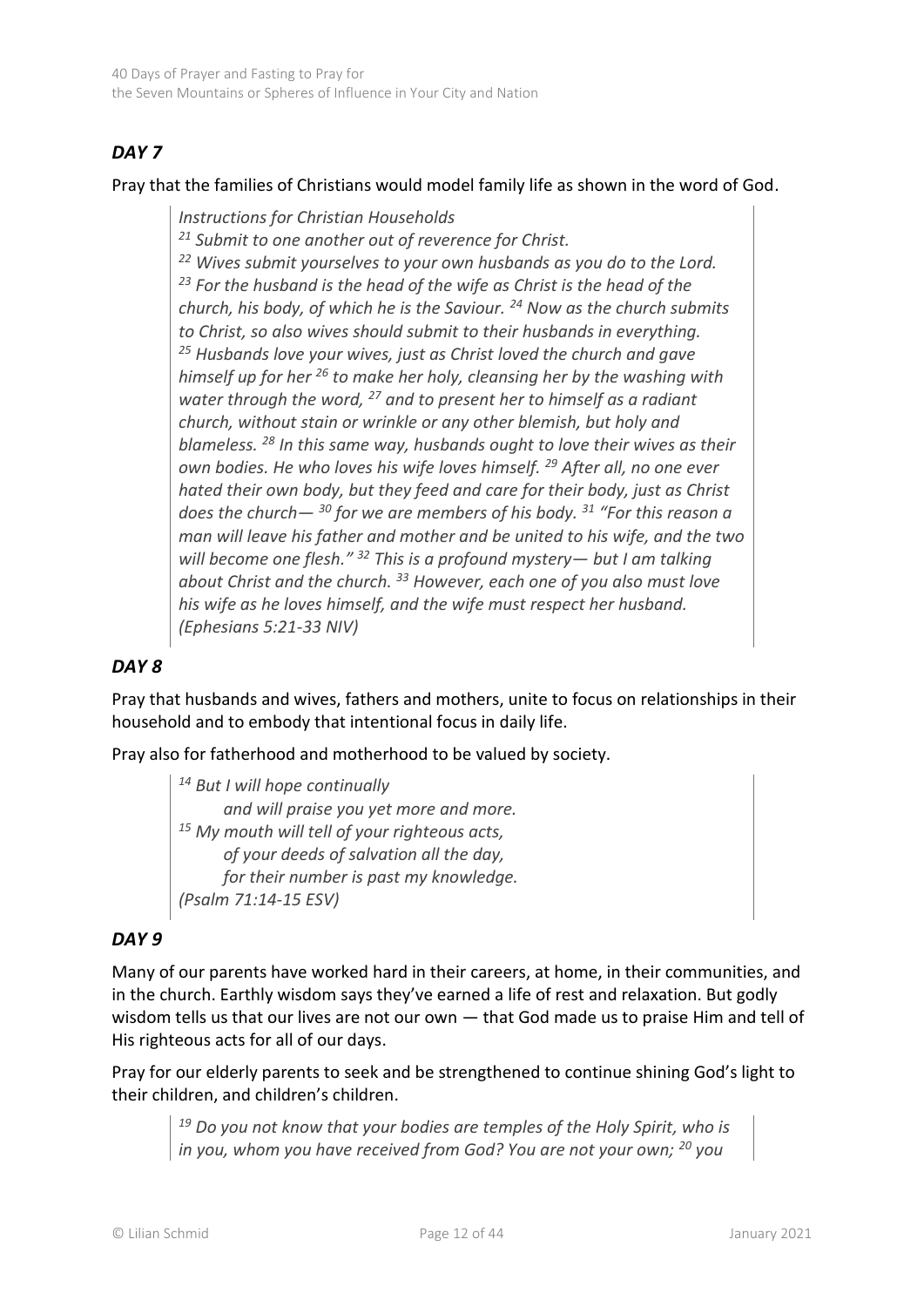*were bought at a price. Therefore, honour God with your bodies. (1 Corinthians 6:19-20 NIV)*

# *DAY 10*

In God's Eyes the family is the original cell of social life. It is the natural society in which husband and wife are called to give themselves in love and in the gift of life. Authority, stability, and a life of relationships within the family constitute the foundations for freedom, security, and fraternity within society.

How can we have good stewardship in the sphere of Family and Marriage?

The duties of Children toward their parents:

#### *A Rebellious Son*

*<sup>18</sup> If someone has a stubborn and rebellious son who does not obey his father and mother and will not listen to them when they discipline him, <sup>19</sup> his father and mother shall take hold of him and bring him to the elders at the gate of his town. <sup>20</sup> They shall say to the elders, "This son of ours is stubborn and rebellious. He will not obey us. He is a glutton and a drunkard." <sup>21</sup> Then all the men of his town are to stone him to death. You must purge the evil from among you. All Israel will hear of it and be afraid. (Deuteronomy 21:18-21 NIV)*

#### The duties of parents toward their children:

*<sup>19</sup> For I have chosen him\* , so that he will direct his children and his household after him to keep the way of the Lord by doing what is right and just, so that the Lord will bring about for Abraham what he has promised him. (Genesis 18:19 NIV)*

## ( \*Abraham)

*<sup>21</sup> Fathers, do not embitter your children, or they will become discouraged. (Colossians 3:21 NIV)*

Through the grace of the sacrament of marriage, parents receive strength to raise children.

*<sup>6</sup> So they are no longer two, but one flesh. Therefore, what God has joined together, let no one separate. (Matthew 19:6 NIV)*

Pray that the hearts of parent and the hearts of children are reformed by God to be restored into right and loving relationship with each other.

Pray that parents have Godly love, wisdom, and patience to guide their children, and that children have a hunger for Godly education and discipline so they can mature in love.

*<sup>6</sup> Train up a child in the way he should go, and when he is old, he will not depart from it (Proverbs 22:6 NKJV)*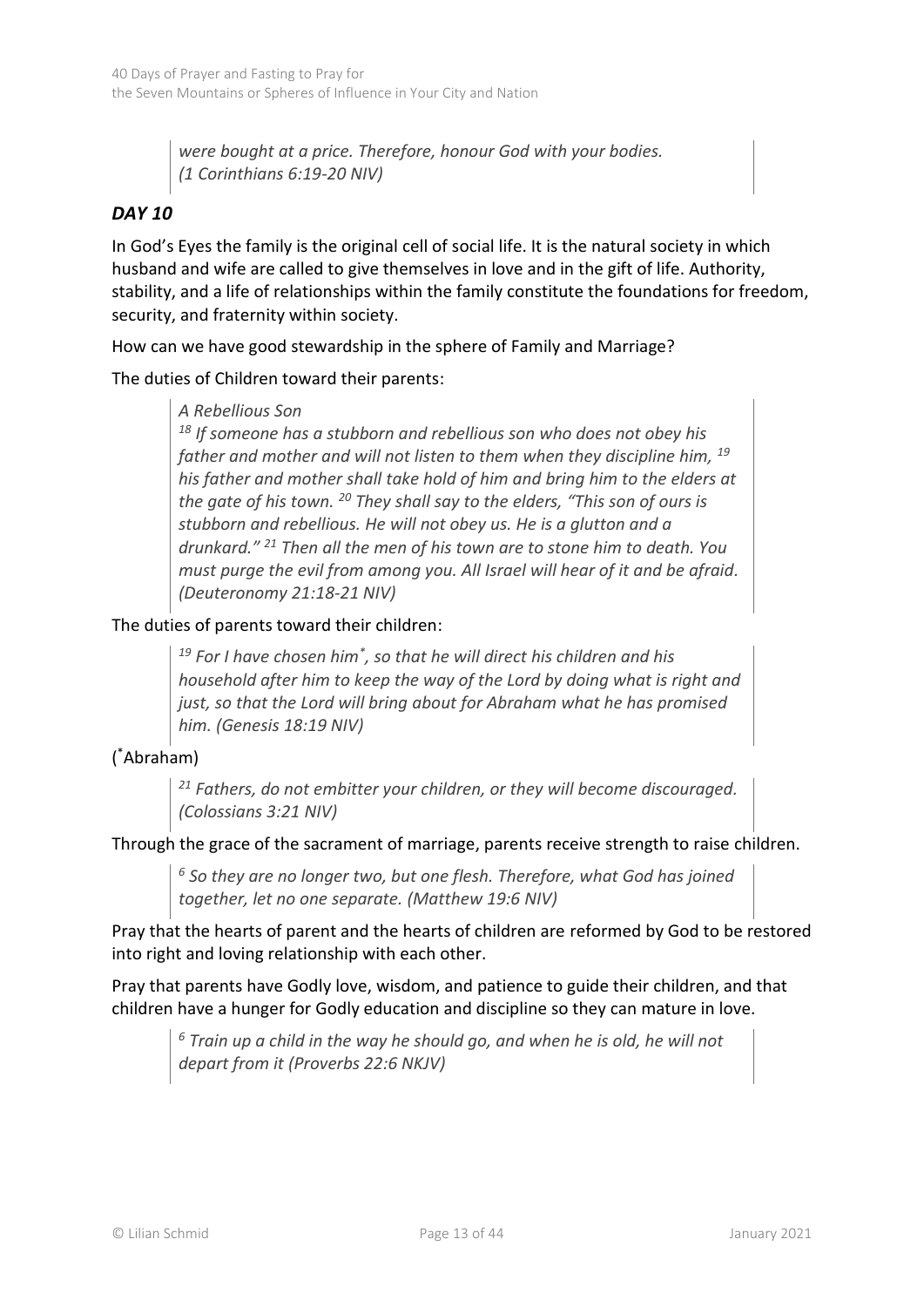# *DAY 11*

Pray that the Christian church teaches and understands that the primary purpose of marriage is to model God's love and to please God.

Pray that society – the nation and its government – would understand that marriage has been the foundation of families and strong societies throughout the ages and should remain so.

Pray also for the traditional marriages of members of the Federal/national government, members of State/Territory/regional parliaments, and members of local councils and municipalities.

*<sup>31</sup> They replied, "Believe in the Lord Jesus, and you will be saved—you and your household." (Acts 16:31 NIV)*

*<sup>10</sup> I appeal to you, brothers and sisters, in the name of our Lord Jesus Christ, that all of you agree with one another in what you say and that there be no divisions among you, but that you be perfectly united in mind and thought. (1 Corinthians 1:10 NIV)*

## *DAY 12*

People tend to ignore the reality of evil. It is not just a relative and imaginary power; evil does exist in many ways. Ignoring it or disapproving of it will never make it disappear.

Our enemy is the devil, the serpent, the great dragon (Revelation 12:9, 20:2), the ruler of this world, the prince of the power of the air (Ephesians 2:2), the evil one, and the adversary (1 Peter 5:8). He is Satan; he hates you and he is after you like a roaring lion, prowling about seeking to destroy you, trying to destroy your marriage, your family, and steal your inheritance (John 10:10). Also, consider this variation of a common expression: *'the enemy of my friend is my enemy'*; Satan is also God's enemy, and we are God's friends.

Pray for the defence of God-ordained traditional Marriage as described in scripture (Genesis 2:18-24, Matthew 19:4-6, Ephesians 5:21-33).

Pray also for the freedom of marriages from corruption and disrespect through 'popular' policies by governments, lies and distorted stories told in entertainment and media, and weak-mindedness in our churches, communities, and homes.

*<sup>3</sup> For though we live in the world, we do not wage war as the world does. <sup>4</sup> The weapons we fight with are not the weapons of the world. On the contrary, they have divine power to demolish strongholds. (1 Corinthians 10:3-4 NIV)*

*<sup>12</sup> For our struggle is not against flesh and blood, but against the rulers, against the authorities, against the powers of this dark world and against the spiritual forces of evil in the heavenly realms.*

*<sup>13</sup> Therefore put on the full Armor of God, so that when the day of evil comes, you may be able to stand your ground, and after you have done everything, to stand.* 

*(Ephesians 6:12-13 NIV)*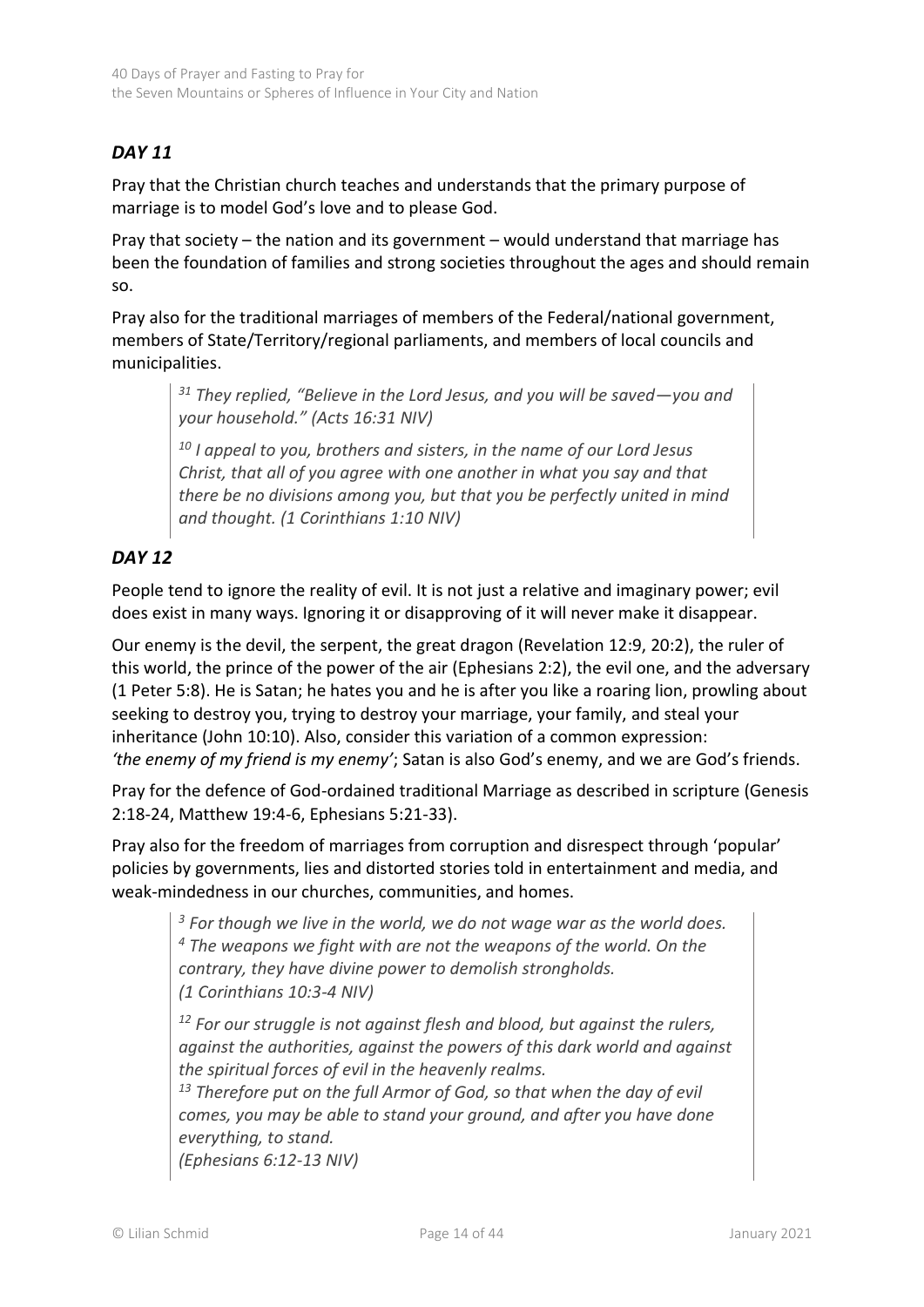# <span id="page-14-0"></span>**3. EDUCATION**

*<sup>49</sup> Heaven is My throne, And earth is My footstool. What house will you build for Me? says the Lord, Or what is the place of My rest? (Acts 7:49 NKJV)*

Throughout history, both the state and the church have claimed responsibility for the role of educating children. Yet the primary responsibility of educating children is a task God has given to parents. Parents have direct authority over their children. Parents are commanded to teach their children the ways of the Lord.

*<sup>6</sup> These commandments that I give you today are to be on your hearts. 7 Impress them on your children. Talk about them when you sit at home and when you walk along the road, when you lie down and when you get up. (Deuteronomy 6:6-7)*

While schools have responsibility of teaching the academic curriculum, the church on the other hand has a role to equip and aid parents (and school staff) to carry out fully their responsibility for the spiritual education of the future generation.

Over the past 150 years, the majority of Western countries have become dominated by monopolistic and compulsory state school systems, often taking over or being given churchestablished school systems (e.g. the Anglican local schools in Australia), and then progressively removing or excluding Christian principles as part of the 'separation of Church and State', to now 'demonising' the Christian foundation of their school system as being 'unfair' and introducing liberalistic mythology as a new layer of 'ethics' on top of purely academic teaching.

Twenty-first century people are members of a global community, connected to the whole world by ties of culture, economics and politics, enhanced communication and travel. This shared environment enables young people to be part of a global education and participate in influencing a better future for the world. In principle, it also emphasises the unity and interdependence of human society, develops a sense of self and appreciation of cultural diversity, affirms social justice and human rights, and builds peace and actions for a sustainable future in different times and places.

Yet at the same time we see lots of challenges around the world, but if we pray into these issues asking God to give us wisdom, provision, blessings, knowledge, assurance, affirmation, connection; we can make a difference to change the culture of countries who are suffering because of war, poverty and natural disasters which prevent the people from having good education.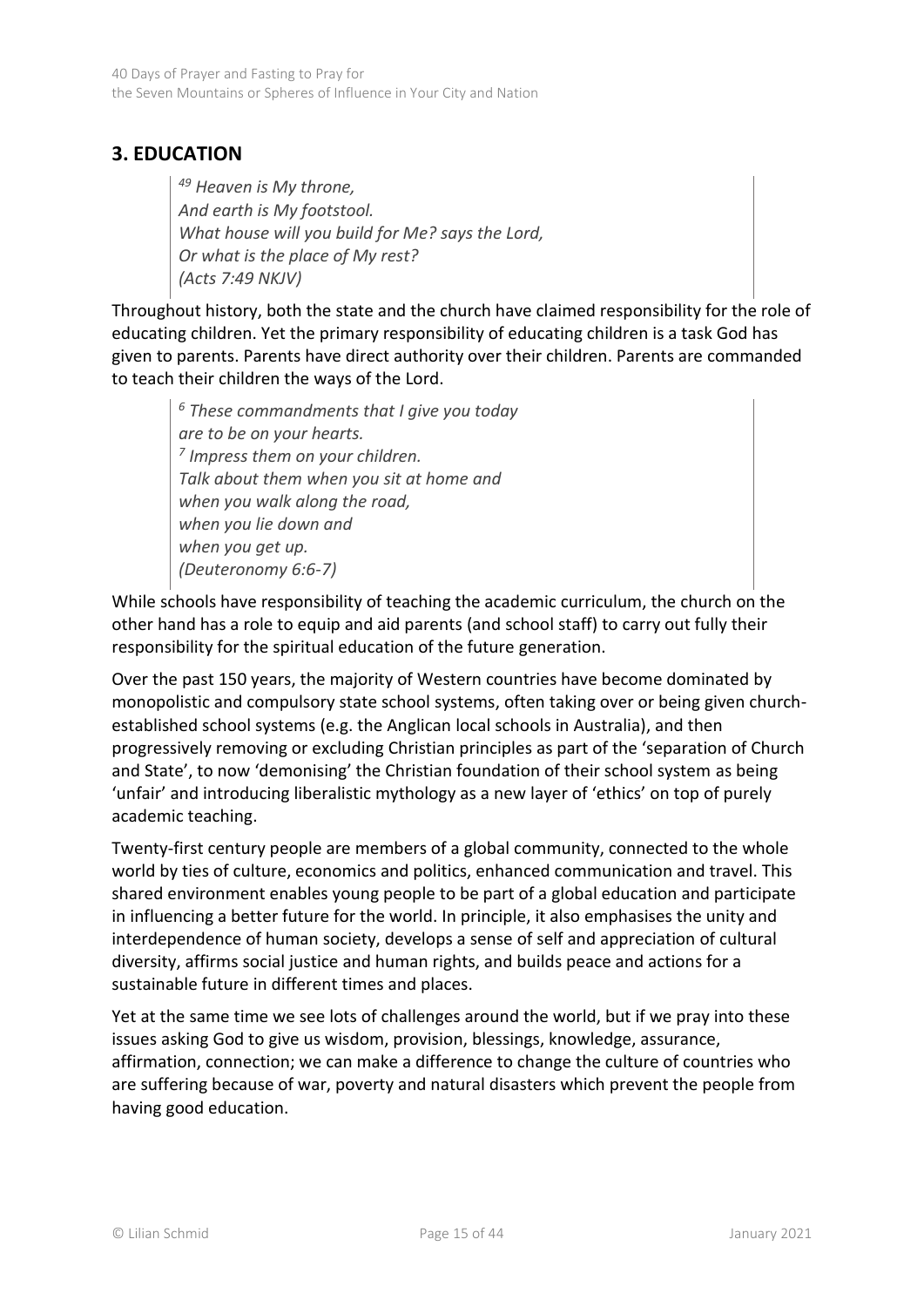# *DAY 13*

Pray for these challenges cited by the Global Partnership for Education as God leads you:

- Teachers, tutors, and educators in all sectors
- Principals, chancellors, and boards
- School, university and TAFE administration
- Parents who are involved in school boards and communities
- Early childhood care and education; pre-schools and kindergartens
- Primary, Elementary and Middle schools
- Secondary and High schools
- Tertiary schools, Universities, Colleges and TAFEs (Technical and Further Education)
- Education planning
- Economic development
- Environment
- Gender dilemma
- Agencies in the Education sphere
- Curriculum, Assessment, Awards, and Reporting Authority
- Institutes for Teaching and School Leadership
- Tertiary Education Quality and Standards Agencies
- Department of Education and Training Public Submissions
- International Education
- Student Skills and Learning Potential
- National Literacy and Numeracy programs and events
- Preparing Secondary Students for Work
- Provider Registration and International Students Management System
- School Entry Points
- Student's well being
- International students

*<sup>18</sup> Fix these words of mine in your hearts and minds; tie them as symbols on your hands and bind them on your foreheads. <sup>19</sup> Teach them to your children, talking about them when you sit at home and when you walk along the road, when you lie down and when you get up. (Deuteronomy 11:18-19 NIV)*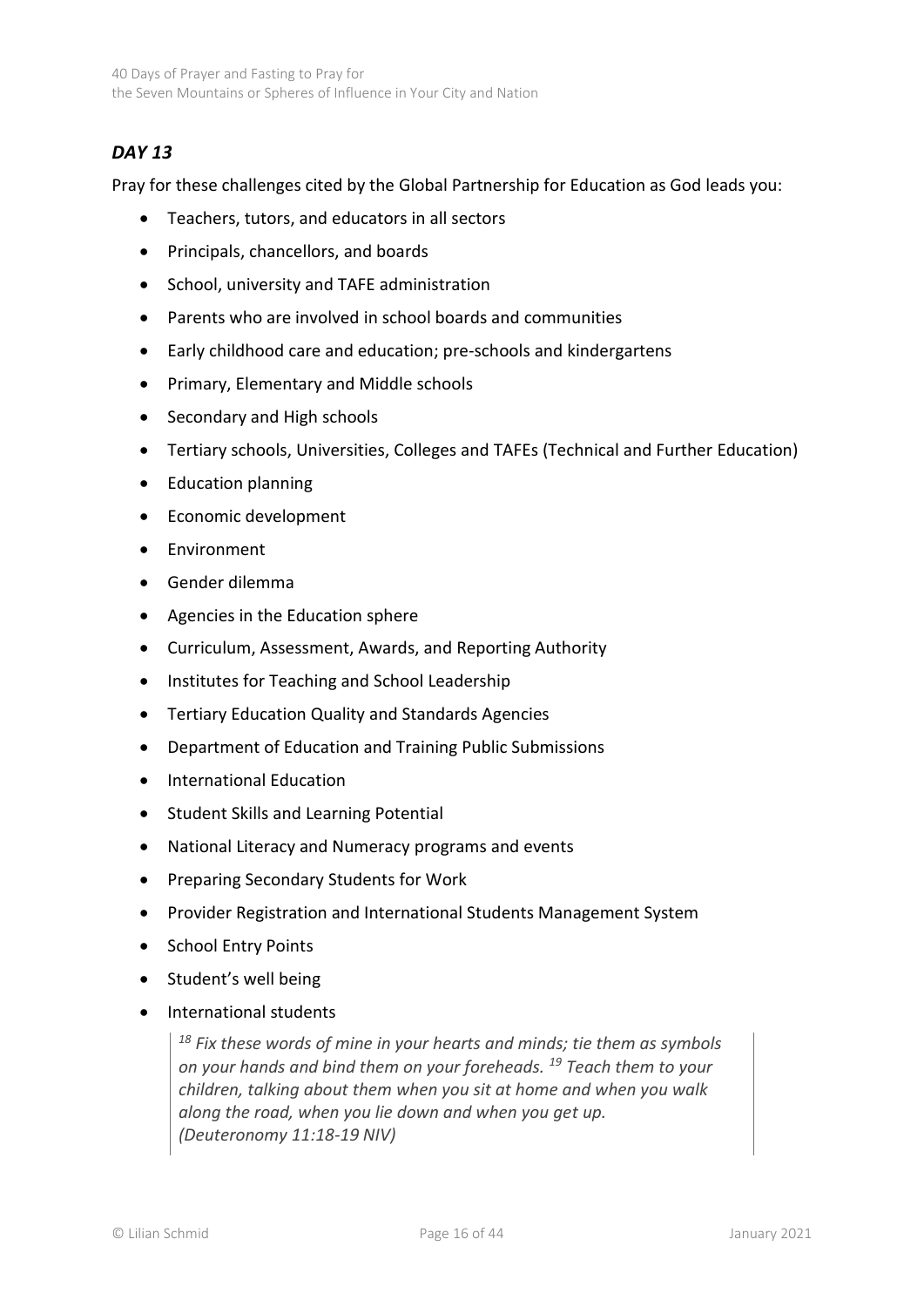# *DAY 14*

Pray for Christian Education in Schools. Pray for continuity and new opportunities, i.e. for doors that are open to remain open and for doors that are closed to be opened to scripture teaching, retreats, counselling and chaplaincy.

A prayer for Catechists, SRE Teachers, Chaplains, Counsellors:

*Loving God, Creator of all things, you called us to be in relationship with you and others.*

*Thank you for calling us to be Christian Educators for the opportunity to share with others what you have given to us.*

*May all those with whom we share the gift of faith discover how you are present in all things.*

*May they come to know you, the one true God, and Jesus Christ, whom you have sent.*

*May the grace of the Holy Spirit guide our hearts and lips, so that we may remain constant in loving and praising you.*

*May we be a witness to the Gospel and ministers of your truth. May all our words and actions reflect your love. Amen.*

## *DAY 15*

Pray against the persistent and insidious attack on religious freedom, suppression of balanced teaching on moral issues, suppression of established fact for unproven political ideology, and anti-church and anti-Christ attitudes in the Education system. Children and young people across our nation are being taught liberal ideologies, atheistic teaching, pagan and postmodern principles in our public schools and in most colleges and universities.

Pray also against the infiltration of gender confusion. Pray for exposure of the true agendas of those seeking to pollute the God given roles of 'man' and 'woman', 'mother' and 'father', 'boy' and 'girl'.

*<sup>14</sup> Jesus said, "Let the little children come to me, and do not hinder them, for the kingdom of heaven belongs to such as these." (Matthew 19:14 NIV)*

#### *DAY 16*

#### Pray for all education of children around the world.

*<sup>13</sup> All your children shall be taught by the Lord, and great shall be the peace of your children. (Isaiah 54:13 NKJV)* 

*<sup>2</sup> This is what the Lord says, he who made the earth, the Lord who formed it and established it—the Lord is his name: <sup>3</sup> 'Call to me and I will answer you and tell you great and unsearchable things you do not know.' (Jeremiah 33:2-3 NIV)*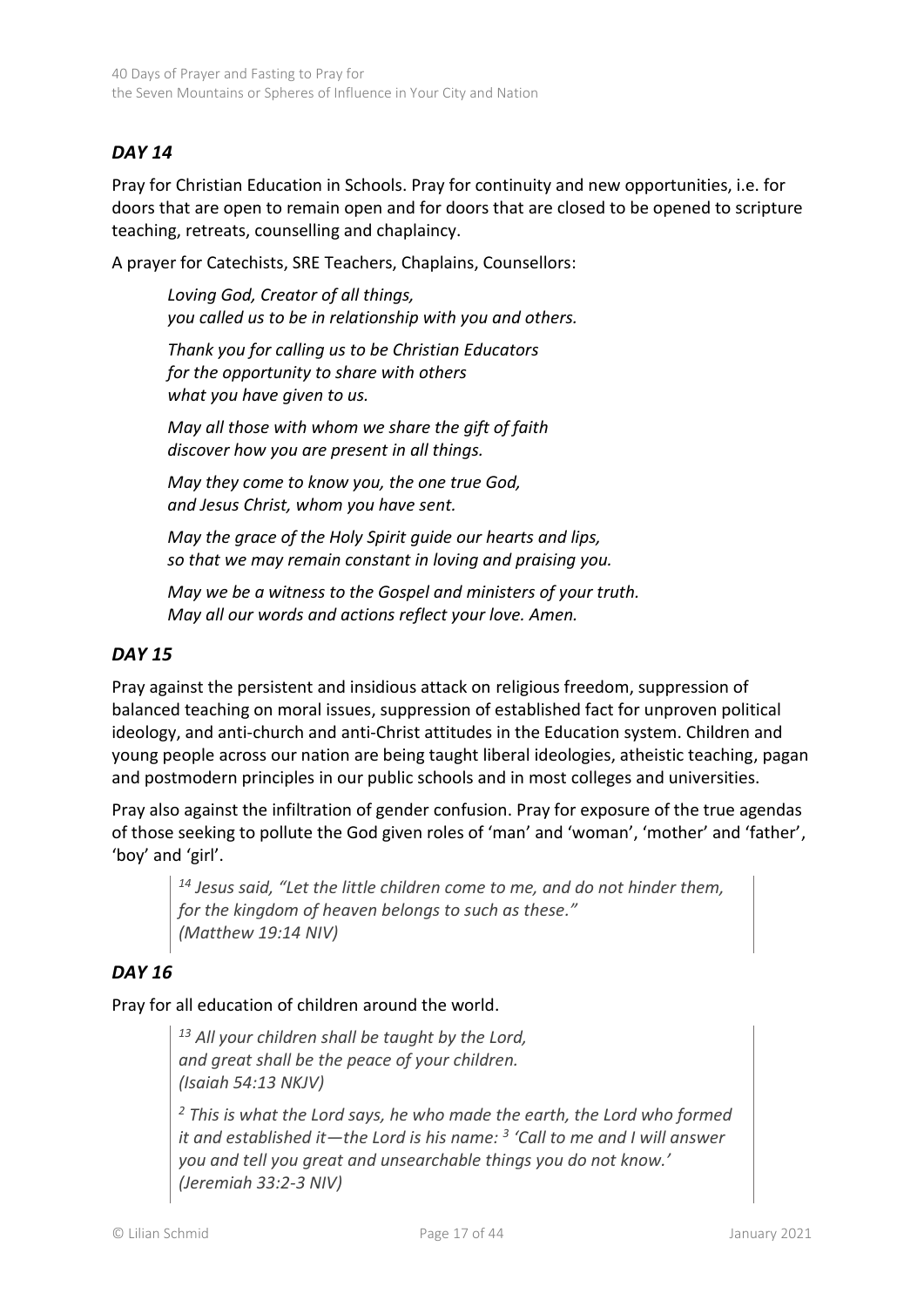40 Days of Prayer and Fasting to Pray for the Seven Mountains or Spheres of Influence in Your City and Nation

# *DAY 17*

Pray a declaration of peace and protection over your schools, colleges and universities.

*9 If you say, "The Lord is my refuge," and you make the Most High your dwelling, <sup>10</sup> no harm will overtake you, no disaster will come near your tent. <sup>11</sup> For he will command his angels concerning you to guard you in all your ways; <sup>12</sup> they will lift you up in their hands, so that you will not strike your foot against a stone. <sup>13</sup> You will tread on the lion and the cobra; you will trample the great lion and the serpent. (Psalm 91:9-13 NIV)*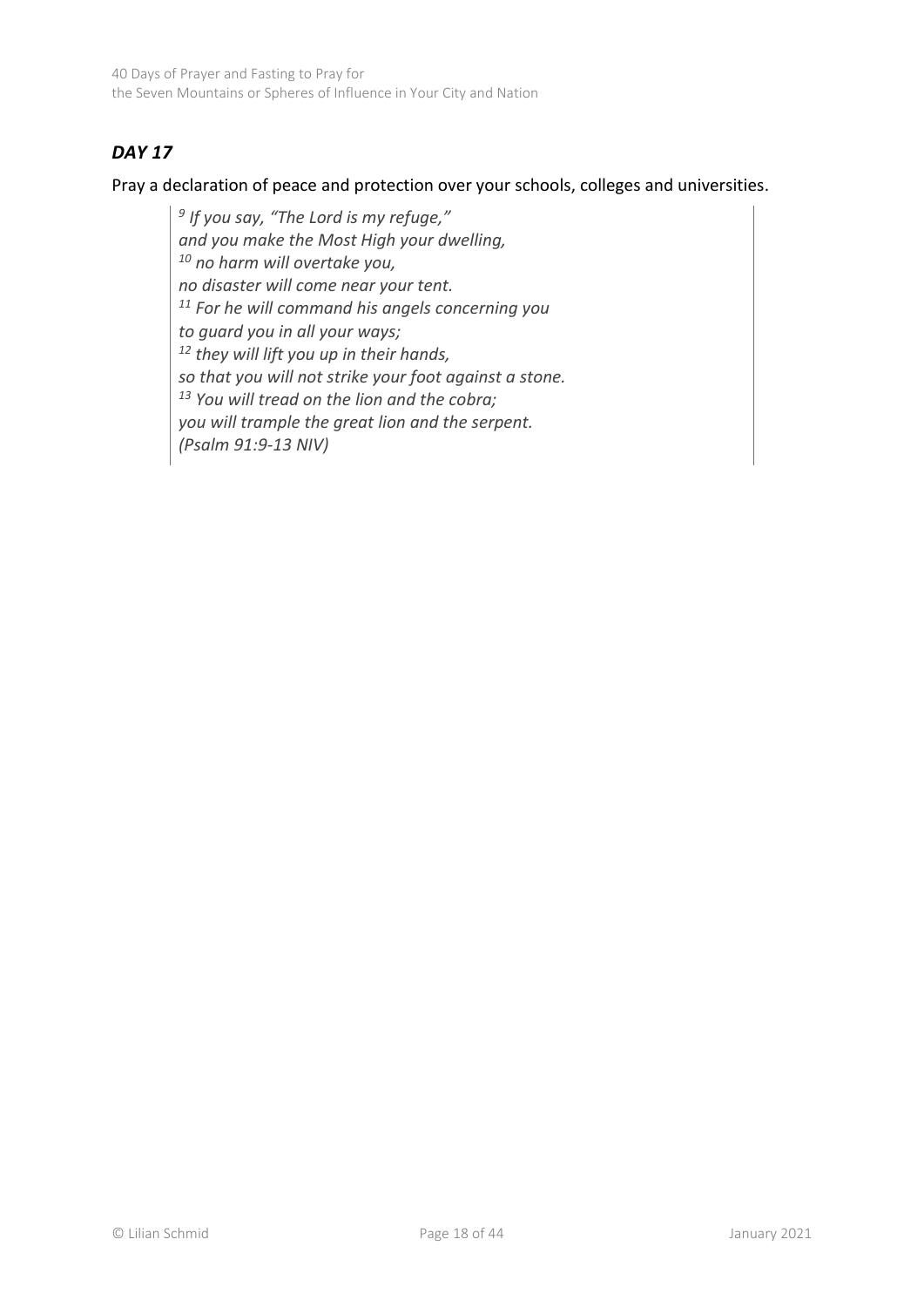# <span id="page-18-0"></span>**4. GOVERNMENT**

Both Father God's power (internal ideas and principles) and form (external frameworks and structures) are necessary for true and everlasting freedom. The pathway to liberty within a nation is from the internal to the external, from the inside out, from the bottom up.

All government begins in the heart of man with his ability (or inability) to direct, regulate, manage, and control his life. There are then two spheres of government — internal and external. Internal government is self-government. External government occurs in the family, church, business, associations, and civil government. External spheres of government are a reflection of the degree of internal self-government a person or people possess. Internal government is causative to external government.

All authority and power come from God. It flows from Him into the hearts and minds of people, and then out into the family, church, businesses, schools, and civil realm. Civil government is a divine institution with a legitimate function, but it is limited. It is to protect the righteous, punish the evil doer, and administer God's justice in the civil realm that is under its sphere of authority. The state exists to serve man. The state is not our Saviour.

The relationship between Christianity and politics is historically complex, as well as in modern politics between the 'Christian right' and 'Christian left'. All governments suffer to some degree from corruption, dishonesty, evil infiltration to rule, and false power. The only government that will never have any corruption is the Kingdom of God, which is in essence God's redemptive reign.

God's inspired revelation tells us that He will send Jesus Christ, who was preached to you before, whom heaven must receive until the times of restoration of all things, which God has spoken by the mouth of all His holy prophets since the world began (Acts 3:20–21). In the Bible God reveals to us that He will restore His government, His law and His way of life to this entire earth.

*<sup>16</sup> For the Lord Himself will descend from heaven with a shout, with the voice of an archangel, and with the trumpet of God. And the dead in Christ will rise first. <sup>17</sup> Then we who are alive and remain shall be caught up together with them in the clouds to meet the Lord in the air. And thus, we shall always be with the Lord. (1 Thessalonians 4:16–17 NKJV)*

All human governments will eventually end, and Jesus will reign over everyone forever. In the book of Isaiah, we read:

*<sup>6</sup> For to us a child is born, to us a son is given; and the government shall be upon his shoulder, and his name shall be called Wonderful Counsellor, Mighty God, Everlasting Father, Prince of Peace.*

*<sup>7</sup> Of the increase of his government and of peace there will be no end, on the throne of David and over his kingdom, to establish it and to uphold it with justice and with righteousness from this time forth and forevermore. The zeal of the LORD of hosts will do this. (Isaiah 9:6-7 AMP)*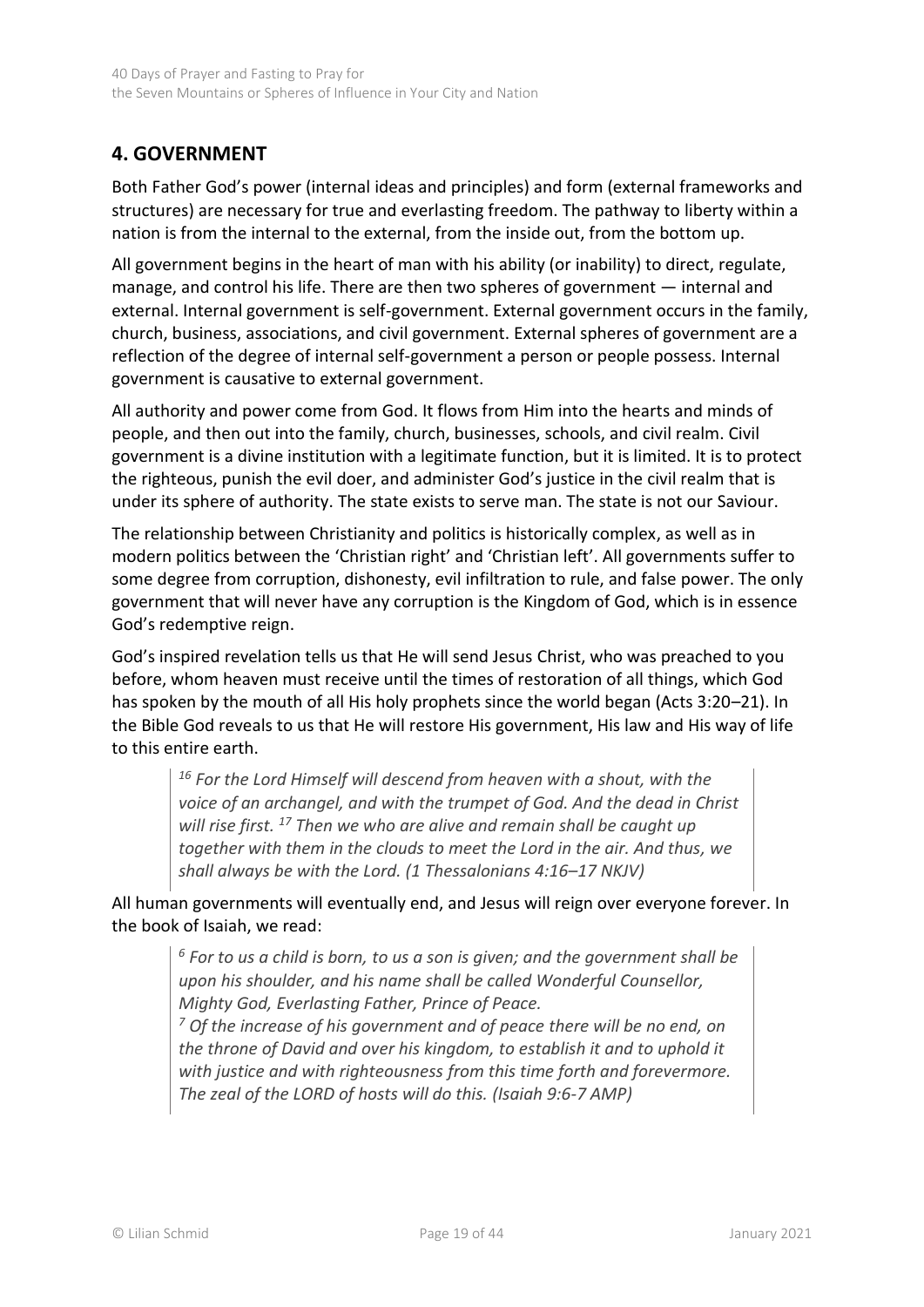**The Kingdom of God and Jesus the Ruler of all Governments**

| Jesus proclaims the<br>Kingdom of God.                                      | As described in the Gospel of Mark, when<br>Jesus' ministry begins, He announced "The<br>time is fulfilled, and the kingdom of God is at<br>hand; repent and believe in the gospel" (Mark<br>$1:15$ ).                                                                                                                      |
|-----------------------------------------------------------------------------|-----------------------------------------------------------------------------------------------------------------------------------------------------------------------------------------------------------------------------------------------------------------------------------------------------------------------------|
| Jesus is the King of<br>God's true Kingdom.                                 | Where the King is, there is the Kingdom. Jesus<br>is both the faithful ruler and the righteous<br>citizen of the Kingdom. "The kingdom of God is<br>in the midst of you" (Luke 17:21).                                                                                                                                      |
| <b>Jesus reveals His</b><br>purpose for the right<br>Kingdom.               | Jesus described his mission saying that He<br>"must preach the good news of the kingdom of<br>God" (Luke 4:43).                                                                                                                                                                                                             |
| Jesus declares the<br><b>Kingdom of God on</b><br>Earth as it is in Heaven. | Jesus explains the Kingdom and invites people<br>to enter into it. The declaration of the kingdom<br>"On Earth as it is in Heaven" (Matthew 6:10).                                                                                                                                                                          |
| Jesus demonstrates the<br>Kingdom.                                          | Through His works, Jesus shows the power of<br>the kingdom and his authority over the prince<br>of darkness: "if I drive out demons by the<br>finger of God, then the kingdom of God has<br>come upon you." (Luke 11:20)                                                                                                    |
| Jesus overcame the<br>enemy of the Kingdom.                                 | "When he had received the drink, Jesus said, "It<br>is finished." With that, he bowed his head and<br>gave up his spirit." (John 19:30) Jesus<br>destroyed the devil, the false ruler of the<br>world, by destroying the power of the kingdom<br>of darkness. He purchased everything by<br>shedding His blood of the cross |
| Jesus deploys the<br>Kingdom.                                               | Jesus sends his followers out as ambassadors<br>of the kingdom with the Great Commission,<br>"All authority in heaven and on earth has been<br>given to me." (Matthew 28:18) He is the true<br>Messiah and the ruler of all Governments.                                                                                    |
| Jesus returns as a<br>triumphant King.                                      | Jesus is the "King of Kings and Lord of Lords"<br>(Revelation 19:16). He will place all his<br>enemies under his feet.                                                                                                                                                                                                      |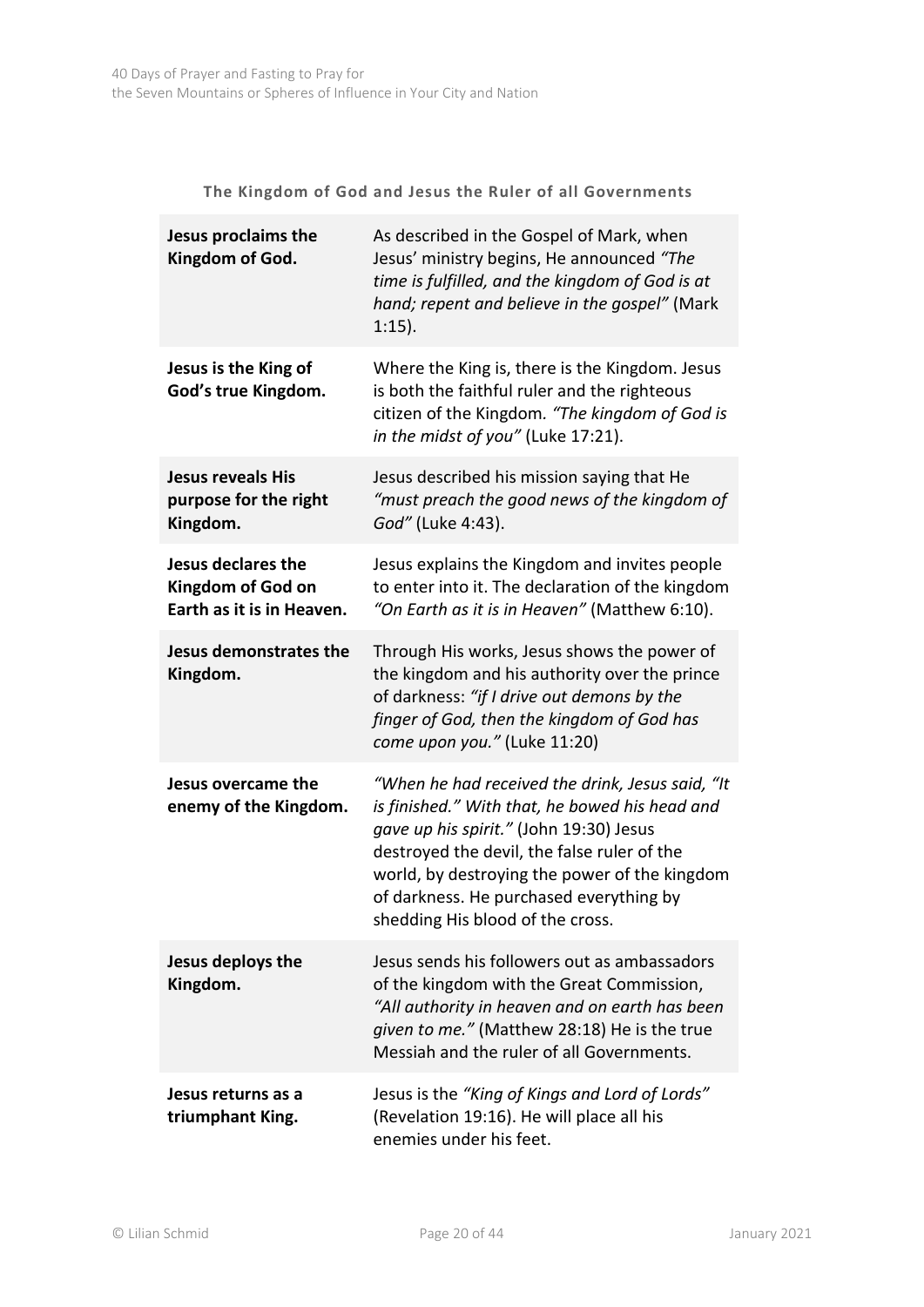# *DAY 18*

Pray for Godly leadership and management of your country, regions and localities.

The Bible says that the heart of a king is in the hand of the Lord (Proverbs 21:1, also Exodus 7:3 and 9:12), and He can turn it however He wants, so your prayers are important. Pray in faith, believing, and remember God watches over His Word to perform it.

*<sup>12</sup> The Lord said to me, "You have seen correctly, for I am watching to see that my word is fulfilled." (*Jeremiah 1:12 NIV)

Pray for righteous and respected political and administrative leaders to be installed that bring Godly influence in all aspects of our governments.

Pray for all the physical outputs from Government to be clear and fair, and ultimately aligned with God's laws and wisdom:

- Policies and decrees
- Laws and statutes
- Procedures and guidelines

Pray also for government finances not to be wasted on degrading and destroying our society, but to be invested in worthwhile causes that instead build up our society towards God's righteousness and justice.

*<sup>7</sup> The law of the Lord is perfect, refreshing the soul. The statutes of the Lord are trustworthy, making wise the simple. <sup>8</sup> The precepts of the Lord are right, giving joy to the heart. The commands of the Lord are radiant, giving light to the eyes. <sup>9</sup> The fear of the Lord is pure, enduring forever. The decrees of the Lord are firm, and all of them are righteous. <sup>10</sup> They are more precious than gold, than much pure gold; they are sweeter than honey, than honey from the honeycomb. <sup>11</sup> By them your servant is warned; in keeping them there is great reward. <sup>12</sup> But who can discern their own errors? Forgive my hidden faults. <sup>13</sup> Keep your servant also from willful sins; may they not rule over me. Then I will be blameless, innocent of great transgression. (Psalm 19:7-13 NIV)*

## *DAY 19*

Pray for the rulers and leaders in your country and regions (the executive leadership).

The executive leadership of countries and regions direct the nation towards either negative or positive political and financial goals, usually to achieve a shared (or disputed) vision of what your country should become. The bulk of the government of any nation is to enact the direction given by the leadership to varying degrees of detail, but ultimately to be accountable in some way to the leadership.

Note that there are no neutral goals. Anything seemingly neutral or unclear will be interpreted as either positive or negative by observers, depending on their own agendas. Ultimately neutral goals will have a negative impact.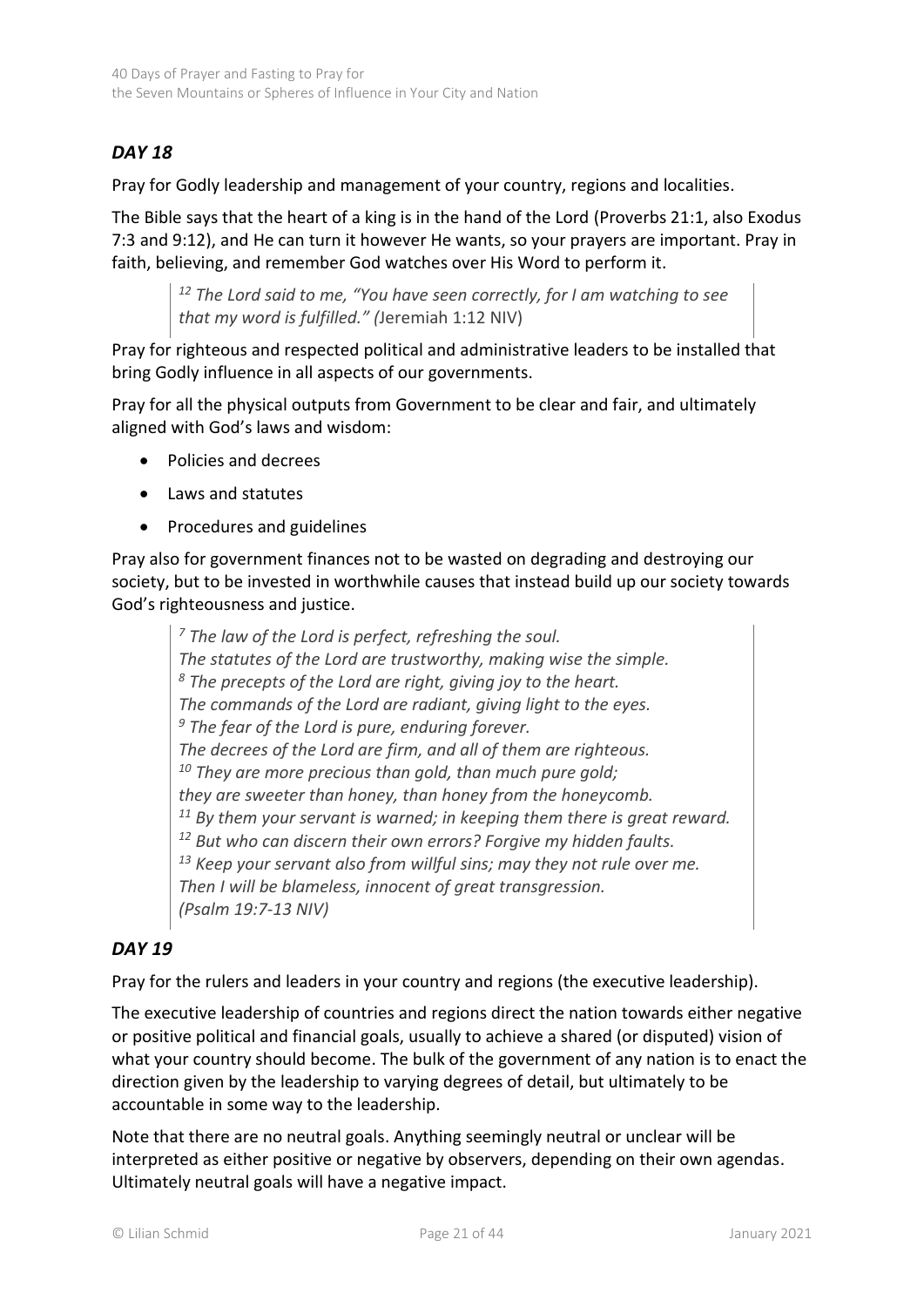Note also that some of the executive leadership may not be visible or seen in public, yet still carry powerful influence over the country.

- Pray for elected and non-elected leaders royalty, governors, presidents, premiers, chancellors, and prime ministers.
- Pray for their advisors, support staff and 'households'.
- Pray for chief justices and other senior lawmakers.
- Pray for the heads of public services, consular services, intelligence services, and the military.
- Pray for Christians in these positions of leadership; for their protection from deceptions and attacks from the enemy of God and from those people who are determined to remove them from office, for them to have discernment and wisdom from God to see through to the truth in all matters, and to make the best decisions for the country and to glorify God.

*The LORD has established His throne in the heavens, And His sovereignty rules over all. (Psalm 103:19 NASB)*

# *DAY 20*

Pray for the political and legislative arm of your country's government, and of any regional governments across your country.

There are always bodies of representatives whose task it is to enact the directives of the executive into practical application, i.e. to make it happen. There will always be a mix of limitations and potentials to achieve the required goals, and the difficulty is always to find the balance between what is desired and what is actually possible over time. Two main factors will always be the financial state of the country, and the willingness or resistance of the general population to cooperate with their government.

These representatives may be appointed by the executive or elected by the population, or a mix of both. Often as well as representing regions or localities, the representatives may be members of a political party or tribe or an independent family or business. They may seek to further their own goals and interests by gaining greater power within the government.

Where the executive is elected, or the executive is willing, the representatives may wield great influence on it and are able to shift the executive to more 'popular' or practical goals and directives. In some countries, the executive may even have become little more than a 'rubber stamp' and the real power is held by the representatives.

- Pray for the different parliaments or 'houses' where the representatives meet and make decisions, and for the staff that work to support these places.
- Pray for all elected and non-elected representatives (e.g. leaders, speakers, members of the lower and upper houses), and for their staff and families.
- Pray for cabinets, committees, working groups, and other gathering of representatives that meet to focus on law-making, issues and resolutions and their members and staff.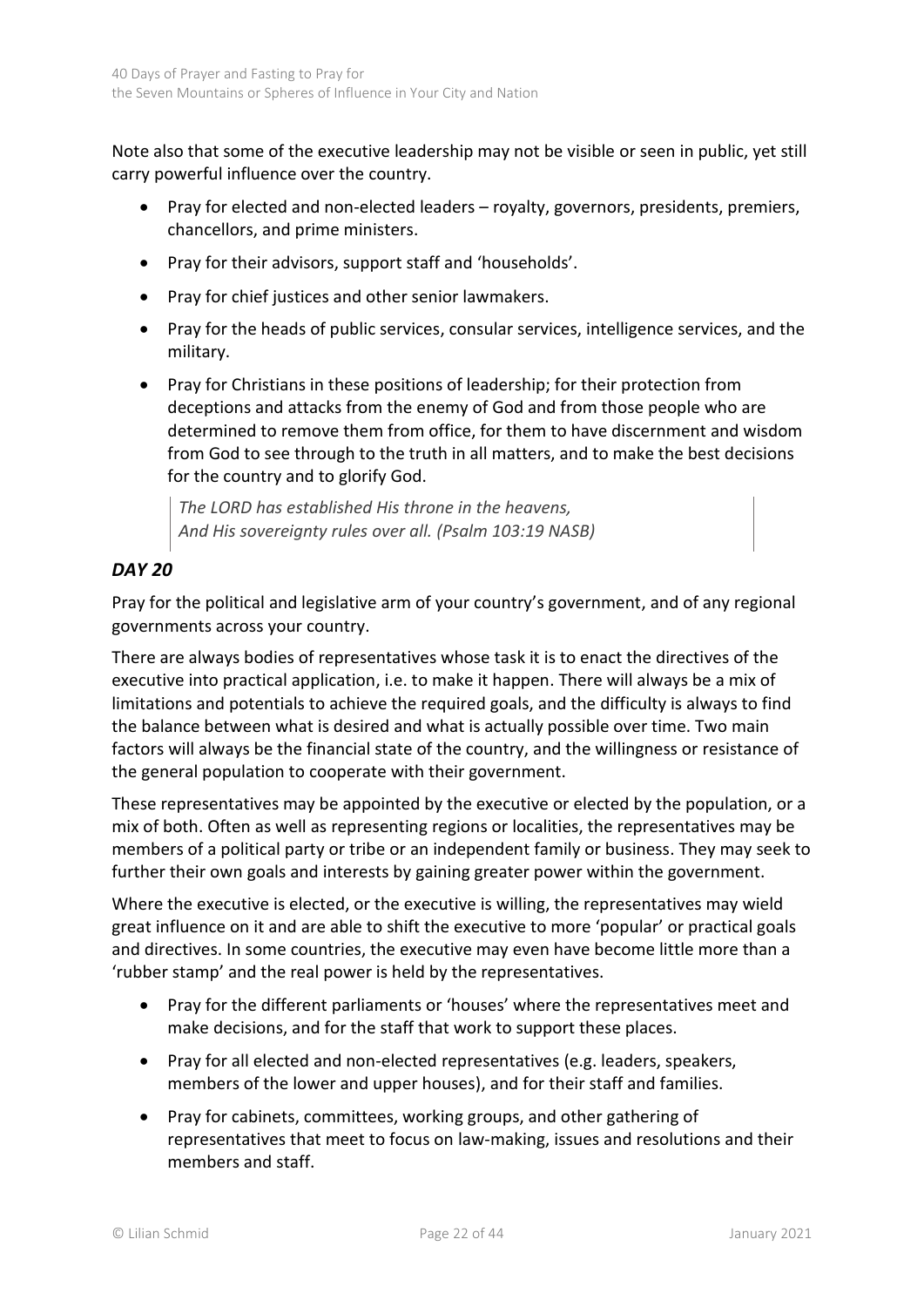- Pray for government portfolios and departments, including their heads and staff.
- Pray for political parties, tribes, independent political bodies, and lobby groups, and their leaders, members and staff.
- Where representatives are elected, pray for electoral bodies whose task it is to run elections.
- Where representatives are appointed, pray for the advisory committees that choose who to be put forward for appointment.
- Also pray for the leaders and members of opposition parties and groups.
- Pray against ungodly bills and motions, and for the truth to be revealed on all political and legislative agendas.
- Pray for the restoration/installation and protection of things related to God and Christian principles in your parliaments and government bodies.

*<sup>12</sup> Both riches and honor come from You, and You rule over all, and in Your hand is power and might; and it lies in Your hand to make great and to strengthen everyone. (1 Chronicles 29:12 NASB)* 

## *DAY 21*

Pray for the judicial and law-enforcement arm of your country's government, and of any regional governments across your country.

In many countries this arm of the government is staffed by completely independent personnel to reduce any conflicts of interest or political or religious interference. However, in some countries the courts are presided over by religious leaders, and/or law enforcement is handled by the military. Other potentially corruptive variants that are becoming common is the outsourcing of prisons, customs, and even some police roles to non-government corporations.

- Pray for Attorney Generals and their staff and advisors.
- Pray for all courts, law enforcement, prisons, and justice systems national, regional/state and local/district.
- Pray for the judiciary and legal profession; the Bar and similar boards of legal appointments, judges, barristers, advocates, layers, solicitors, egal advisers, clerks, legal researchers, secretaries, and court officials.
- Pray for law enforcement; police and the heads of police, detectives, special investigation units, vehicle maintenance, administrative staff, and colleges.
- Pray for holding and correction services; prison wardens and officers, secure transport, administration and support staff, and prisoners and their families.
- Pray for customs and import/export protection services.
- Pray against intended crime and violence, particularly by criminal gangs and organisations. Pray that these acts are thwarted, and offenders incarcerated.
- Pray for the safety of families of the judiciary and law enforcement personnel.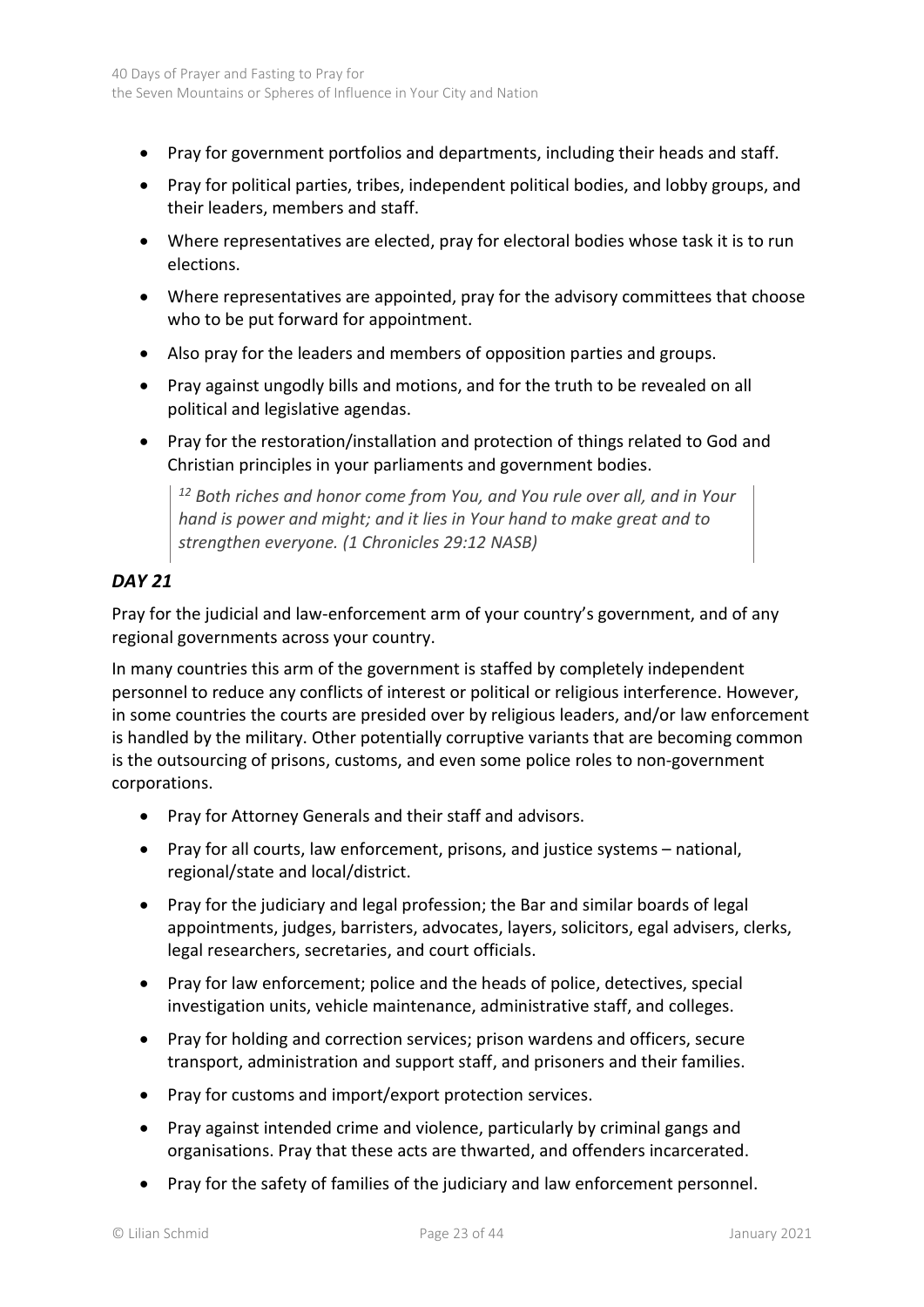• Pray for the protection of Christians working in these facilities and organisations. Pray that they are able to reach out and minister to all they come in contact with.

*<sup>15</sup> Whatever is has already been, and what will be has been before; and God will call the past to account.* 

*<sup>16</sup> And I saw something else under the sun: In the place of judgment wickedness was there, in the place of justice—wickedness was there. <sup>17</sup> I said to myself, "God will bring into judgment both the righteous and the wicked, for there will be a time for every activity, a time to judge every deed." (Ecclesiastes 3:15-17 NIV)*

# *DAY 22*

Pray for the protection, diplomatic and intelligence forces in your country.

These groups are primarily setup to protect a nation's people and resources from being taken or destroyed by internal or external enemies and competitors. This usually does not include the legal acquisition of assets or migration of citizens. However, a government may at any time, for its own reasons, reclassify particular resources and/or people as being 'protected' or a competitor as being 'hostile', allowing then for those assets to be defended.

Protection forces use physical and electronic means to threaten, push back, or attack a threat to what they have been ordered to protect. Diplomatic forces seek to build working relationships and communicate with other countries and foreign organisations, be they 'friendly' or 'unfriendly', to avoid conflict, or at least gain an upper hand should a confrontation ensue. Between these two, a third force plays a quiet, hidden support role in acquiring and disseminating information: the intelligence community.

The above descriptions are typically for a peace-oriented country. However, in a country with an aggressive government these forces often overlap into the political and legal arms of the government, e.g. the military used as the police force, 'secret police', and the diplomatic and intelligence forces being one and the same. Often in these countries, their citizens are just as 'suspect' as foreign countries and organisations, and they are frequently subjected to harsh justice, often outside the legal system.

- Pray for the government ministers/deputies and their staff who are responsible over the defence and foreign affairs portfolios/departments. Pray that all the decisions and actions taken will lead to peaceful resolution and avoidance of armed conflict.
- Pray for the protection forces of your country, e.g. the military  $-$  army/navy/air force/special forces, national guard, coastal guard, royal/presidential/parliamentary guard, counter-terrorist units, border protection units, consular security, and other armed forces.
	- o Pray for the chains of command in these forces, e.g. generals, admirals, marshals, and all staff officers.
	- o Pray for the enlisted and conscripted members of the protection forces.
- Pray for the diplomatic forces of your country, e.g. Ambassadors, diplomats and their staff, consulates and consular services, couriers, and other members of the diplomatic forces.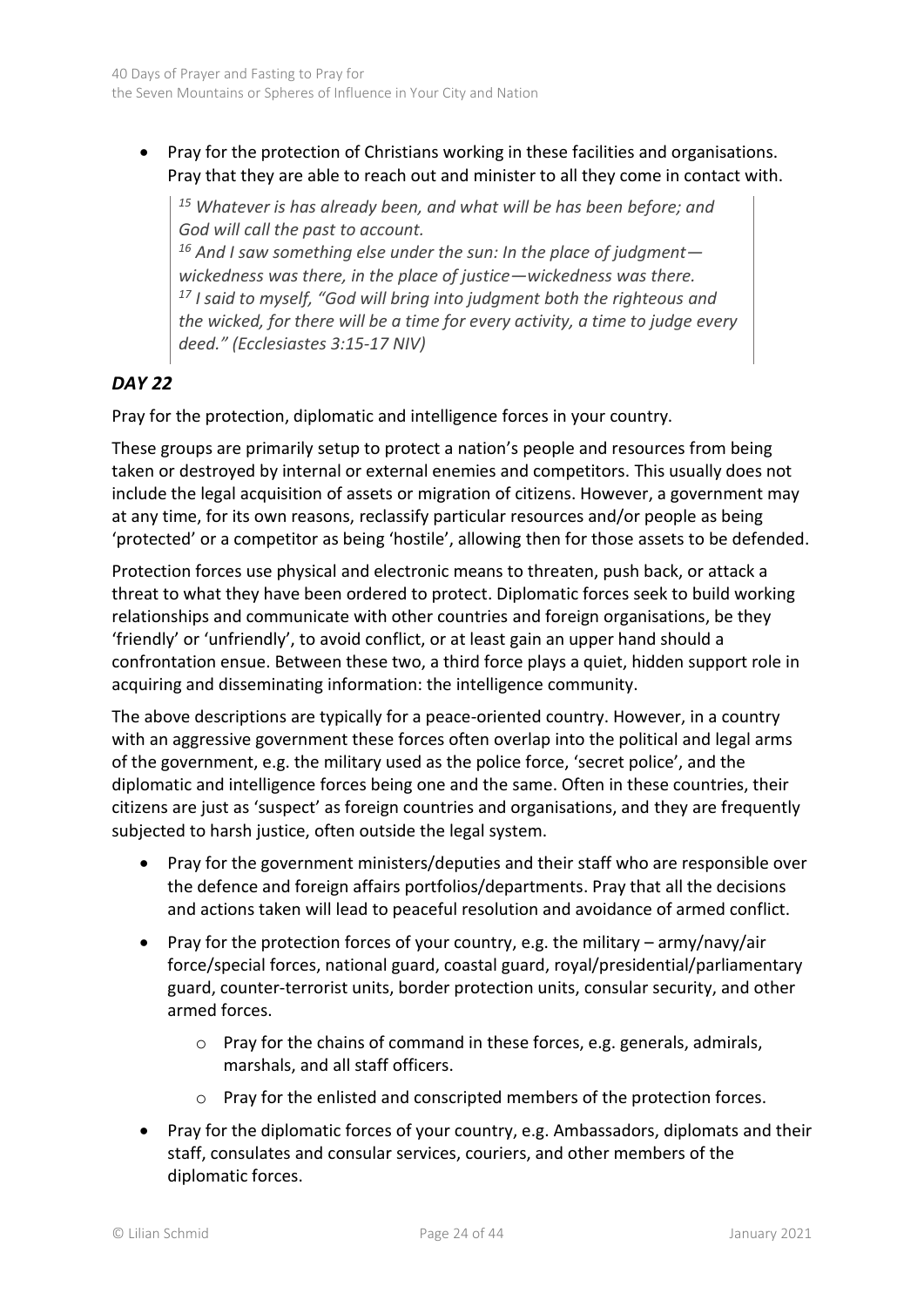- Pray for the intelligence forces of your country, e.g. security agencies, surveillance and monitoring groups, counter-intrusion teams.
- Pray against attempts to pollute and weaken the mission of these forces with 'progressive' ideas and restructuring, but also against ingrained masochistic initiations and 'conspiracies of silence' which protect sadistic and unlawful practices that harm members in a falsehood of 'camaraderie'. Pray for the truth in all these things to be exposed and for them to be dealt with and cleansed.
- Pray for Christians in the protection, diplomatic and intelligence forces. Pray they provide a good witness of Christ's love and faithfulness. Pray for their discernment and wisdom in handling orders and directions, particular where there are conflicts with Christians principles.
- Pray for those who suffer for the sake of 'conscience' when choosing to refuse orders that are 'unacceptable' to them.

*<sup>11</sup> But flee from these things, you man of God, and pursue righteousness, godliness, faith, love, perseverance, and gentleness. <sup>12</sup> Fight the good fight of faith; take hold of the eternal life to which you were called, and for which you made the good confession in the presence of many witnesses. <sup>13</sup> I direct you in the presence of God, who gives life to all things, and of Christ Jesus, who testified the good confession before Pontius Pilate, <sup>14</sup> that you keep the commandment without fault or reproach until the appearing of our Lord Jesus Christ, <sup>15</sup> which He will bring about at the proper time—He who is the blessed and only Sovereign, the King of kings and Lord of lords, <sup>16</sup> who alone possesses immortality and dwells in unapproachable light, whom no one has seen or can see. To Him be honor and eternal dominion! Amen. (1 Timothy 6:11-16 NASB)*

# *DAY 23*

Pray for all government departments, branches and commissions, and for local councils/municipalities.

If you can, get a list of the portfolios, departments and branches of your country and regional/state governments, and their heads and the government ministers that are responsible for each.

For each, pray for

- the government ministers responsible for each and their staff,
- the public service heads and the staff under them (civil servants),
- their policies and procedures, their facilities, their financing and tax collection, marketing and publicity, information technology, on-line and in-person customer service, and so on.

Also try to get a list of the local councils/municipalities in your area and pray for:

• Mayors and aldermen/councillors, and their staff,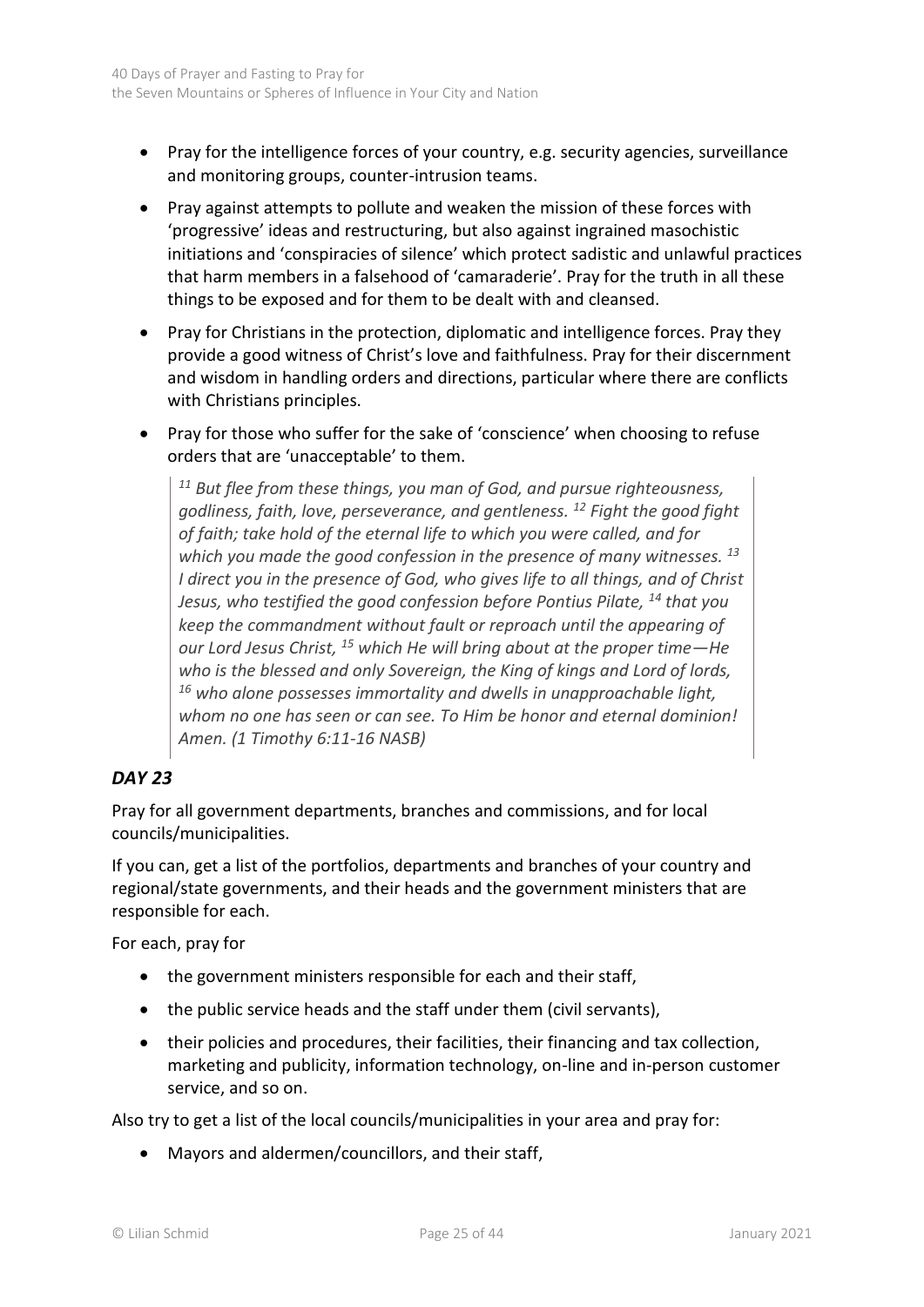- Council/municipal administration and services staff,
- their local laws and by-laws, their facilities, their financing and rate/revenue collection, marketing and publicity, information technology, on-line and in-person customer service, and so on.

*<sup>19</sup> For the creation waits in eager expectation for the children of God to be revealed. <sup>20</sup> For the creation was subjected to frustration, not by its own choice, but by the will of the one who subjected it, in hope <sup>21</sup> that the creation itself will be liberated from its bondage to decay and brought into the freedom and glory of the children of God. (Romans 8:19-21 NIV)*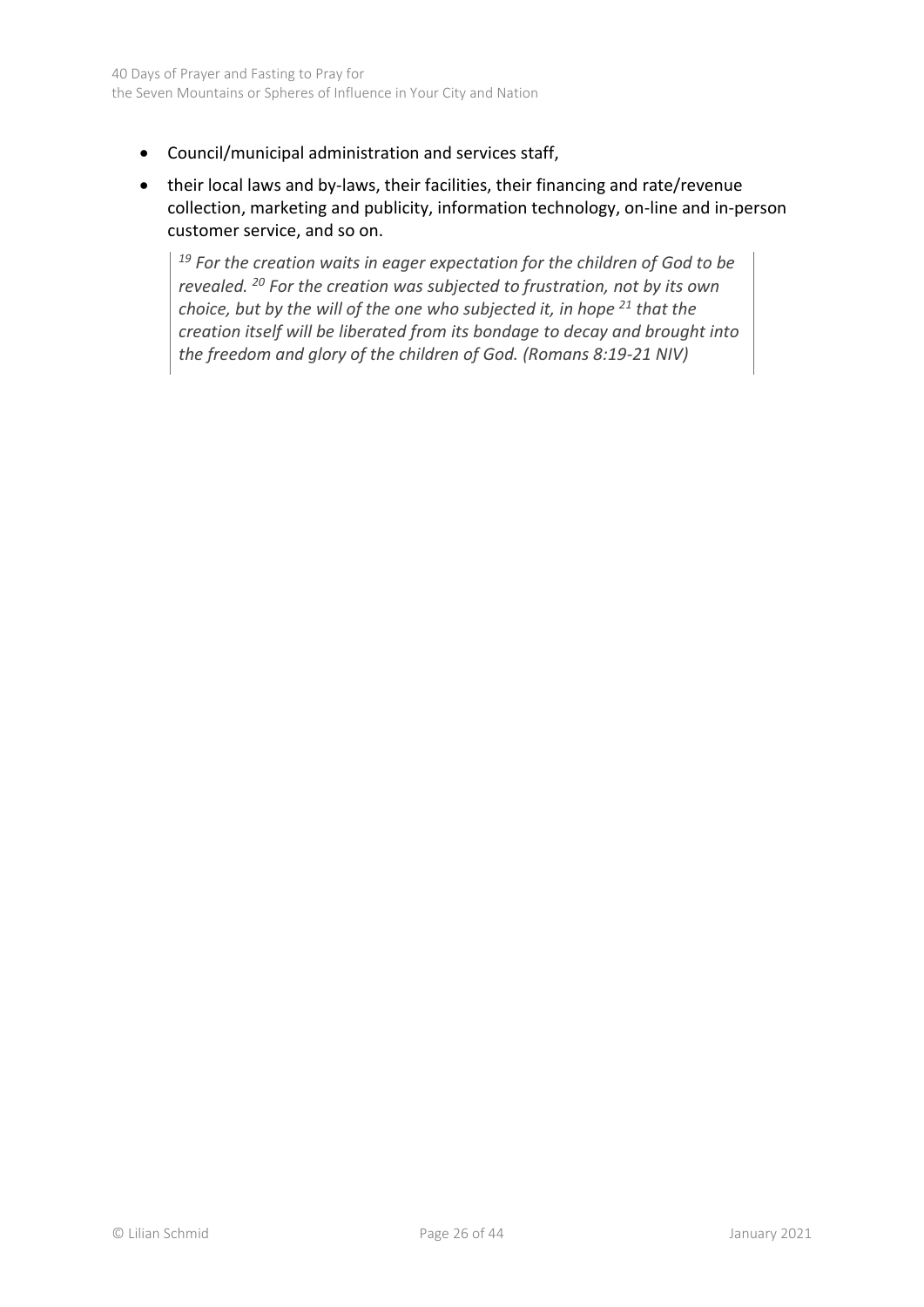# <span id="page-26-0"></span>**5. MEDIA**

Media has been defined as the collective ecology of the world's media including newspapers, journals, television, radio, books, novels, advertising, press releases, publicity and the blogosphere; any and all media both broadcast and published. The essential purpose of the Media is to provide a means of communicating information and opinions to a large audience, ostensibly with an intent to assist the public to make informed choices. Too often however, the Media 'colours' the information towards a particular set of views.

The widespread use of 'smart' devices and Internet connectivity has seen the rise of 'Social' Media as opposed to the entrenched 'Mass' or 'Mainstream' Media. The essential difference is that Mainstream Media puts the audience in a passive position whereas Social Media puts the audience at the centre, i.e., in a *potentially* active role. The appeal of Social Media is that people feel that their opinions can be voiced and heard by others. Most business enterprises have recognised this, and as well as using traditional advertising in Mainstream Media, they conduct marketing campaigns in Social Media using 'Customer Advocates' to push their products and services.

Mainstream Media is suspicious and even hostile towards Social Media. Already many Media companies have lost revenue from shrinking advertising budgets, and many news providers have been forced to move their products on-line to reduce costs and compete with free offerings from independent sources who are already on-line. The other shift is the transformation of news programming into entertainment, or elevating entertainment news to the same level as events in the 'real' world.

What the sphere of the Media needs is to be filled and flowing with God's perfect love, then it will be able to wisely utilise different mediums of communication, prophesy truthfully, have complete integrity, be justly balanced and fair, be holy, and be accountable to God.

Consider Paul's description of God's love in 1 Corinthians 13 as you pray during these days.

## *DAY 24*

Pray that Christian Media wisely utilises many forms and approaches, many types of people over many eras of time.

<sup>1</sup> If I speak in the tongues of men or of angels, but do not have love, I am *only a resounding gong or a clanging cymbal.* 

Each age has its own media of favour. In the past, the city walls were the marketplace of ideas. Later the temple entrance and corridors became the town hall. For the Greeks, it was the council chambers and foyers. When newspaper became common, the newspaper column was the platform of exchange of ideas. With the advent of radio technology last century, radio talk shows gradually took over from printed media, followed mere decades later by television talk shows. Nowadays, the Internet seems to be the public space for communication.

## *Paul's Use of His Freedom*

*<sup>19</sup> Though I am free and belong to no one, I have made myself a slave to everyone, to win as many as possible. <sup>20</sup> To the Jews I became like a Jew, to win the Jews. To those under the law I became like one under the law*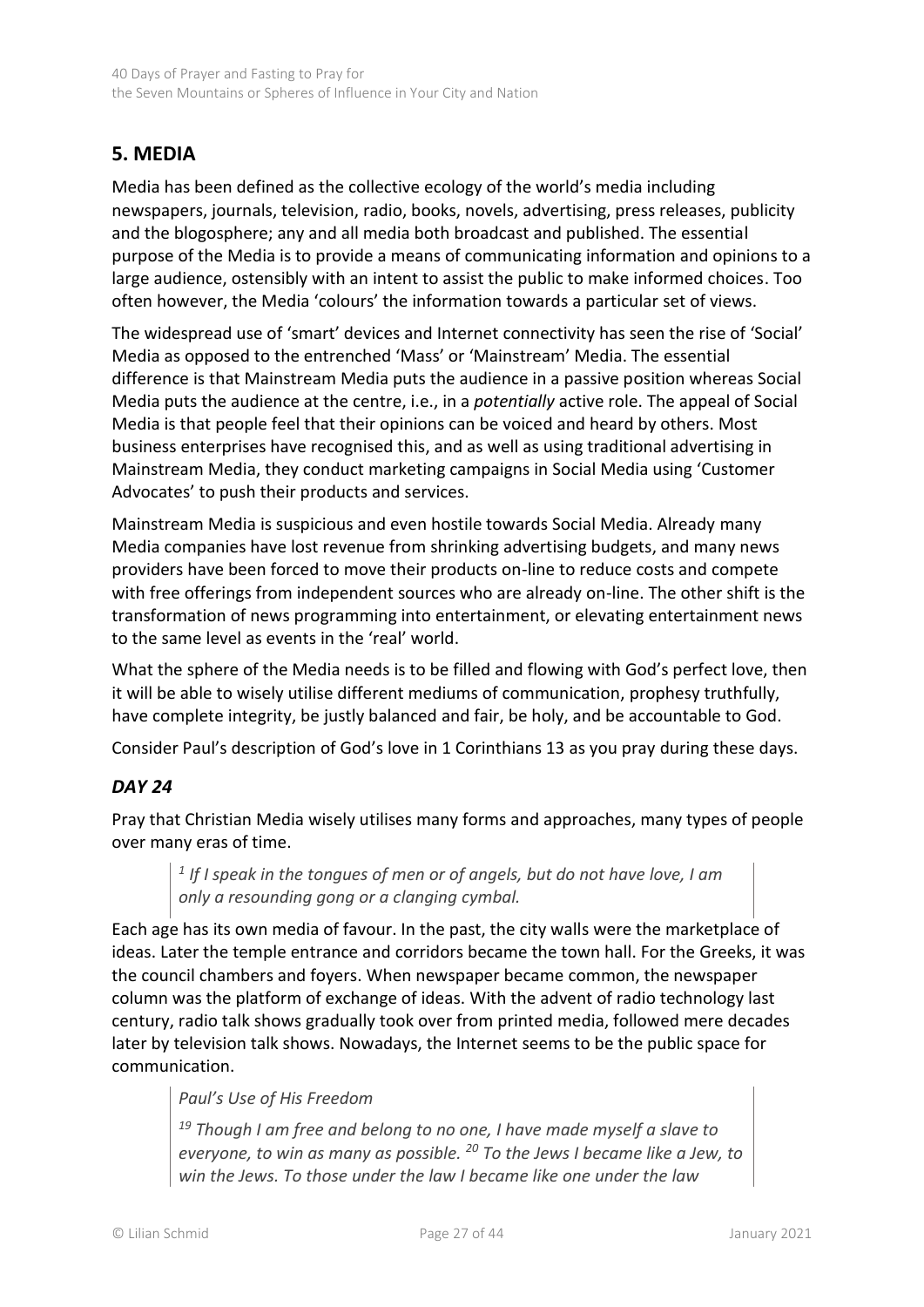*(though I myself am not under the law), so as to win those under the law. <sup>21</sup> To those not having the law I became like one not having the law (though I am not free from God's law but am under Christ's law), so as to win those not having the law. <sup>22</sup> To the weak I became weak, to win the weak. I have become all things to all people so that by all possible means I might save some. <sup>23</sup> I do all this for the sake of the gospel, that I may share in its blessings. (1 Corinthians 9:19-23 NIV)*

Pray that the Holy Spirit inspires Christians to be open and flexible in the Media; wisely led to use multiple media in partnership in order to communicate the gospel of Christ effectively.

Pray also that people in the Christian Media with competitive or possessive attitudes be convicted to repent and instead hunger for unity and cooperation with their fellow Christians in the Media.

# *DAY 25*

Pray that Christian Media are prophetic.

*1 In the past God spoke to our ancestors through the prophets at many times and in various ways (Hebrews 1:1 NIV)* 

The prophets had a two-prong message. In times of difficulty, they saw the glory of God and the resurrection of the dry bones. In times of complacent injustice, they confront the people of their sins. In a word, the prophet both empowers and confronts, declaring the freedom of humanity and the sovereignty of God.

No earthly power is powerful or persistent enough to suppress human dignity forever. No earthly or spiritual power can overcome God. Prophesy is given to remind us of this.

We must never be prideful or boast of gifts of prophesy; each has their season and passes.

*2 If I have the gift of prophecy and can fathom all mysteries and all knowledge, and if I have a faith that can move mountains, but do not have love, I am nothing.* 

Pray for the Holy Spirit to inspire His people in the Media with daily wisdom, insight, and prophetic knowledge.

# *DAY 26*

Pray for honesty and integrity in the sphere of Media.

A storm of noise has been building across the world in recent times about the imbalance of reporting news and information that has become endemic across the Media. This has always been the case in less developed countries and those under military or totalitarian regimes. But now the western media are also becoming one-sided, often releasing only negative reports of the ill-favoured side of politics or commercial interests, or even only reporting from their favoured side and ignoring everyone else. All of this is of course justified by a 'We are right, they are wrong' policy of exclusivity.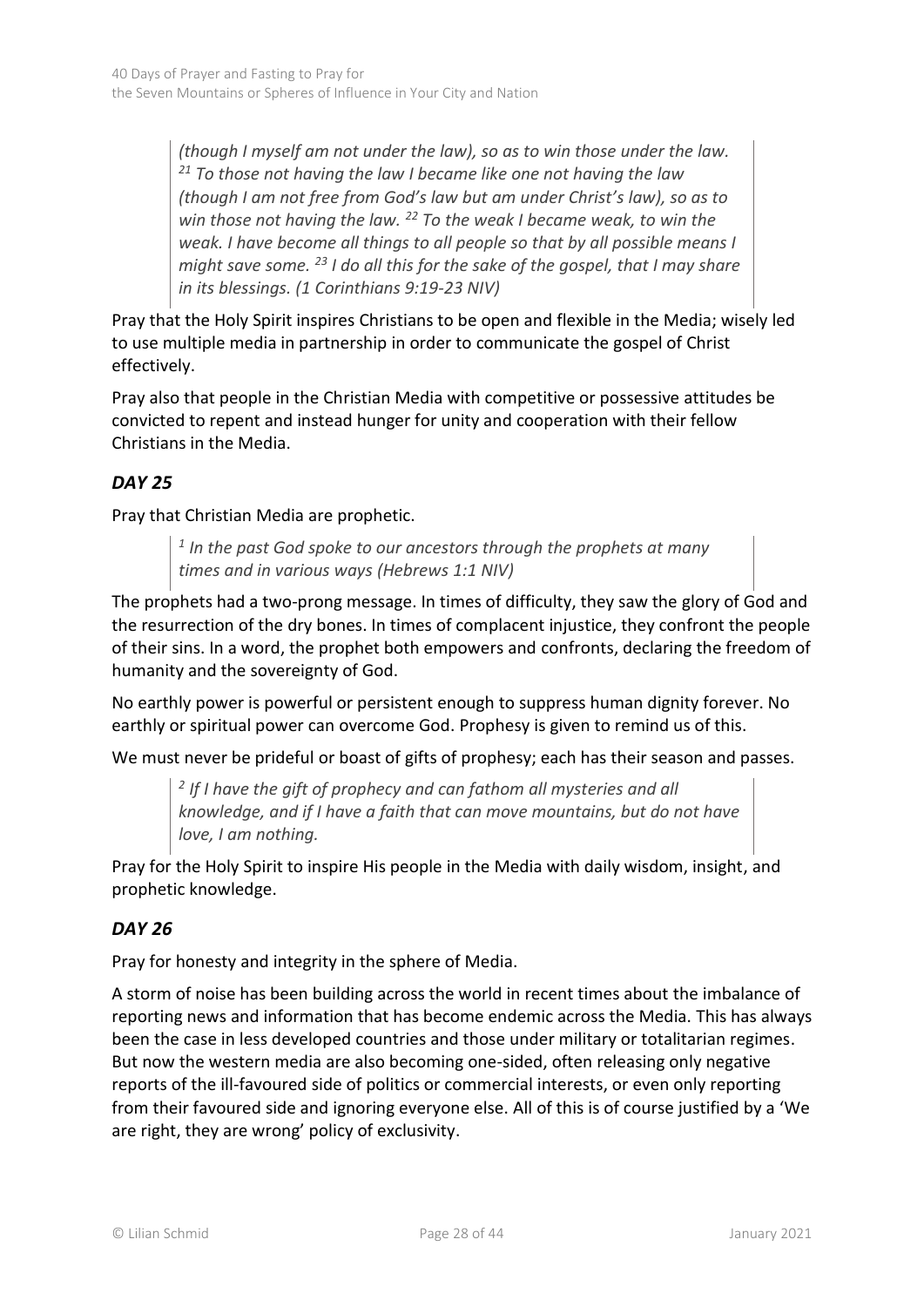Advertising is of course biased, but increasingly advertisements are stretching the truth, sometimes into fantasy, particularly popular sexual or power fantasies.

God's way is of course not peoples' way, and people would be wise to heed Him.

*<sup>20</sup> So, you will walk in the way of the good and keep to the paths of the righteous. <sup>21</sup> For the upright will inhabit the land, and those with integrity will remain in it (Proverbs 2:20-21 ESV)*

Fundamentally, what is wrong are peoples' priorities. Those who do not understand or appreciate God's love have no barriers to justifying the means to reach their goals, even good and noble causes. Those who do appreciate and espouse God's love cannot go along with lies and deception, not matter what the justification, as this corrupts the cause.

<sup>3</sup> If I give all I possess to the poor and give over my body to hardship that I *may boast, but do not have love, I gain nothing.*

*4 Love is patient, love is kind. It does not envy, it does not boast, it is not proud. <sup>5</sup> It does not dishonor others, it is not self-seeking, it is not easily angered, it keeps no record of wrongs.*

*6 Love does not delight in evil but rejoices with the truth. 7 It always protects, always trusts, always hopes, always perseveres.*

*8 Love never fails. But where there are prophecies, they will cease; where there are tongues, they will be stilled; where there is knowledge, it will pass away. <sup>9</sup> For we know in part and we prophesy in part, <sup>10</sup> but when completeness comes, what is in part disappears. <sup>11</sup> When I was a child, I talked like a child, I thought like a child, I reasoned like a child. When I became a man, I put the ways of childhood behind me. <sup>12</sup> For now we see only a reflection as in a mirror; then we shall see face to face. Now I know in part; then I shall know fully, even as I am fully known.*

*<sup>13</sup> And now these three remain: faith, hope and love. But the greatest of these is love. (1 Corinthians 13: 1-13 NIV)*

Pray for the priorities in the Media to be shaken mightily by God, so everyone will question how these attitudes are helping to inform and improve the country and its people.

Pray against vindictiveness and partiality in the Media, and against the spirit of gloating and mockery. Ask God to expose all manipulation of truth and promotion of deception.

*<sup>11</sup> By this I know that you delight in me: my enemy will not shout in triumph over me. <sup>12</sup> But you have upheld me because of my integrity, and set me in your presence forever. <sup>13</sup> Blessed be the LORD, the God of Israel, from everlasting to everlasting! Amen and Amen. (Psalm 41:11-13 ESV)*

Pray for those who have been victimised unfairly by the Media to be publicly vindicated and those who created and passed on the lies to be exposed and shamed.

Pray for the repentance of people in the Media and a desire to seek God.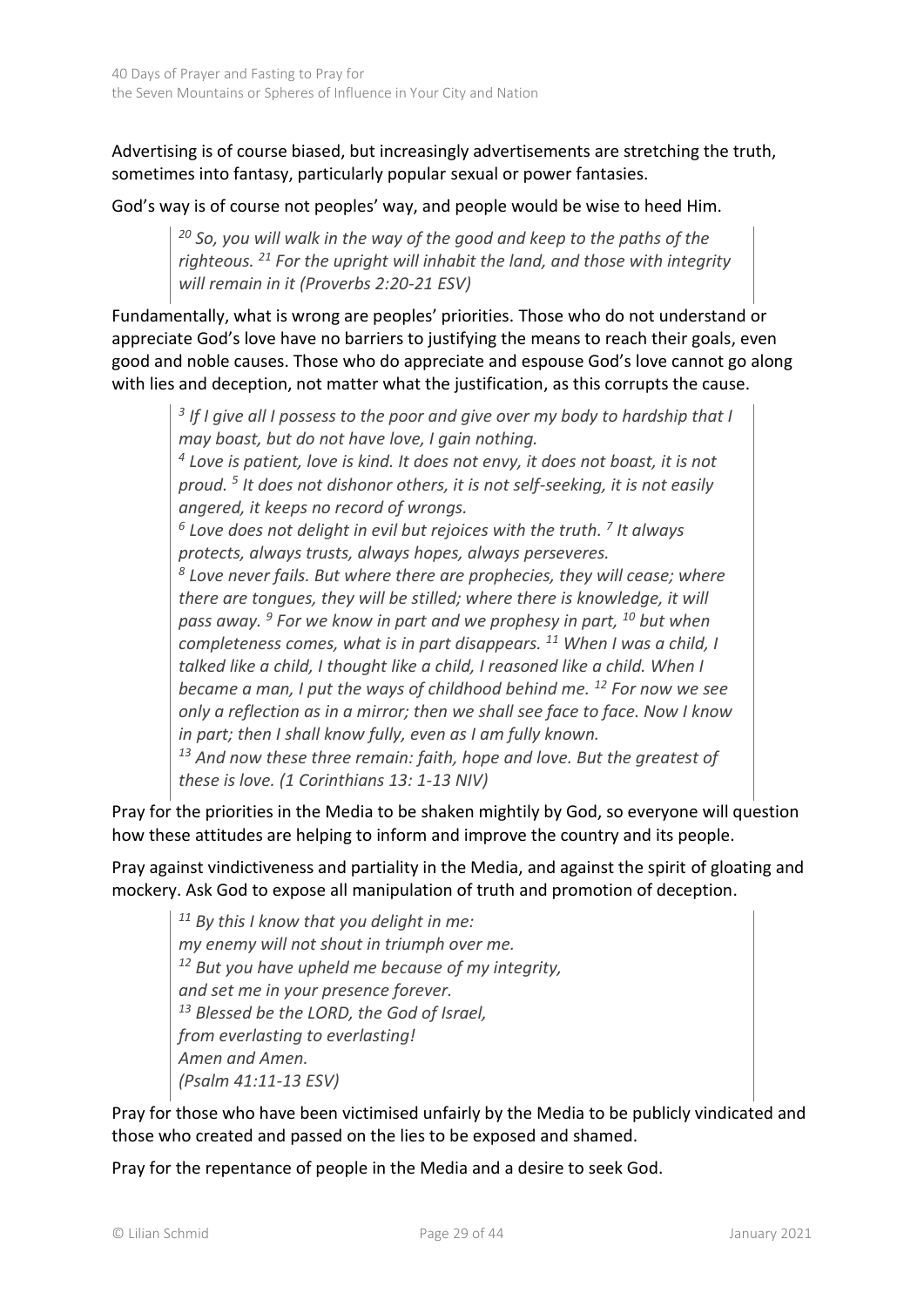## Read Psalm 37 prayerfully with regard to the above.

#### *DAY 27*

Pray against loose morals in the Media.

Like Arts & Entertainment, the Media has progressively weakened on a number of moral issues, especially sexuality. It is a curious contradiction that in this age of anti-discrimination and 'equality', there seems to be more sexual inuendo and imagery than ever, and much of it is very demeaning to both men and women.

People, especially teenagers, are bombarded with immoral messages and temptations through movies, TV, music, and the Internet. Mostly unmoderated social networking is adding to this dilemma.

*<sup>18</sup> Flee from sexual immorality. Every other sin a person commits is outside the body, but the sexually immoral person sins against his own body. (1 Corinthians 6:18 ESV)*

Pray against the spirits of Pornography and Adultery in the Media. Ask our Lord to bind them and cancel their influence.

Pray for people who have become enslaved by their lusts and desires to be set free, and for them to seek and meet strong Christians who can minister God's love to them to stay free from this insidious trap. Pray for the Lord to have mercy on them.

You might also like to pray the following:

*Lord, technology has helped the world in many ways, but it has also proven to be a snare into sin through the lure of pornography. We ask a hedge of protection against this temptation that has the power to damage families and scar the spirit of both the one who views pornography and those who love those caught up in this trap. Help keep our minds on You in such a powerful way that pornography holds no allure. Give us the wisdom to remove temptations that we cannot resist, and to always keep You first in our hearts and minds. Amen.*

#### *DAY 28*

Pray against pride, arrogance, smugness, cynicism, and haughtiness in the sphere of Media.

*18 Pride goes before destruction, a haughty spirit before a fall. (Proverbs 16:18 NIV)*

There are many anecdotes regarding the power of the Media and spoken and written words. Certainly, the Media has become increasingly arrogant in recent decades, to the point where major Media organisations even feel empowered to ban Presidents and Prime Ministers and their governments from their services. These 'demonstrations of power' are intended to 'put political leaders in their place', but this battle of 'who is the most popular' will not end well for these organisations. Already large numbers of the public are deserting them, and once advertisers see their exposure numbers dropping, they will demand reduced fees, or just pull their campaigns out altogether.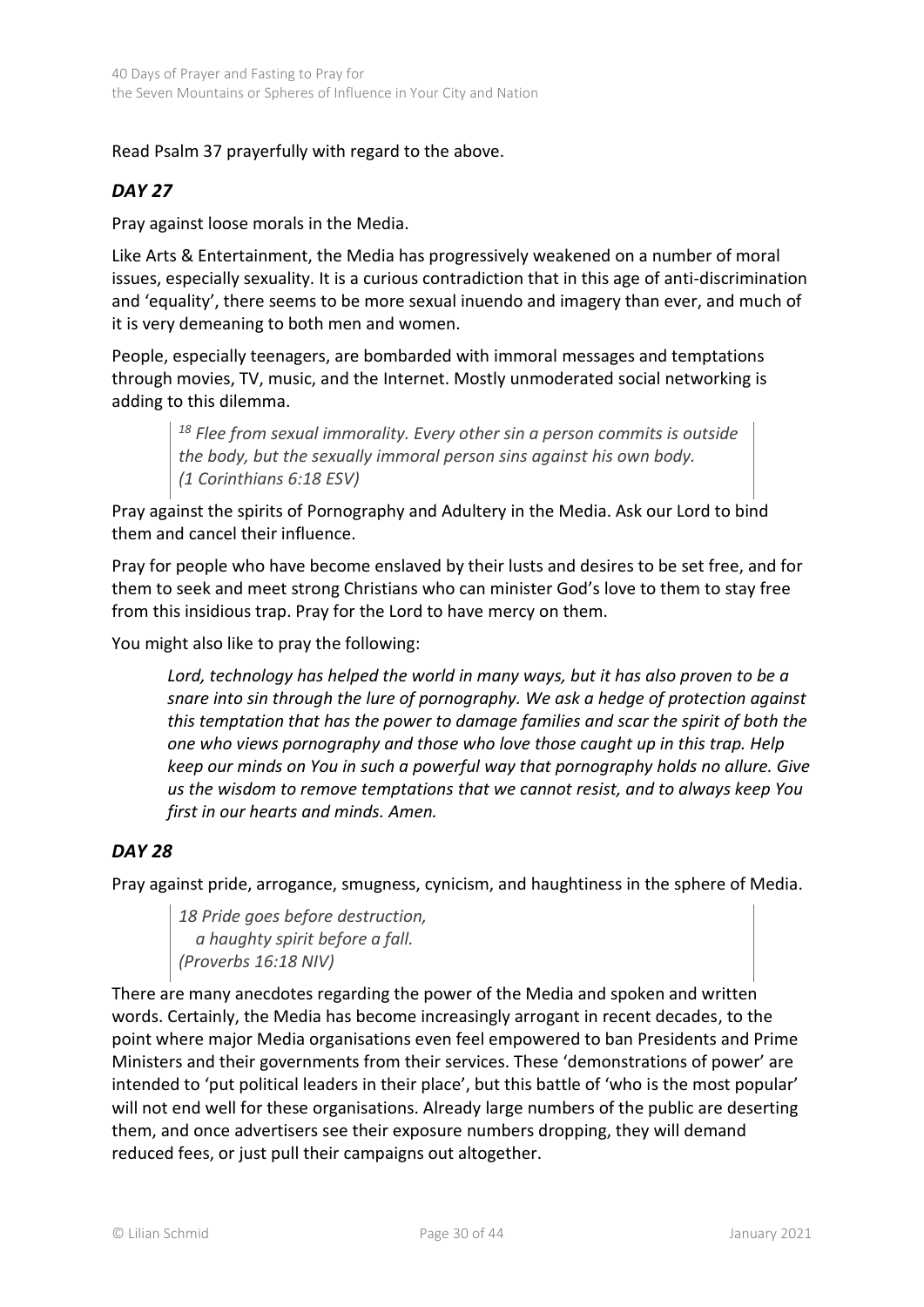## It is of course best to be humble before God and respect His will and ways.

*<sup>12</sup> And now, Israel, what does the LORD your God ask of you but to fear the LORD your God, to walk in obedience to him, to love him, to serve the LORD your God with all your heart and with all your soul (Deuteronomy 10:12 NIV)*

*But it shall come about, if you do not obey the LORD your God, to observe to do all His commandments and His statutes with which I charge you today, that all these curses will come upon you and overtake you (Deuteronomy 28:15)*

Pray for the Media to become a humble servant of the public, governments, business, and other spheres. Pray for the leaders and gatekeepers in the Media to be convicted of their pride, to repent, and seek God's forgiveness, and then to restore their organisations to be clean of deceit and strong in Godly principles.

Ask the Holy Spirit to hover over the sphere of Media in your country:

*Come, Holy Spirit, fill the hearts of your faithful and enkindle in them the fire of your love. Send forth your Spirit and they shall be created. And you shall renew the face of the earth. Amen.*

## *DAY 29*

Pray for Christians who work in the Media.

Christians in the Media are always under huge pressures. Because of the power of words, spoken and written, the world is afraid of Christians speaking God's word and will always be on the watch over everything they produce. The enemy of God is also afraid of Christians in the Media: salt disinfects germs and light exposes the truth, and Christians are both. It is not unusual for Christians to be heavily persecuted until they leave Media organisations.

Christians are responsible to know what God's word says. A Christian who dwells on God's word will have a hunger and thirst for it and they will be grieved by ungodly things and will no longer desire them.

*"His word is what sanctifies us" John 17:17.* 

Some Christians working in the Media hide their eternal identity and pretend to be the same as the unbelieving, hoping they will stay unnoticed so they can continue to 'earn a living'. The danger of this approach is that bit by bit, they will become that which they are pretending to be, and abandon their passion for God.

*"My people are destroyed for lack of knowledge" Hosea 4:6.*

Pray for our brothers and sisters working the Media, for their patience and love to overflow all the challenges around them. Pray every word they speak is inspired by the Holy Spirit.

*O God, who by the light of the Holy Spirit, did instruct the hearts of the faithful, grant us in the same Spirit to be truly wise and ever to rejoice in His consolation. Through Christ our Lord. Amen.*

Pray also for the protection of the families of Christian working in the Media.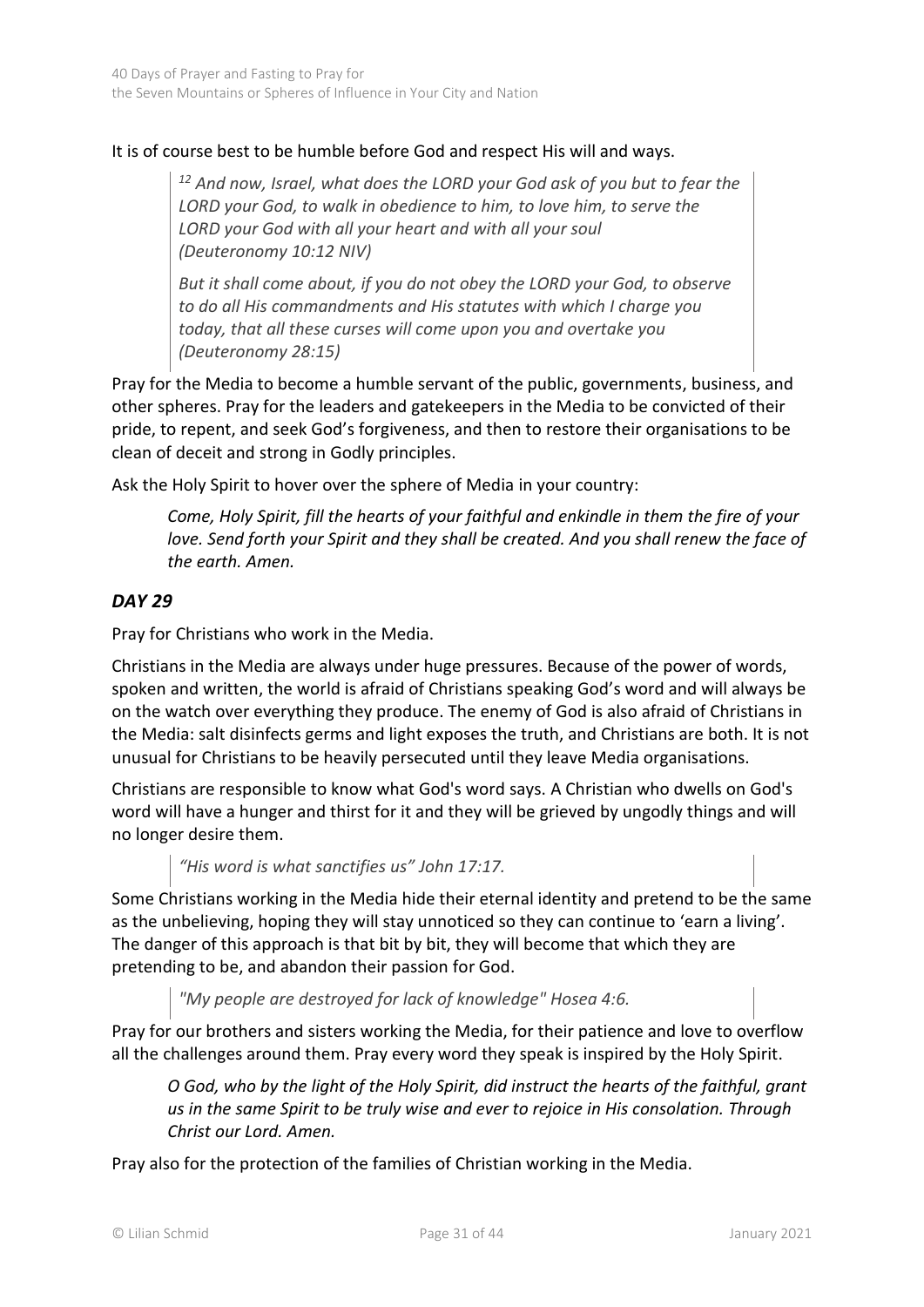# <span id="page-31-0"></span>**6. ARTS & ENTERTAINMENT**

## *The Arts*

The Lord said to Moses, "See, I have called by name Bezalel the son of Uri, son of Hur, of the tribe of Judah, and I have filled him with the Spirit of God, with ability and intelligence, with knowledge and all craftsmanship, to devise artistic designs, to work in gold, silver, and bronze, in cutting stones for setting, and in carving wood, to work in every craft." (Exodus 35:1-5 ESV)

God is the one who allows skills and gifts to be placed upon someone's life.

Although the word 'art' is not easily found in the Bible we know that it exists based on God's creating quality. God is glorified by beauty. We read in 1 Kings 6 when Solomon is building a temple for God. The details given paints an image of artistry and skill. Solomon knew that God would be pleased by the beauty at the hands of His craftsman.

Solomon also compares the beauty of a bride to "the work of an artist's hands" (Song of Solomon 7:1 NIV), which praises God for the art that He Himself creates. God's hands create beauty. Although the word 'art' first appears in Exodus, we can see God being an artist in Genesis when He designs everything in existence that He creates.

The term 'the arts' includes, but is not limited to, music (instrumental and vocal), dance, drama, folk art, creative writing, architecture and allied fields, painting, sculpture, photography, graphic and craft arts, industrial design, costume and fashion design, motion pictures, television programs, radio programs, film, video, tape and sound recording and production. The arts related to the presentation, performance, execution, and exhibition of such major art forms, all those traditional arts practiced by the diverse peoples of any country.

## *Entertainment*

Entertainment can be defined as an agreeable occupation for the mind, something affording pleasure, diversion or amusement. Traditional entertainment is usually passive or receptive only, as in watching performances of plays, films and music, and activities such as reading and watching television.

Recent technology has enabled a wide range of interactive entertainment (i.e. active not passive engagement) ranging from simple video or computer games to immersive experiences in virtual worlds and meeting rooms. The difference is that 'you ARE the hero' as opposed to 'you WATCH the hero'. This shift is driving social changes where many people live much of their lives playing these interactive games either by themselves or on-line with others in unreal environments as opposed to interaction with people in the real world.

Mrs Karen Covell from the Hollywood Prayer Network (HPN) says:

*The difference between "Christian Arts & Entertainment" and "Secular Arts & Entertainment"* 

*Christians working in Christian entertainment is more responsible for the content than Christians working as "media missionaries" in secular entertainment. Then they must choose what jobs to take or turn down based on if it's compromising to their*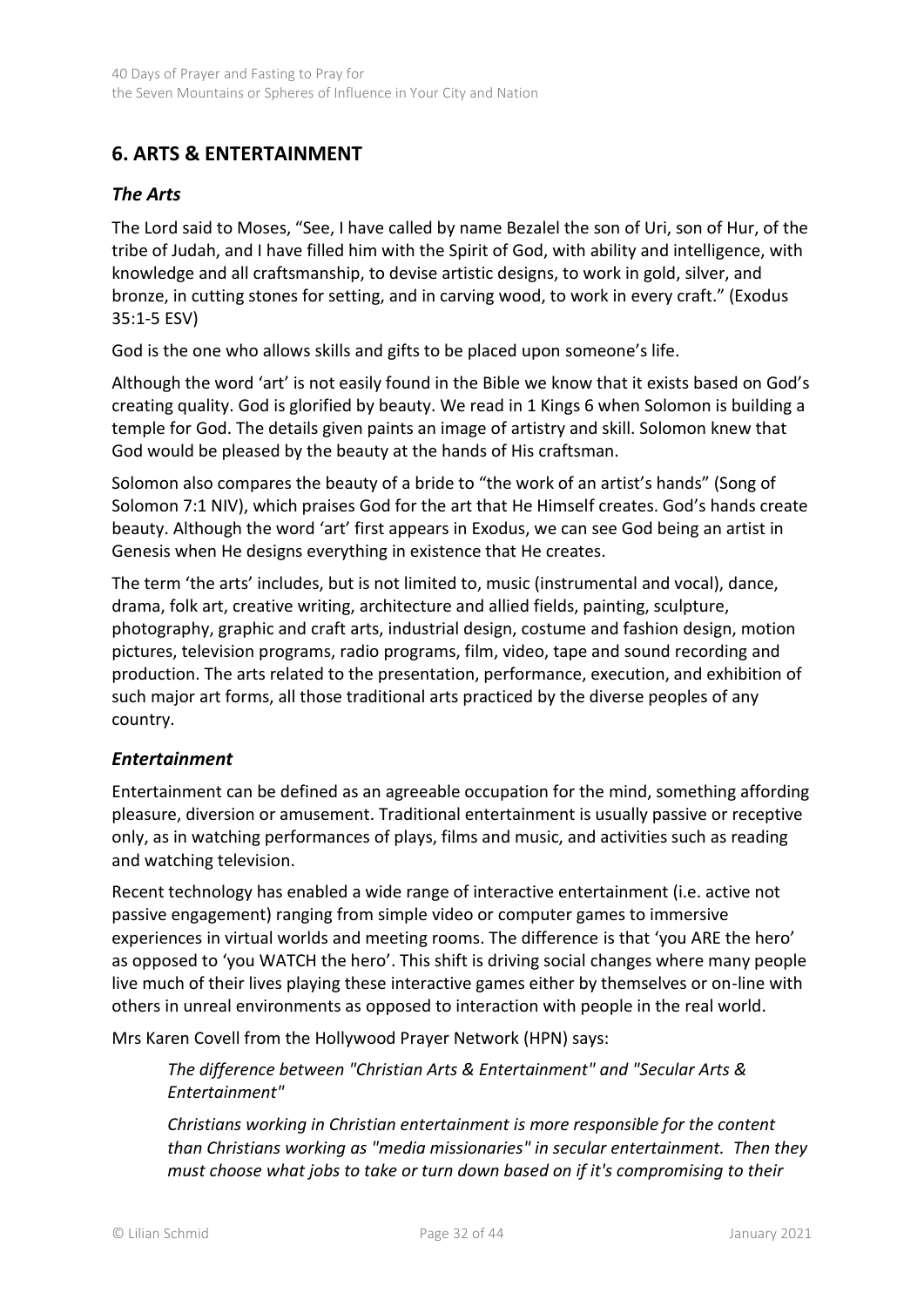*faith, can they be salt & light with others on the project, etc. So, we at HPN pray specifically for Christians working, living and ministering in the secular entertainment industry and how we can be Ambassadors, Salt & Light, strong witnesses and Christlike in our actions and words.*

Let us pray for Arts and Entertainment and those who work in this sphere.

#### *DAY 30*

Pray for God to move greatly over the sphere of the Arts and Entertainment.

#### *All God's Creation is Art*

*All of God's creation is miraculous. God's initial action in the creation of the cosmos was miraculous. And all He has made continues to be marvellous in its diversity, complexity, and function. If we truly believe in God's providence through His continual action of creation, we have no choice but to be continually in awe of Him.*

We need to give recognition to who He is as a creator and sustainer. It is an act of *worship. It is hearing, seeing, feeling, smelling, and tasting God's expression of Himself and then responding with our deep attention, appreciation, and engagement.*

*The first mention of art in the Bible is in Exodus 31. God is instructing Moses to create a tent for the ark of the covenant, and God mentions several artisans whom He has chosen to create "artistic designs" (verse 4) to beautify the tent. God says, "In the hearts of all who are skilful I have put skill" (verse 6).* 

*Also, in 1 Kings 6, Solomon created a temple for the Lord. In verse 4, "artistic frames" were made for the house. This reinforces the fact that God does desire beauty and likes to be surrounded by it. We learn two things about God's view of art in this passage: He likes it, and He is the source of it.*

*Again, in Song of Solomon, the beauty of the bride is compared to 'the work of the hands of an artist' (7:1). God is the Creator; He is the artist whose hands create beauty. It follows that any beauty we create is glorifying to God, our Creator.*

*(merged from multiple texts, original source unknown)* 

Pray for artists, visual designers, graphic designers, content creators, and all who work in the Arts and Entertainment sphere, and those who appreciate their works, to recognise and acknowledge that our Creator God is the source of all true beauty and enjoyment.

Pray for God to release people in this sphere and pour His purifying love, joy and peace into their hearts so they will affect all around them and who see and hear their works to be transformed towards God's everlasting and ever-new beauty and excellence.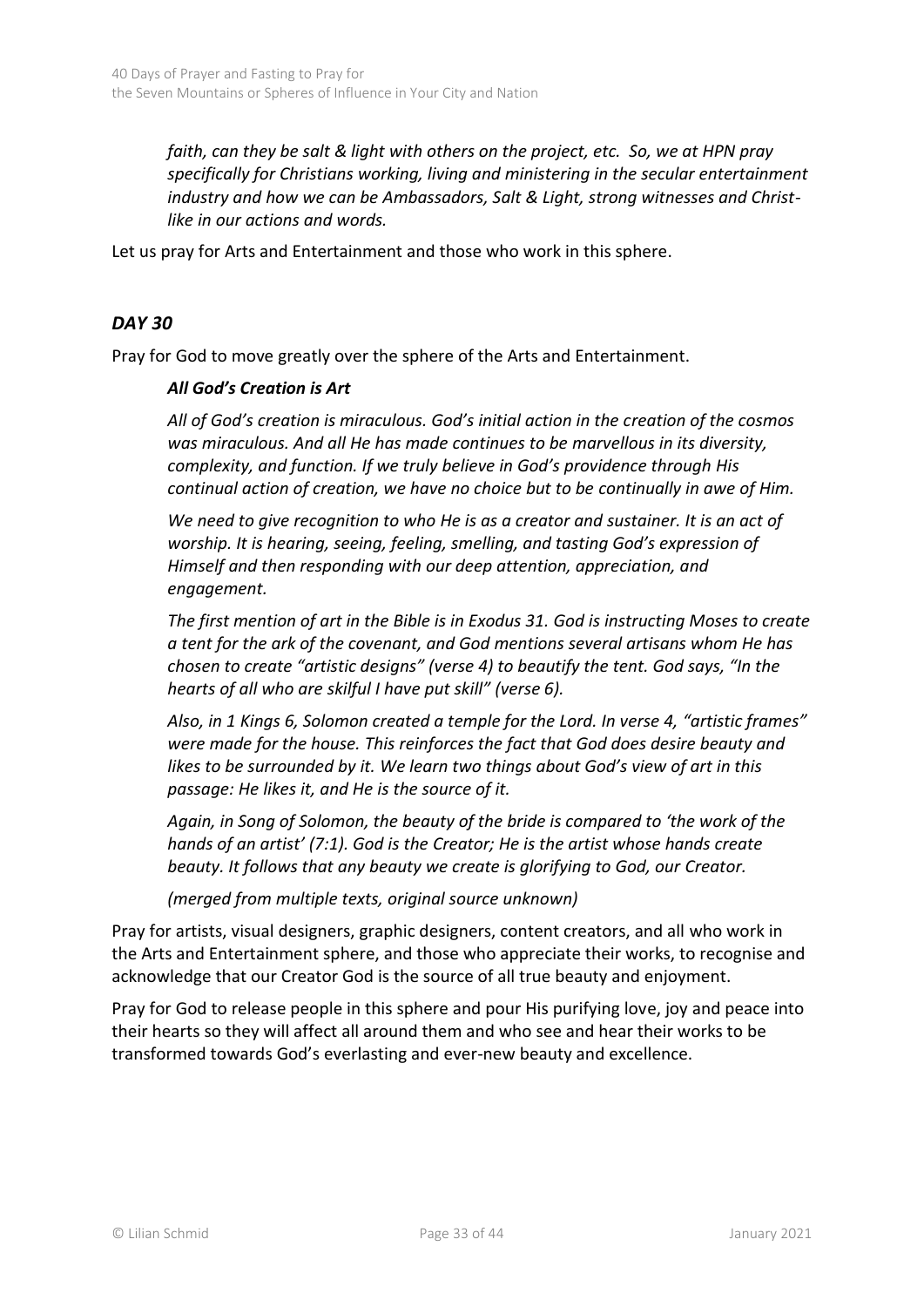# *DAY 31*

Uphold all these areas of the Visual Arts in your prayers while meditating on the scripture.

- Architecture
- Ceramics
- Drawing
- Filmmaking
- Painting
- Photography

*<sup>6</sup> You alone are the LORD. You have made the heavens, The heaven of heavens with all their lights, The earth and everything that is on it, The seas and everything that is in them. You give life to all of them, And the heavenly lights bow down before You. (Nehemiah 9:6 NASB)*

# *DAY 32*

Uphold all these areas of the Literary Arts in your prayers while meditating on the scripture.

- Language and Literature
- Drama
- Poetry
- Prose

*<sup>28</sup> Do you not know? Have you not heard? The Lord is the everlasting God, the Creator of the ends of the earth. He will not grow tired or weary, and his understanding no one can fathom. <sup>29</sup> He gives strength to the weary and increases the power of the weak. <sup>30</sup> Even youths grow tired and weary, and young men stumble and fall; <sup>31</sup> but those who hope in the Lord will renew their strength. They will soar on wings like eagles; they will run and not grow weary, they will walk and not be faint. (Isaiah 40:28-31 NIV)*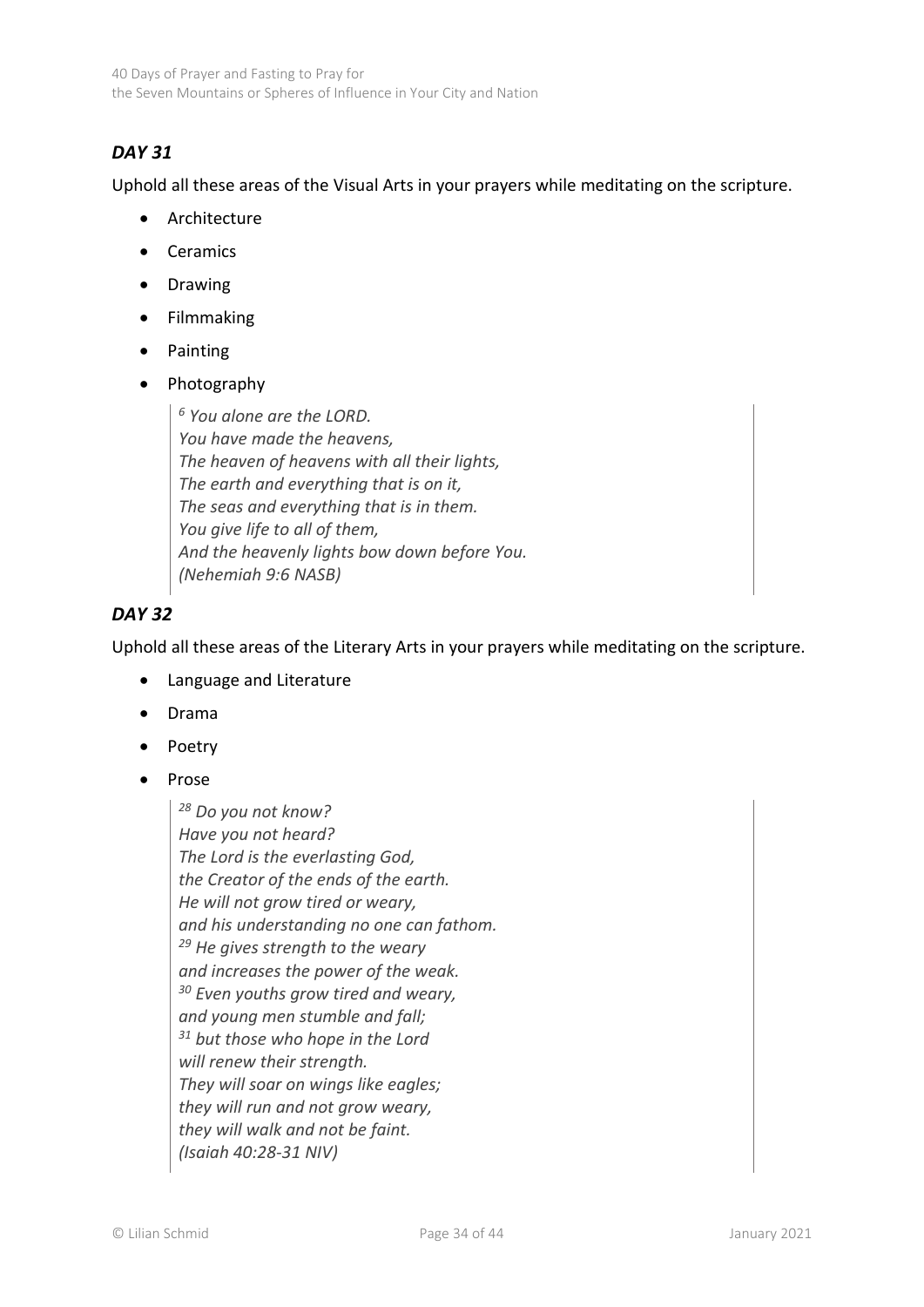# *DAY 33*

Uphold all these areas of the Performing Arts in your prayers while meditating on the scripture.

- Dance
- **Music**
- Theatre
- Music Theatre

*<sup>20</sup> Then Miriam the prophet, Aaron's sister, took a timbrel in her hand, and all the women followed her, with timbrels and dancing. (Exodus 15:20 NIV)*

*3 Let them praise his name with dancing and make music to him with timbrel and harp. <sup>4</sup> For the Lord takes delight in his people; he crowns the humble with victory. (Psalm 149: 3-4 NIV)*

*<sup>3</sup> Praise Him with trumpet sound; Praise Him with harp and lyre. <sup>4</sup> Praise Him with tambourine and dancing; Praise Him with stringed instruments and flute. <sup>5</sup> Praise Him with loud cymbals; Praise Him with resounding cymbals. <sup>6</sup> Everything that has breath shall praise the Lord. Praise the Lord! (Psalm 150:3-6 NASB)*

## *DAY 34*

Pray for the disassembly and destruction of Satan's strongholds in the Arts and Entertainment sphere.

> *<sup>12</sup> For we do not wrestle against flesh and blood, but against principalities, against powers, against the rulers of the darkness of this age, against spiritual hosts of wickedness in the heavenly places. (Ephesians 6:12 NKJV)*

We know that the enemy of all mankind and God tempted Jesus Christ with instant prosperity, instant power, and instant popularity, even trying to deceive Him by quoting scriptures out of context. Jesus however, stood His ground and rebuffed Satan with scriptures correctly applied.

> *<sup>3</sup> The devil said to him, "If you are the Son of God, tell this stone to become bread."*

> *4 Jesus answered, "It is written: 'Man shall not live on bread alone.'" <sup>5</sup> The devil led him up to a high place and showed him in an instant all the kingdoms of the world. 6 And he said to him, "I will give you all their authority and splendor; it has been given to me, and I can give it to anyone*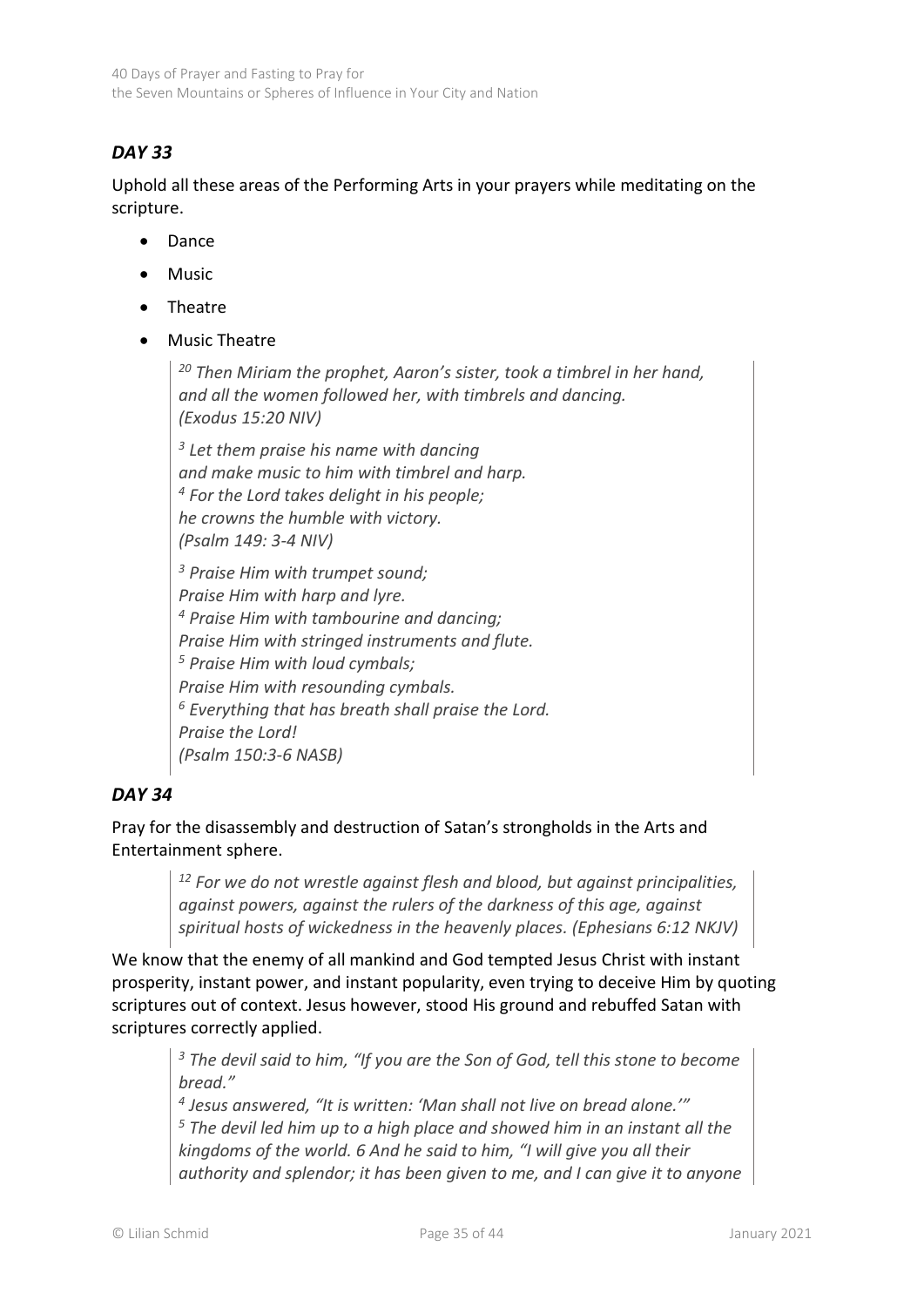*I want to. 7 If you worship me, it will all be yours." 8 Jesus answered, "It is written: 'Worship the Lord your God and serve him only.'"* 

*<sup>9</sup> The devil led him to Jerusalem and had him stand on the highest point of the temple. "If you are the Son of God," he said, "throw yourself down from here. <sup>10</sup> For it is written :*

*"'He will command his angels concerning you to guard you carefully;* 

*<sup>11</sup> they will lift you up in their hands, so that you will not strike your foot against a stone.'" <sup>12</sup> Jesus answered, "It is said: 'Do not put the Lord your God to the test.'"* 

*<sup>13</sup> When the devil had finished all this tempting, he left him until an* 

*opportune time.*

*(Luke 4:3-13 NIV)*

Pray for people caught up in deceptions and negative spirals of self-indulgence and selfdestruction to meet Jesus and surrender to Him, and let Him deal with and defeat the enemy as He always has done.

Pray that each person encounter God's light and are freed through Christ to become the totally creative and loving people God intended them to be.

# *DAY 35*

Pray for Christian actors, designers, director, producers, technical staff, and other people who are working or seeking work in Arts and Entertainment.

*<sup>11</sup> By this I know that you delight in me: my enemy will not shout in triumph over me. <sup>12</sup> But you have upheld me because of my integrity, and set me in your presence forever. <sup>13</sup> Blessed be the LORD, the God of Israel, from everlasting to everlasting! Amen and Amen. (Psalm 41:11-13 ESV)*

Pray that the Holy Spirit inspire them in all that they do to excel in what they do and uplift the souls of all they come in contact with, ether personally or through their works..

Pray they also have the gifts of discernment wisdom and knowledge so they can identify when the enemy is trying to drag them down, and then to resist him and his schemes.

> *<sup>4</sup> For the weapons of our warfare are not carnal but mighty in God for pulling down strongholds, <sup>5</sup> casting down arguments and every high thing that exalts itself against the knowledge of God, bringing every thought into captivity to the obedience of Christ, <sup>6</sup> and being ready to punish all disobedience when your obedience is fulfilled. (2 Corinthians 10:4-6 NKJV)*

Below is a personal prayer for an audition or interview; pray through this on behalf of our brothers and sisters who are seeking work in this sphere.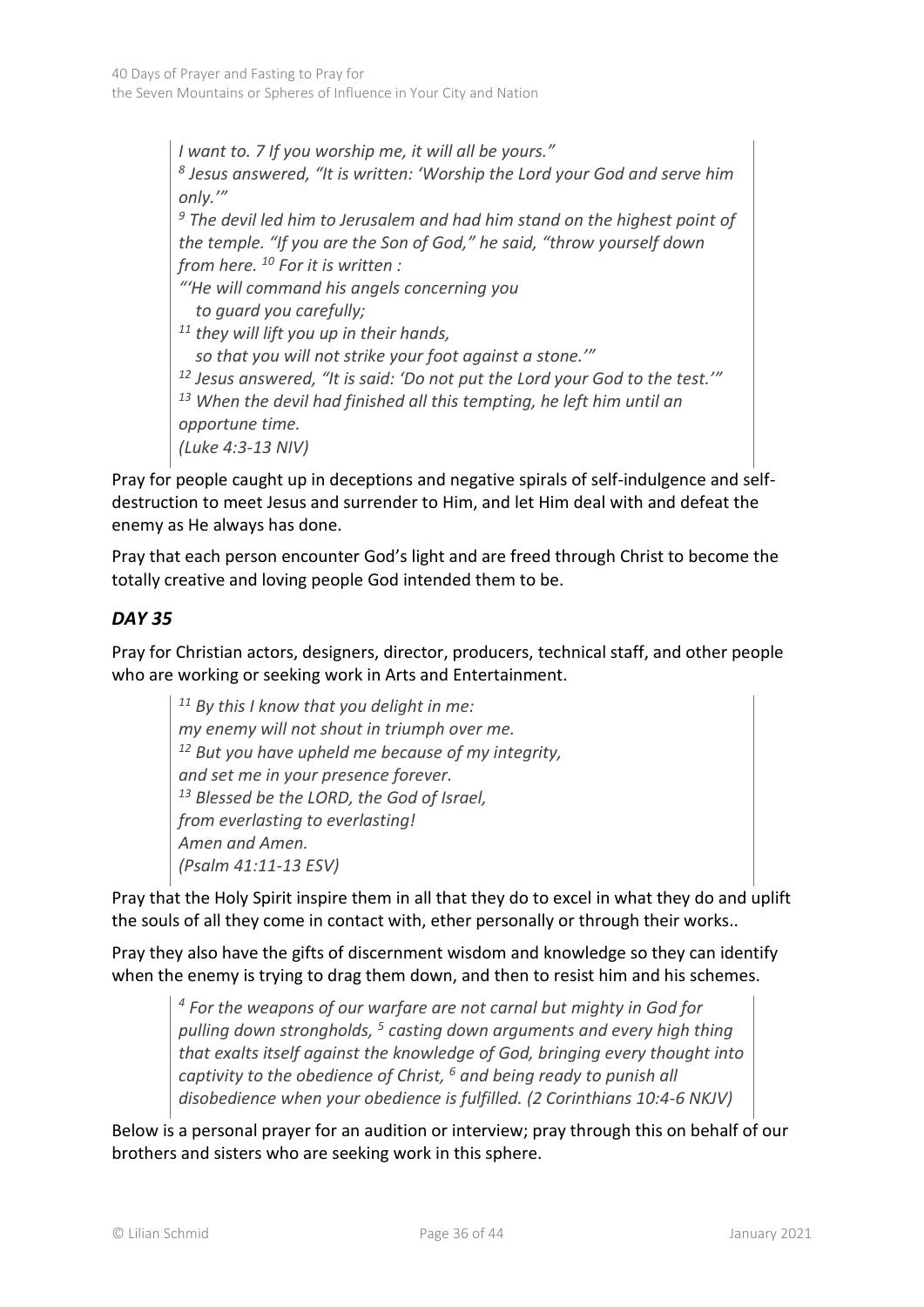*Lord, You, are in control of the whole world. You make the sun shine and the wind blow. Lord, please take control of this audition/interview. Calm my nerves. Give me Your peace. Please fill me with Your strength. Help me perform to the best of my ability. You gave me these gifts; please allow me the opportunity to use them. Please give wisdom to the people making decisions today. Help them see me and the other candidates as Your creation – not a number. Make them chose the people You want in the roles/positions, Lord. I know everyone here is Your creation, and You have plans for them too. I pray that if for some reason it is not Your will, that I get what I want, that You will open my eyes to what it is You do want me to do in this season. Lord, you know what I want – but Your will be done. I admit You full control over this audition/interview. Amen*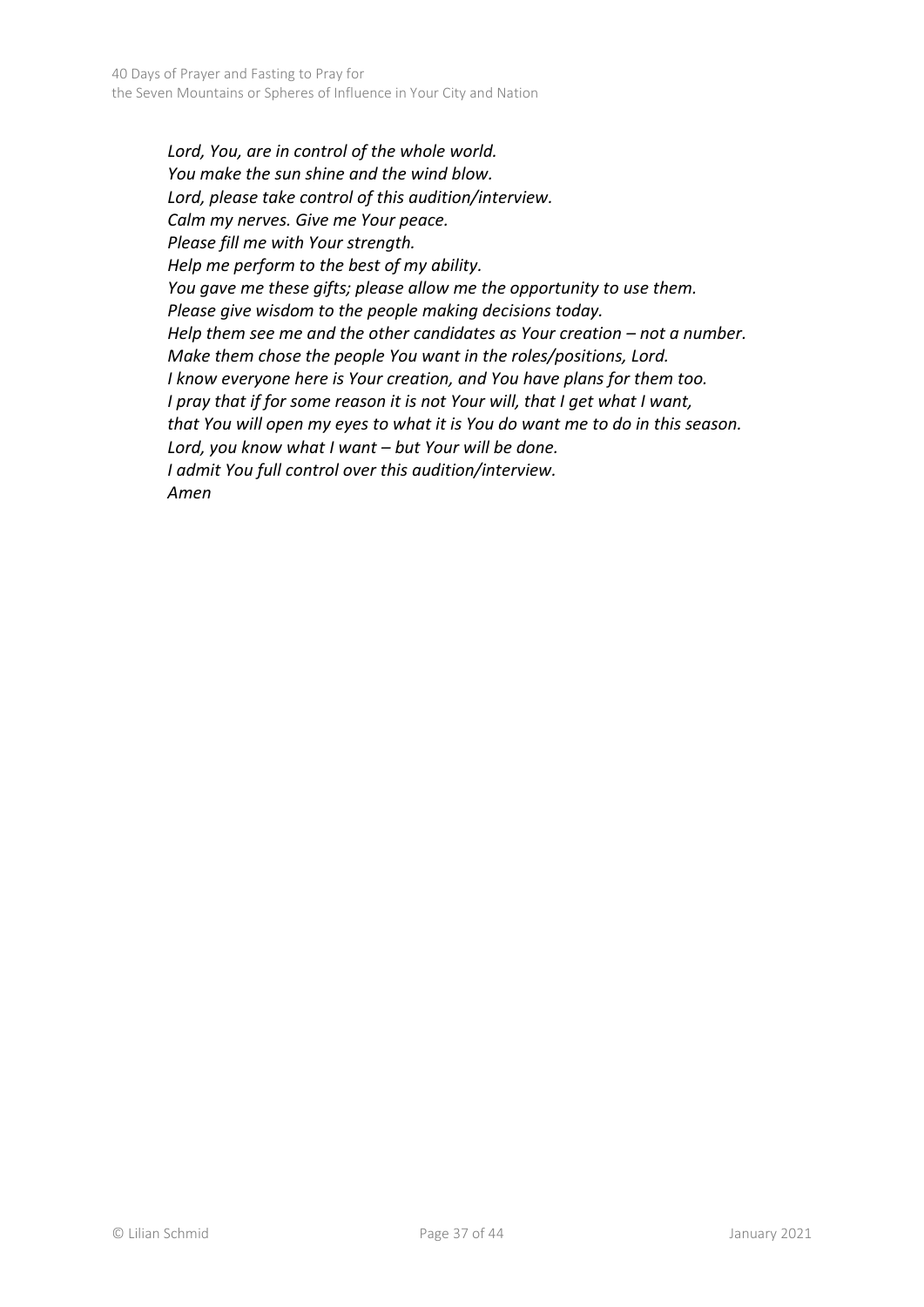# <span id="page-37-0"></span>**7. BUSINESS**

*<sup>15</sup> The Lord God took the man and put him in the Garden of Eden to work it and take care of it. (Genesis 2:15 NIV)*

All of us are involved in business to some extent, either directly or indirectly. Without the trade (i.e., buying and selling) of goods/products and services, we would lack food, housing, transport, medical care, and everything else we require and desire to live life in the modern world. Similarly, unless we are in a culture of total bartering for trade, we require a unit of exchange, a currency, money, to purchase and sell goods and services. Thus, there are financial institutions and services dedicated to the production and management of finance.

Those who are 'in business' are either responsible for the running of a business organisation, be it a corner store or a local 'tradie' (trades-person) or a multi-national corporation, or they are they employed by a business organisation, i.e. responsible for their assigned tasks in the operation of the business. All in business are led by others and accountable to others regardless of their position.

Businesses come in different sizes, management and ownership styles. Below is a simplified sample of these (not necessarily complete, but at least representative).

Sizes of business organisations:

- Large corporations and companies (has employees)
- Small to Medium Enterprises or SMEs (has employees)
- Individual people (self-employed)

Types of business organisation:

- Unstructured sole operator business performed by a sole person who reports the business as a part of their personal finances.
- Sole proprietorship/trader business owned by one person who has sole responsibility. Usually for small to medium enterprises with none or few employees.
- Partnership / Cooperative owned equally by multiple people, responsibility is also equally shared. Usually for small to medium enterprises with none or few employees.
- Corporation independent organisation with shares either private or publicly owner, responsibility is shared across directors of board. Usually for large enterprises with many employees.
- Limited Liability Company (LLC) corporation style entity with specific scope and limited responsibility on directors of board. Size and number of employees can vary greatly depending on focus.

Types of business sectors:

- Production, Construction and Manufacturing maker of goods and assets.
- Transport and Reselling supply of goods and assets.
- Personal and Business Services supply of services.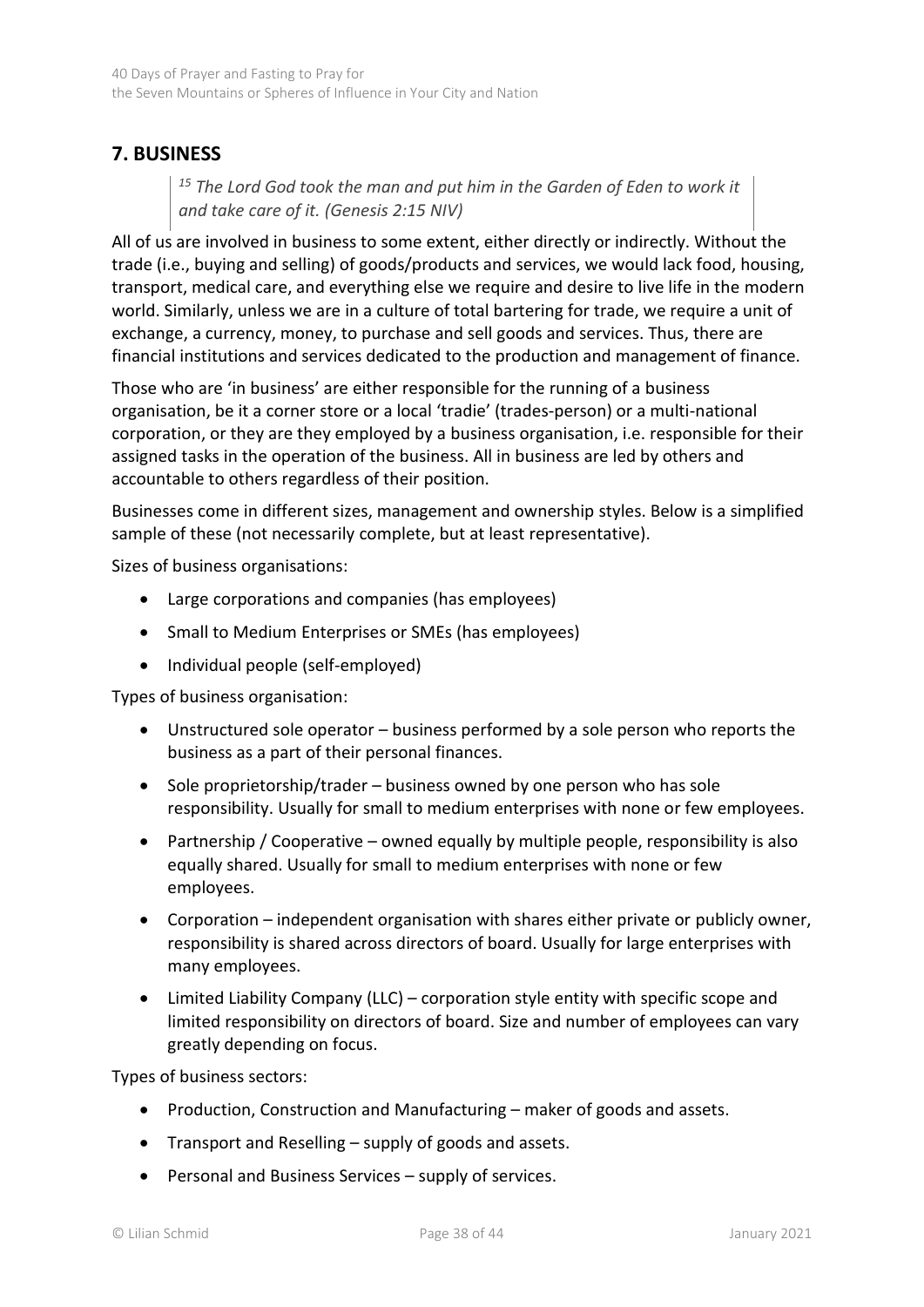- Personal and Business Finance and Insurance supply and management of capital (i.e. money).
- Regulation and Reporting monitoring of accountable information from sectors of business, and advice on performance and compliance of business sectors to government, industry groups, and the general public.

Responsibilities of people in businesses:

- Board e.g. chairman, directors, office holders.
- Executive Chief Executive Officer.
- Management General Managers, middle management, supervisors and foremen.
- Workers employees, consultants and contractors.
- Shareholders and owners people who have invested in the company.

Do some research on the many businesses in your city/town/suburb, region and country. If it seems a big task, start with the local shops, tradespeople, factories, banks, chemists/drugstores, car yards and repairs, book stores, and so on.

Where appropriate, try to find the names of the owners and top managers of these businesses. Businesses are about, and for, and run by people.

Try also to identify any Christian groups and outreaches to the business sphere.

These will all help you focus your intercession.

#### *DAY 36*

Pray for all businesses to acknowledge God as their first/top priority.

*But seek first His kingdom and His righteousness, and all these things will be provided to you. (Matthew 6:33 NASB)*

Pray that business leaders (the owners and management) will come to the realisation that they need to reset their priorities if they think that profits and prestige are the most important goals of their business.

Pray that the Lord God binds the hateful forces of the enemy and the selfish lust for power from the world, and the fears of rejection and being 'stepped on' by others that these business leaders hold in their hearts.

Pray for these people to accept to be set free to become the salt and light of Christ in our society as God intended them to be (per Matthew 5:13-16).

Pray they will:

• Honour God in their business.

*<sup>5</sup> Trust in the Lord with all your heart, And lean not on your own understanding; 6 In all your ways acknowledge Him, And He shall direct your paths. (Proverbs 3:5-6 NKJV)*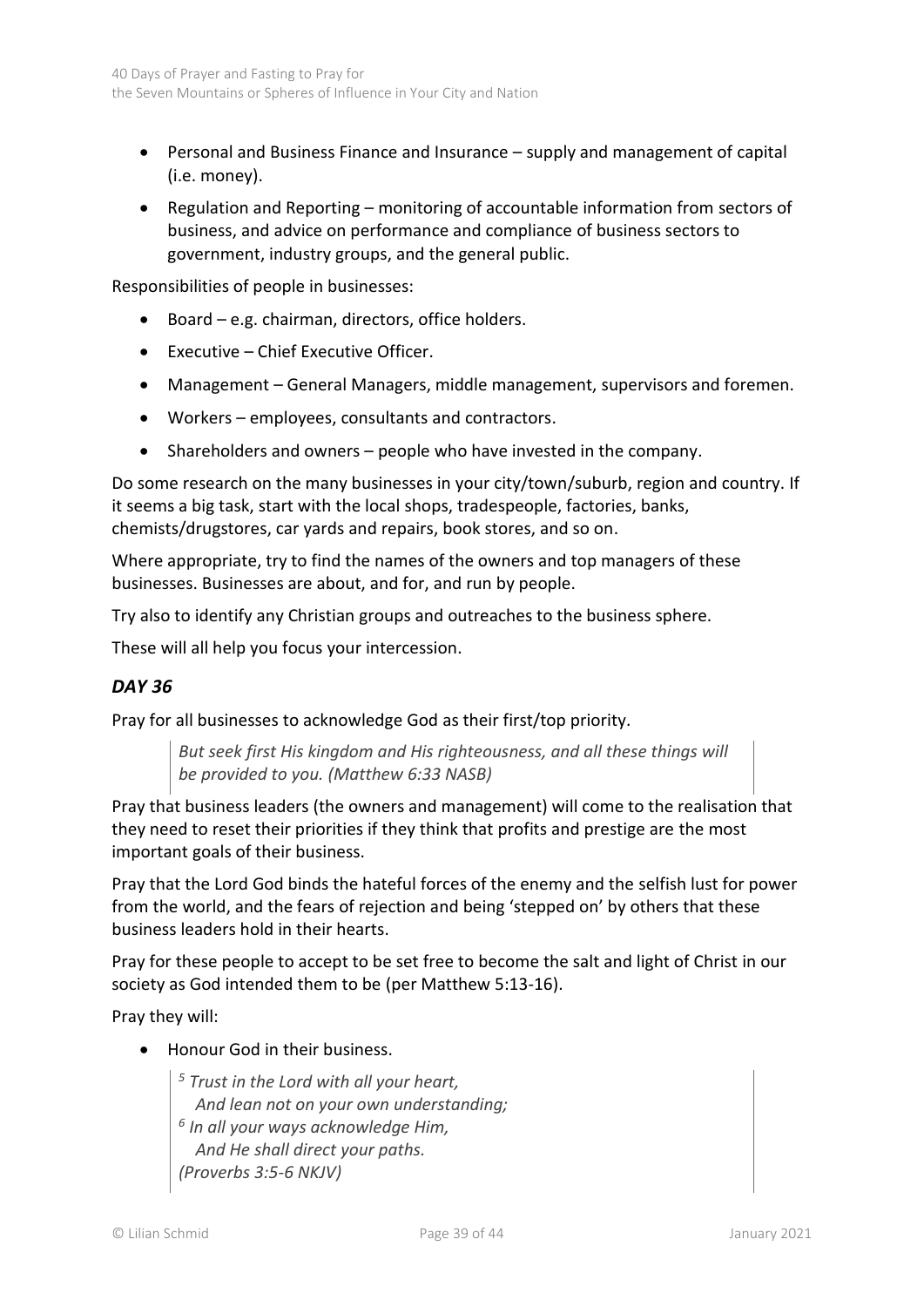• Apply Godly principles in their business.

*<sup>13</sup> Happy is the man who finds wisdom, And the man who gains understanding (Proverbs 3:13 NKJV)*

• Achieve God's goals in their business.

*<sup>7</sup> For God has not given us a spirit of fear, but of power and of love and of a sound mind. (2 Timothy 1:7 NKJV)*

#### • Succeed according to God's will and purposes.

*<sup>33</sup> "I have told you these things, so that in me you may have peace. In this world you will have trouble. But take heart! I have overcome the world." (John 16:33 NIV)*

## *DAY 37*

Pray for all businesses to operate in God's ways without fear of failure or loss of reputation.

*In him we were also chosen, having been predestined according to the plan of him who works out everything in conformity with the purpose of his will (Ephesians 1:11 NIV)*

Business leaders need to do everything according to God's will and wisdom. He is in everything they have and own. He is all in all.

But what of success if business leaders follow God's will? Does God care about business success?

*<sup>19</sup> See, I am doing a new thing! Now it springs up; do you not perceive it? I am making a way in the wilderness and streams in the wasteland. (Isaiah 43:19 NIV)*

True business success comes from obedience to God's words. He is interested in everything we do (Matthew 10:29-31) and tells us only the things we need to be successful, as He is our perfect Father (Matthew 7:9-12).

The potential of 'business intelligence' is to make informed decisions that produce the best outcomes. Mining and analysing market data and trends are common ways to obtain business intelligence, but the indications will always be limited to the quality and currency of information and tools available (freely or purchased). God has given us the most comprehensive sources of business intelligence; Himself as the Holy Spirit, and Scripture: both are of the very highest standard and currency.

Pray for business leaders to have the courage of Christ to seek His will, the discernment to recognised and refuse decisions that are outside God's perfect will for their business, and the peace of God in proceeding with decisions that honour God.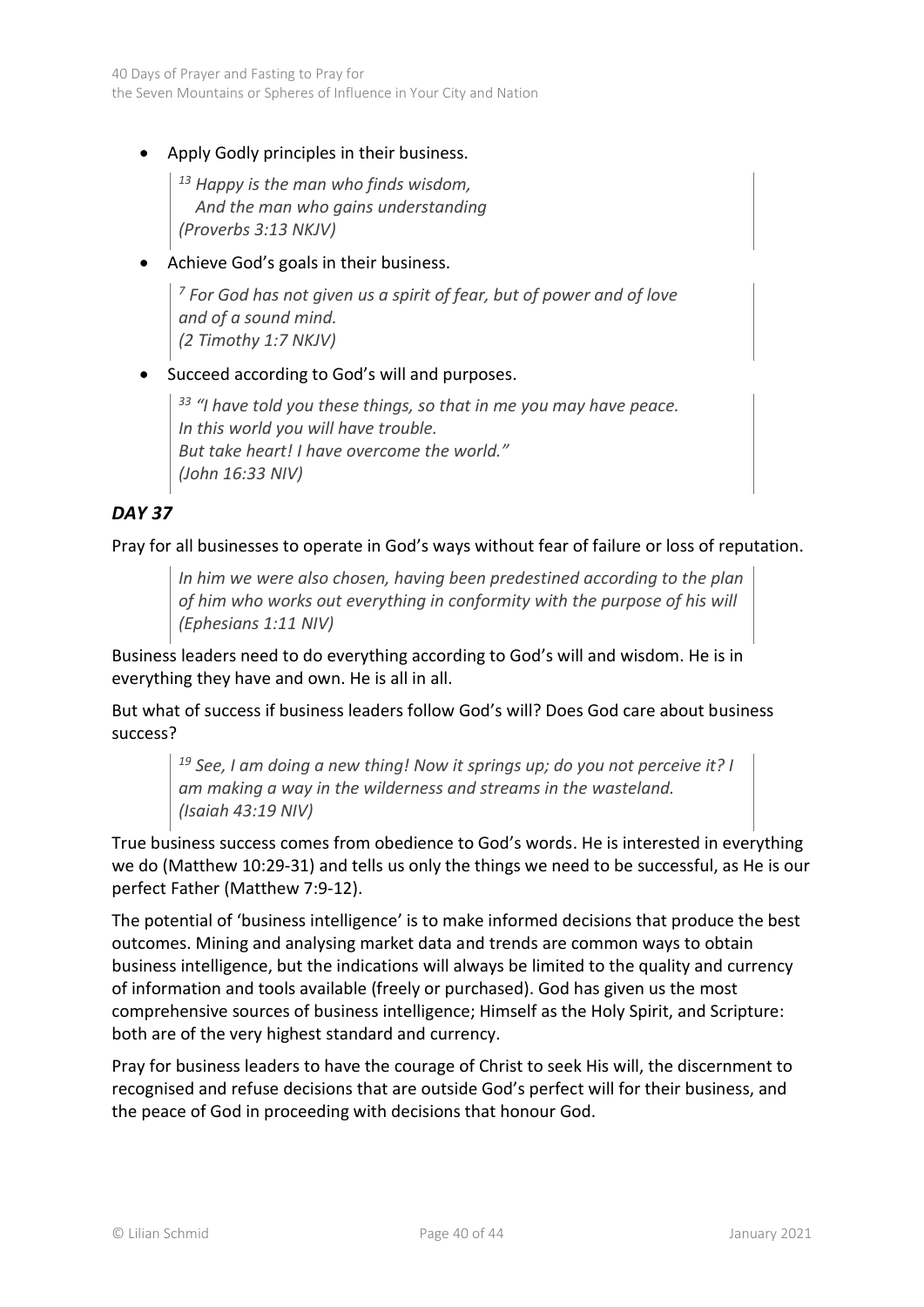Pray also that these business leaders are protected from the enemy of God who seeks always to steal, kill and destroy (John 10:10) the lives and livelihoods of those when choose God's ways. Pray also for their vindication in the eyes of people who do not trust in God.

## *DAY 38*

Pray for businesses to be honest, accountable, and have good integrity.

*<sup>2</sup> Now it is required that those who have been given a trust must prove faithful. (1 Corinthians 4:2 NIV)*

Ethics is a personal choice and therefore how workplace ethics are governed depends upon the personal ethics of those who are in authority over that workplace and those who work in that environment. Workplace ethics are an extension of the personal standards or lack of them inherent in the people who make up the workplace. The idea here is one of a position of responsibility and of submission to authority.

The ethics of a workplace has far reaching impacts on the performance and longevity of a business. Nothing is missed or overlooked by God: He sees all and unless forgiven, all manners of conducting our business which are not honouring God will be judged as away from His will.

*<sup>7</sup> Do not be deceived: God cannot be mocked. A man reaps what he sows. <sup>8</sup> Whoever sows to please their flesh, from the flesh will reap destruction; whoever sows to please the Spirit, from the Spirit will reap eternal life. (Galatians 6:7-8 NIV)*

Pray against corruption of vision, avoiding truth in reporting, despising the law, and perverse ideas of prosperity and competition in Business.

Pray business leaders and workers will:

- Promptly compile and send required regulatory and performance reports.
- Promptly pay taxes, levies, commissions, and royalties as they are due.
- Promptly pay employees, contractors, consultants, and suppliers as and when the business has committed to pay.
- Promptly pay shareholders and other creditors when payments are due.
- Be honest and consistent in all their business deals and delivery.

#### *DAY 39*

Pray for trust and respect to be built and strengthened between management and workers in all businesses.

Often management treats workers as easily replaceable, i.e. little more than commodities. Similarly, workers often see their management as prison wardens; to be tolerated, and only do what they must to get paid.

Frequently there are also tensions between the employees and non-employees brought in by management when there is extra work. Employees are fearful in these uncertain times that they will be replaced and can become jealous of any special treatment or exemptions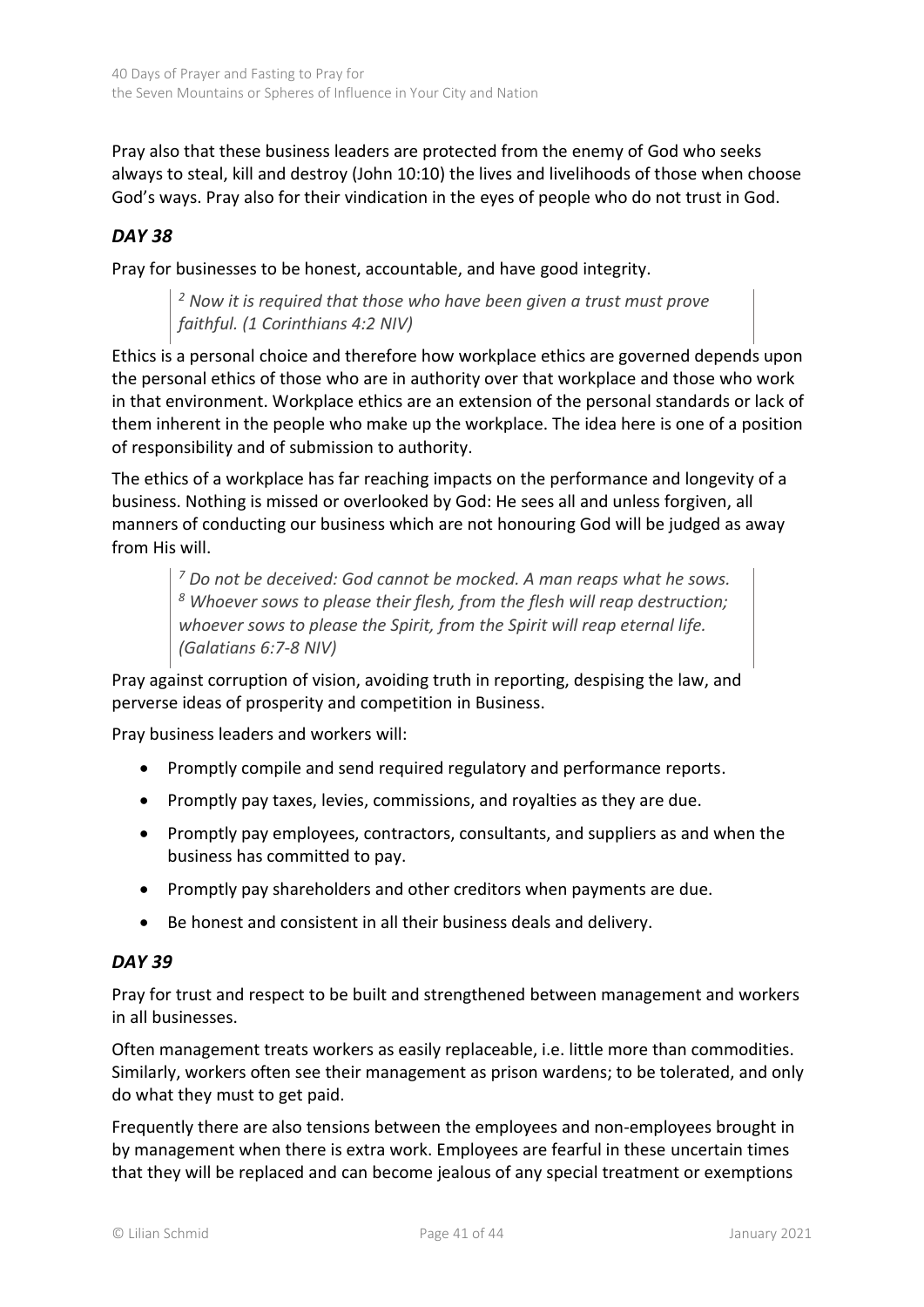given to non-employees. Non-employees also live in fear of being let go at any time (no work security), are often envious of employees and their benefits, and have to put up with 'cold shoulders' from employees without complaint.

These sorts of attitudes cannot produce the best results for any business or its customers.

*<sup>23</sup> Whatever you do, work heartily, as for the Lord and not for men (Colossians 3:23 ESV)*

Indeed, it should be clear that God has called us all to work. If we honour God's calling, we must strive to be the best at what we do, and to produce the best results. This is not just for the products and services we supply to customers; this is also how colleagues speak to and treat each other within the organisation. People are eternal, not the things of this world.

*<sup>14</sup> Do everything without grumbling or arguing, <sup>15</sup> so that you may become blameless and pure, "children of God without fault in a warped and crooked generation." Then you will shine among them like stars in the sky <sup>16</sup> as you hold firmly to the word of life. (Philippians 2:14-16a NIV)*

Pray for the relationships between management staff, worker employees, and also independent workers (contractors and consultants), to be healed where there are rifts.

Ask the Father to send the Holy Spirit to convince all sides to be hungry for reconciliation and restoration of good relations, and for that conviction to continue so all deliver on their commitments to improve relations.

Pray for Jesus to crush the enemy's lies and deceit under His feet and to bring His pure light and truth into Businesses. Pray for Him to send the right people at the right time to pray for and speak healing words to the people in these organisations.

# *DAY 40*

Pray for Christians to be a blessing to businesses.

*<sup>1</sup> Since, then, you have been raised with Christ, set your hearts on things above, where Christ is, seated at the right hand of God. <sup>2</sup> Set your minds on things above, not on earthly things. <sup>3</sup> For you died, and your life is now hidden with Christ in God. <sup>4</sup> When Christ, who is your life, appears, then you also will appear with him in glory.* 

*<sup>5</sup> Put to death, therefore, whatever belongs to your earthly nature: sexual immorality, impurity, lust, evil desires and greed, which is idolatry. <sup>6</sup> Because of these, the wrath of God is coming. (Colossians 3:1-6 NIV)*

Christians only need to reflect Christ in their lives and words to make a positive impact on all around them. This includes the workplace: many see the workplace as only a means of gaining an income for the other parts of their lives, including church stuff. This is a deception from the enemy as if to say; *"You need money to live in this world, so don't mix up your private life with it."* Eternity and God are not private. We don't need to 'bash' people with our beliefs, but when they see our faith spoken through the way we live our lives accountable to Father God and continually thank Him for all things, joys *and pain*, they will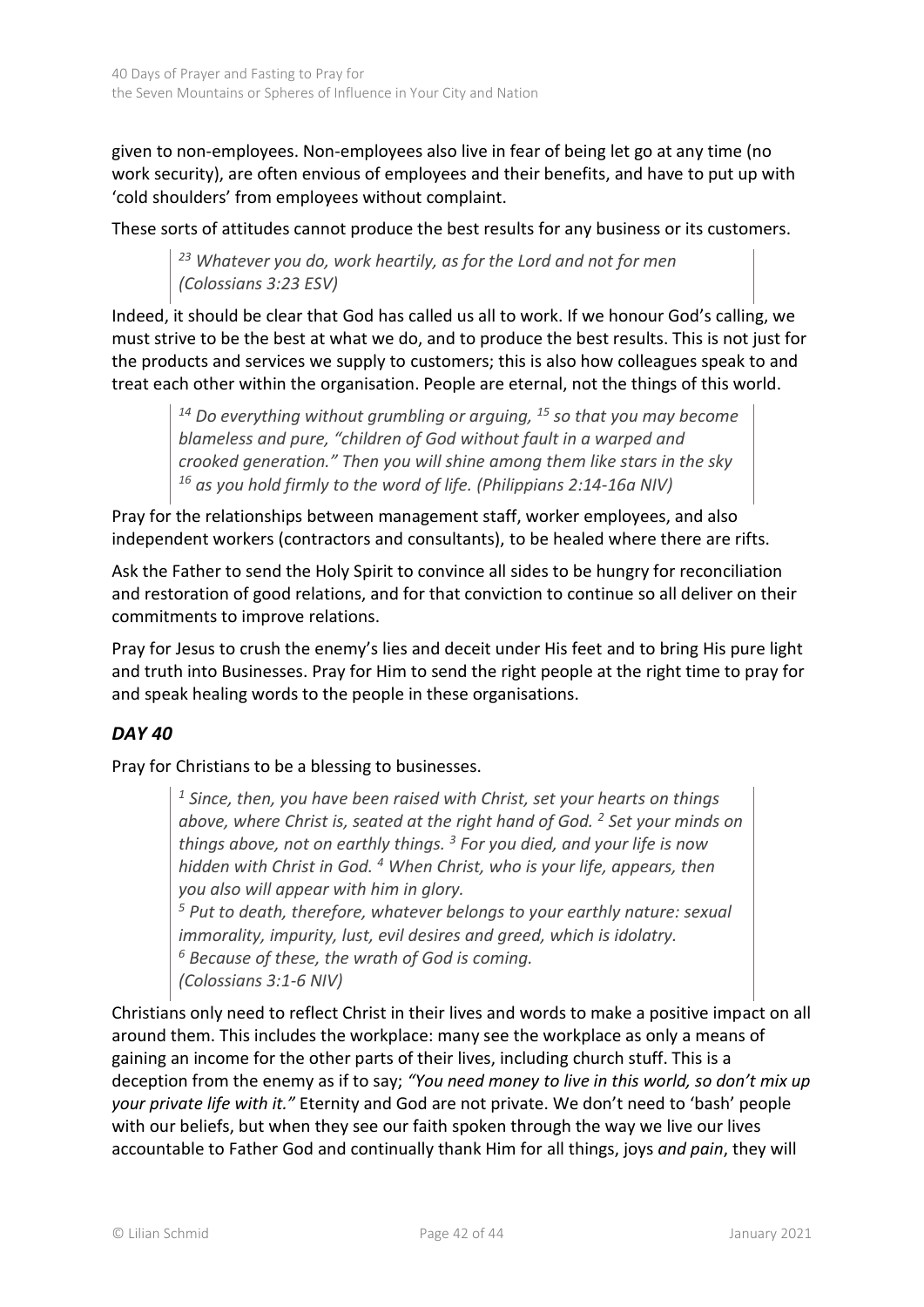be stirred in their souls to seek Him. In this increasingly virtual society today, being genuine is something that stands out and people are hungry for genuine experiences.

Pray for Christians how manage and work in businesses to have the courage and wisdom of Christ to live The Word publicly and speak when prompted by the Holy Spirit.

Pray they are reminded of scriptures in every situation; to pray and speak them in gentle encouragement to their colleagues when it is appropriate. Pray for keen and loving wisdom.

Ask the Holy Spirit to bless Christians with clear discernment of when Satan and his minions are trying to temp them away from the path of righteousness which is Christ. Pray they will resist these temptations in their home and public life and hold fast to Christ Jesus, our Lord and Saviour.

*<sup>15</sup> Do not love the world nor the things in the world. If anyone loves the world, the love of the Father is not in him. <sup>16</sup> For all that is in the world, the lust of the flesh and the lust of the eyes and the boastful pride of life, is not from the Father, but is from the world. <sup>17</sup> The world is passing away and also its lusts; but the one who does the will of God continues to live forever. (1 John 2:15-17 NASB)*